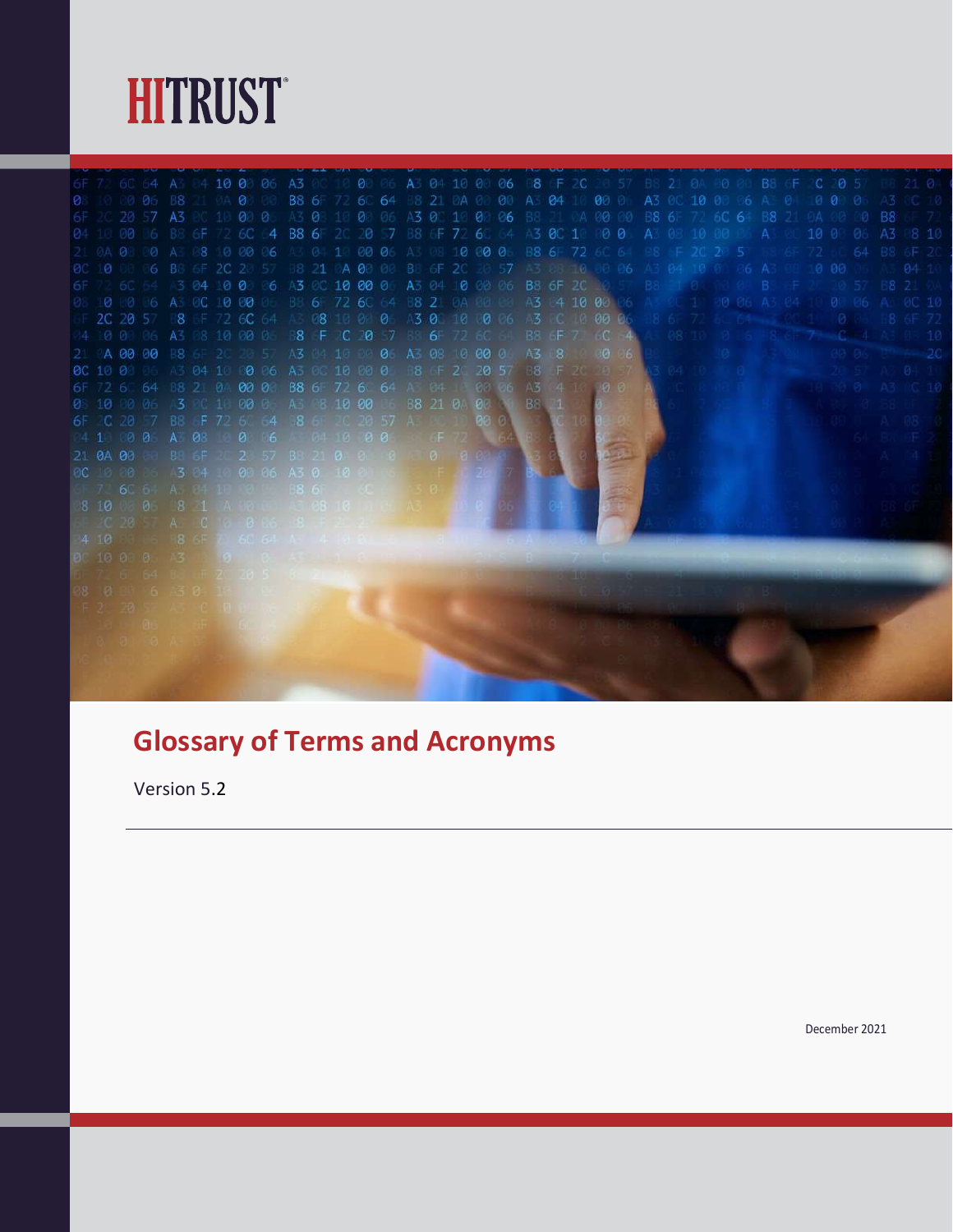### **Contents**

i.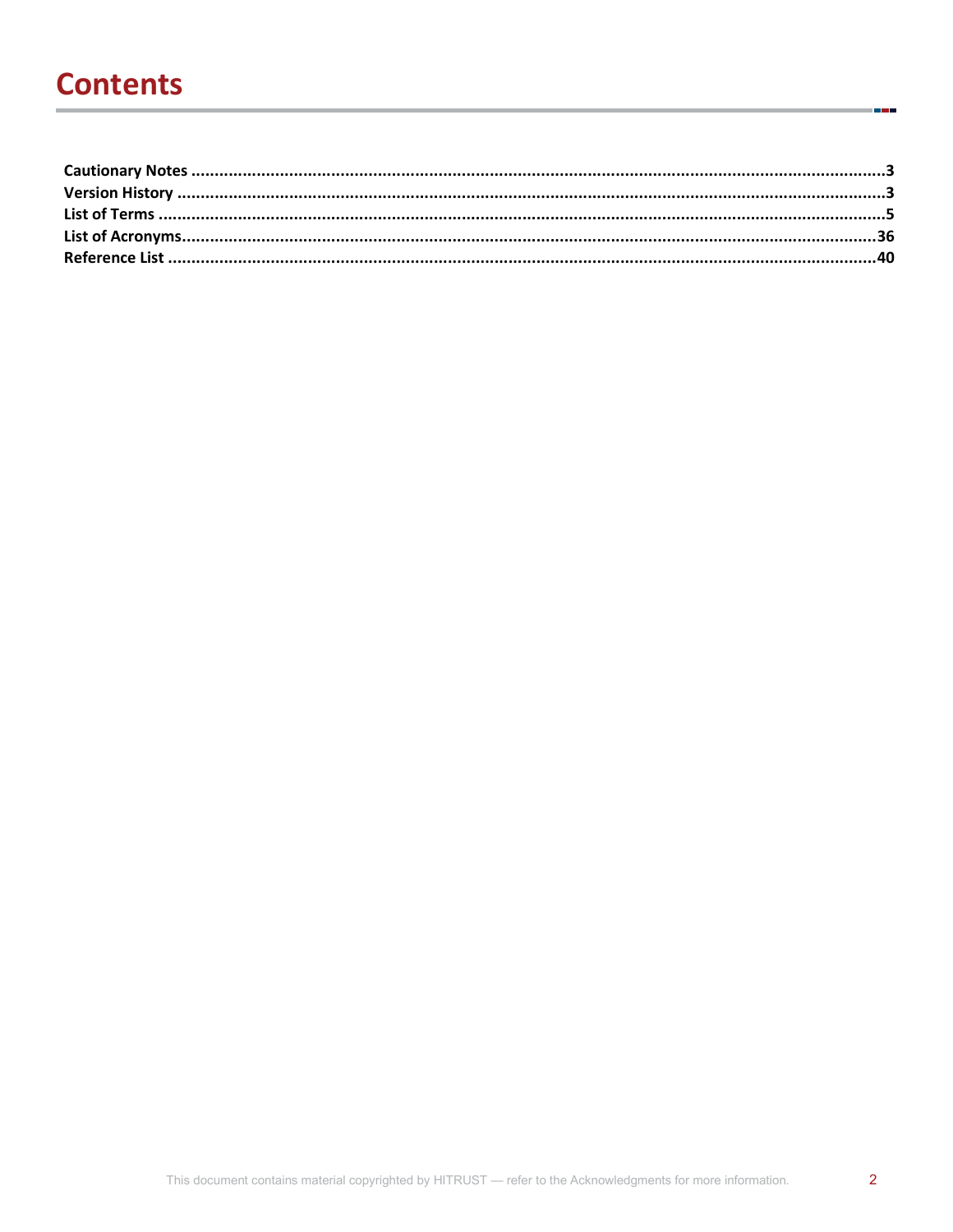## Cautionary Notes

This publication contains material from HITRUST and other authoritative sources, e.g., ITIL®, and may be subject to multiple copyrights. Source of a potential copyright is indicated for each term contained in this document. A reference list of sources cited is included.

Note: Some definitions may be altered slightly to make them more generally applicable, such as removing language from a NIST definition that is particular to the U.S. Government or otherwise modified to accommodate the HITRUST Risk Management Framework. Such definitions are indicated by the word "adapted," after the source.

Definitions obtained from a discussion of the term, rather than a glossary, or obtained from a similar term (or multiple terms) in a glossary, are indicated by the word "derived," after the source.

#### Version History

| Version # | <b>Date Reviewed</b> | <b>Reviewed By</b> | <b>Brief Description</b>                                                                                                |
|-----------|----------------------|--------------------|-------------------------------------------------------------------------------------------------------------------------|
| 1.0       | Dec 2009             | <b>HITRUST</b>     | Supported the initial release of the HITRUST<br>CSF.                                                                    |
| 2.0       | Aug 2017             | <b>HITRUST</b>     | Extensively expanded and updated based on<br>a review of version 9 of the HITRUST CSF<br>and the CSF Assurance Program. |
| 3.0       | Feb 2018             | <b>HITRUST</b>     | Added terms from the addition of 23 NYCRR<br>500 and the EU GDPR to the HITRUST CSF<br>v9.1.                            |
| 4.0       | Oct 2019             | <b>HITRUST</b>     | Expanded and updated based on a review of<br>version 9.3 of the HITRUST CSF and the CSF<br>Assurance Program.           |
| 5.0       | Jun 2020             | <b>HITRUST</b>     | Expanded and updated based on a review of<br>version 9.4 of the HITRUST CSF.                                            |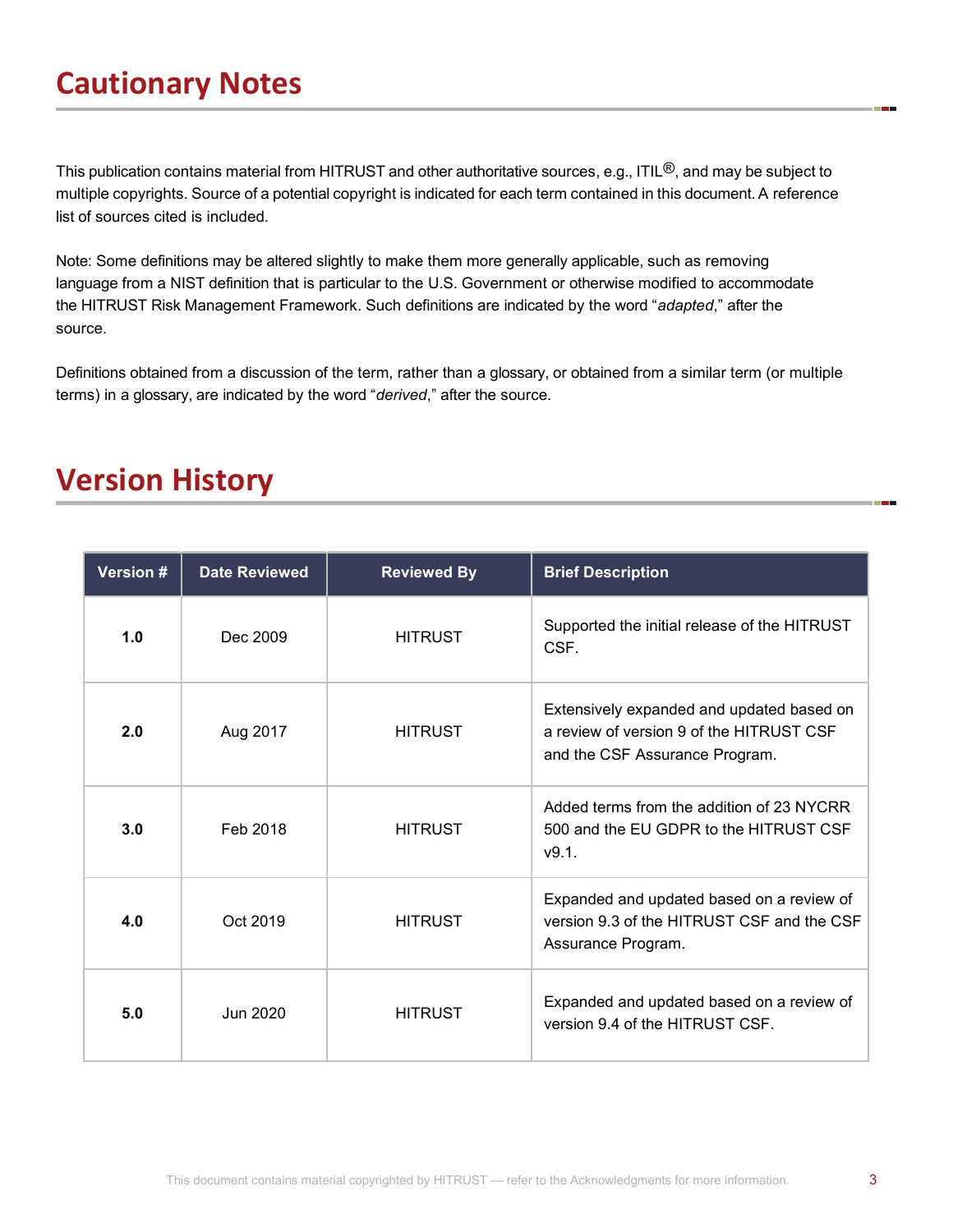| 5.1 | Jan 2021 | <b>HITRUST</b> | Updated definition for Health Information<br>Exchange<br>Updated URL for Department of Homeland<br>Security. (2010). DHS Risk Lexicon, 2010<br>Edition (DHS RL) |
|-----|----------|----------------|-----------------------------------------------------------------------------------------------------------------------------------------------------------------|
| 5.2 | Dec 2021 | <b>HITRUST</b> | Expanded and updated based on a review of<br>version 9.5.2 of the HITRUST CSF.                                                                                  |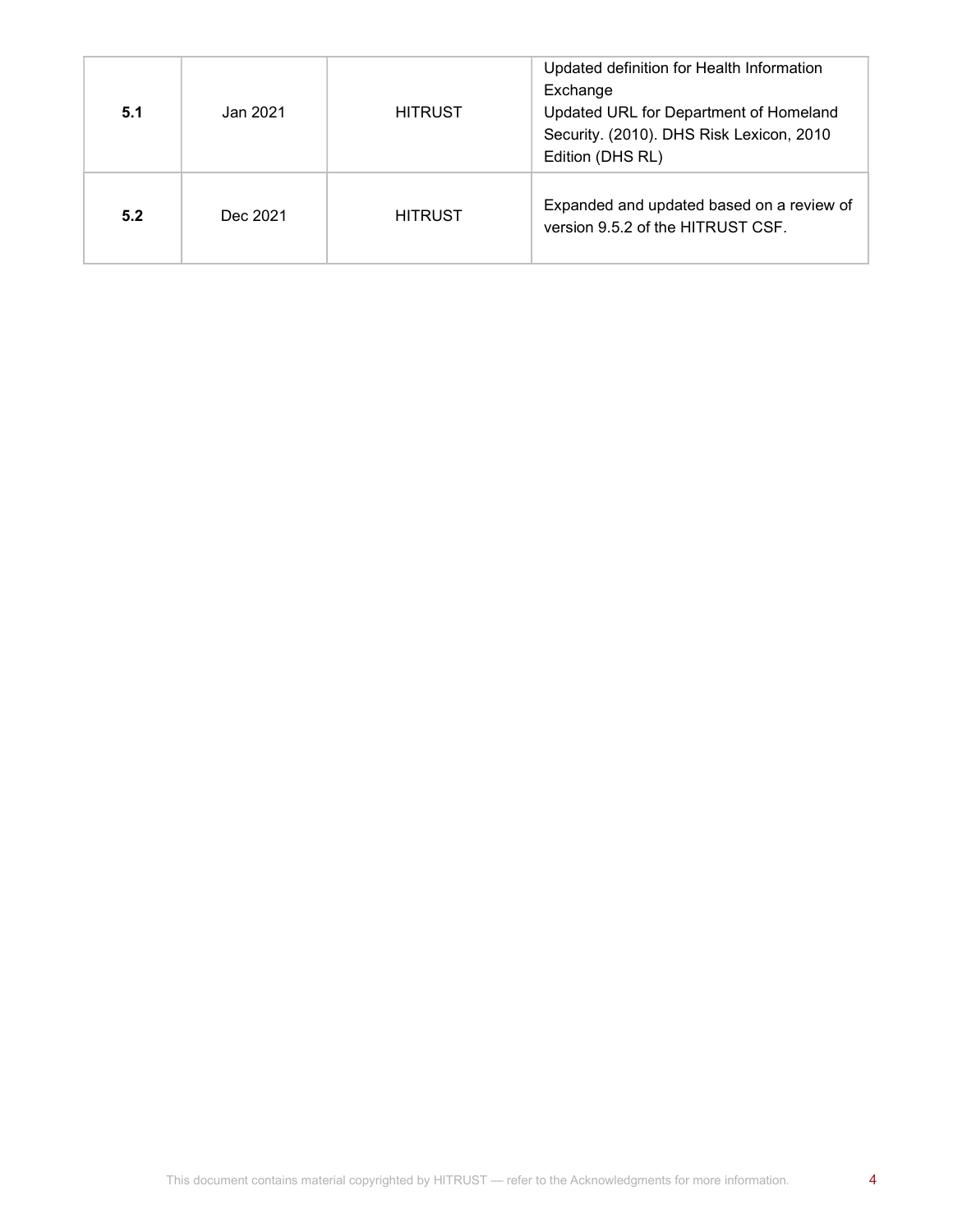## List of Terms

| <b>Access Control</b>            | A security method that ensures users have the minimum, appropriate access<br>level to electronic and physical assets. [HITRUST]                                                                                                                                                        |
|----------------------------------|----------------------------------------------------------------------------------------------------------------------------------------------------------------------------------------------------------------------------------------------------------------------------------------|
|                                  | The process of granting or denying specific requests to 1) obtain and use<br>information and related information processing services; and 2) enter specific<br>physical facilities. [NIST IR 7298 r2]                                                                                  |
| Access Control List (ACL)        | A list of permissions associated with an object. The list specifies who or what<br>is allowed to access the object and what operations are allowed to be<br>performed on the object. [NIST IR 7298 r2]                                                                                 |
| Accountability                   | The security goal that generates the requirement for actions of an entity to<br>be traced uniquely to that entity. This supports non-repudiation, deterrence,<br>fault isolation, intrusion detection and prevention, and after-action recovery<br>and legal action. [NIST IR 7298 r2] |
| <b>Accounting of Disclosures</b> | A listing of organizations and individuals who have received access to or<br>have been provided with a copy of an individual's protected health<br>information. [HHS HAS, derived from discussion]                                                                                     |
| Ad hoc                           | See Undocumented.                                                                                                                                                                                                                                                                      |
| <b>Adequate Security</b>         | Security commensurate with the risk and the magnitude of harm resulting<br>from the loss, misuse, or unauthorized access to or modification of<br>information. [NIST IR 7298 r2]                                                                                                       |
| Adversary                        | Individual, group, organization or government that conducts or has the intent<br>to conduct detrimental activities. [NIST IR 7298 r2]                                                                                                                                                  |
| <b>Alternate Control</b>         | A compensating control that has been submitted and approved for general<br>use by the HITRUST Alternate Controls Committee. See Compensating<br>Control. [HITRUST]                                                                                                                     |
| Analysis Approach                | The approach used to define the orientation or starting point of the risk<br>assessment, the level of detail in the assessment, and how risks due to<br>similar threat scenarios are treated. [NIST SP 800-53 r4, derived from<br>discussion]                                          |
| Aperiodic                        | Of irregular occurrence. [Merriam-Webster]                                                                                                                                                                                                                                             |
| Application                      | A software program that performs a specific function, or set of functions, and<br>can be executed without access to system control, monitoring, or<br>administrative privileges. [NIST IR 7298 r2, adapted]                                                                            |
| Assessment                       | See Security Control Assessment or Risk Assessment. [HITRUST]                                                                                                                                                                                                                          |

a p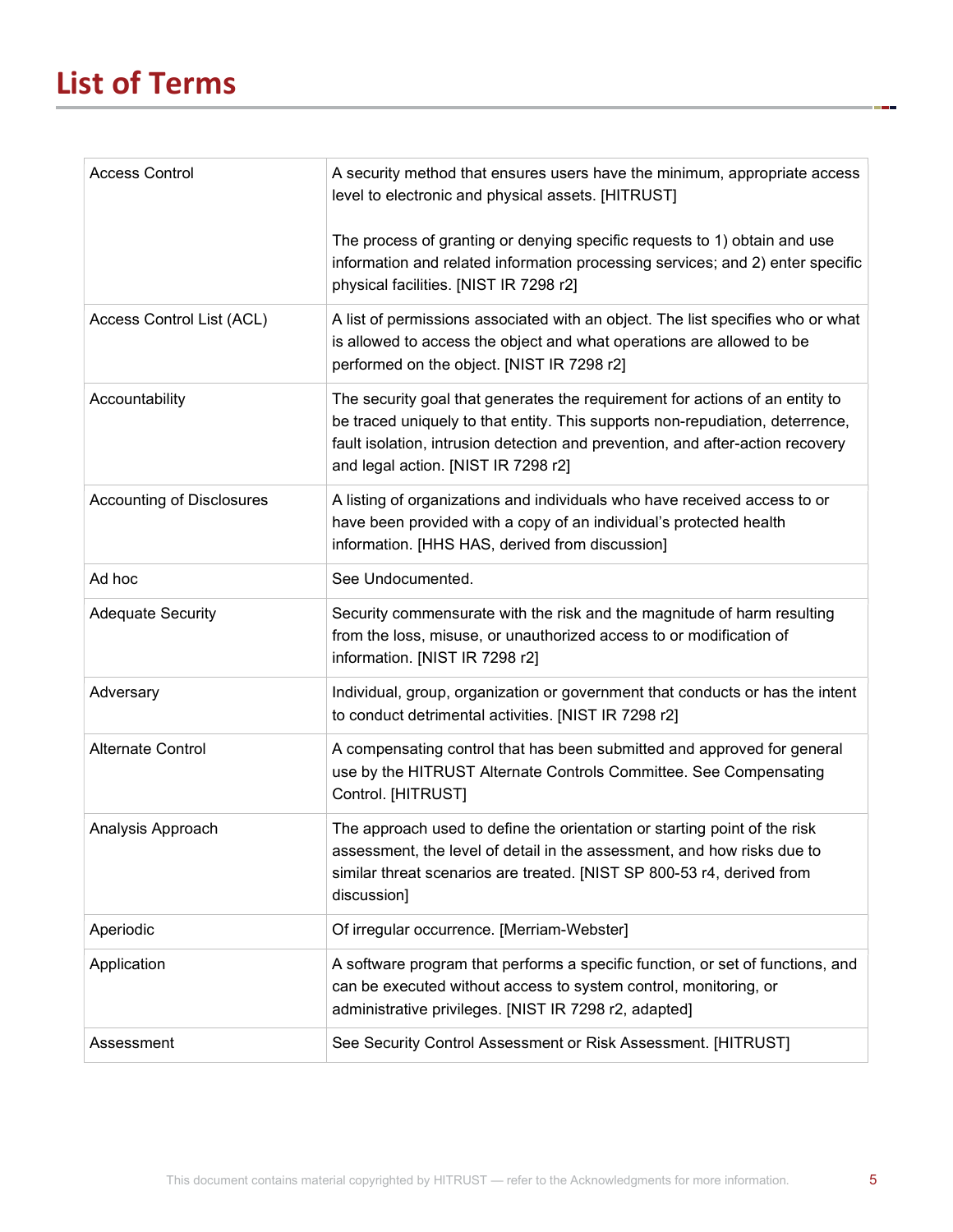| Assessor                        | An individual or organization that conducts control assessments, including<br>HITRUST Approved Assessors, self-assessors, or independent assessors<br>(e.g., internal/external auditors or third-party assessors). [HITRUST]                                                           |
|---------------------------------|----------------------------------------------------------------------------------------------------------------------------------------------------------------------------------------------------------------------------------------------------------------------------------------|
| Asset                           | Something of either tangible or intangible value that is worth protecting,<br>including people, information, infrastructure, finances, and reputation.<br>[ISACA]                                                                                                                      |
| Asset Owner                     | An individual the organization designates as responsible for the overall<br>procurement, development, integration, modification, or operation and<br>maintenance of an asset. See Asset. [NIST IR 7298 r2, derived from<br>Information System Owner]                                   |
| Assurance                       | Measure of confidence that the security features, practices, procedures, and<br>architecture of an information system accurately mediates and enforces the<br>security policy. [NIST IR 7298 r2]                                                                                       |
| Attack                          | Any kind of malicious activity that attempts to collect, disrupt, deny, degrade,<br>or destroy information system resources or the information itself. [NIST IR<br>7298 r2]                                                                                                            |
| Audit                           | Independent review and examination of records and activities to assess the<br>adequacy of system controls, to ensure compliance with established policies<br>and operational procedures, and to recommend necessary changes in<br>controls, policies, or procedures. [NIST IR 7298 r2] |
| <b>Audit Log</b>                | A chronological record of system activities. Includes records of system<br>accesses and operations performed in a given period. [NIST IR 7298 r2]                                                                                                                                      |
| Authentication                  | Verifying the identity of a user, process, or device, often as a prerequisite to<br>allowing access to resources in an information system. [NIST IR 7298 r2]                                                                                                                           |
| <b>Authentication Data</b>      | Security-related information used to authenticate users and/or authorize user<br>transactions (e.g., passwords and/or personal identification numbers). [PCI<br>DSS, derived from Sensitive Authentication Data]                                                                       |
| <b>Authentication Parameter</b> | Variables specified by an information system to authenticate a user or<br>process (e.g., identity, role, clearance, operational need, risk, and heuristics).<br>[HITRUST]                                                                                                              |
| Authenticity                    | The property of being genuine and being able to be verified and trusted;<br>confidence in the validity of a transmission, a message, or message<br>originator. See Authentication. [NIST IR 7298 r2]                                                                                   |
| Authorization                   | Access privileges granted to a user, program, or process or the act of<br>granting those privileges. [NIST IR 7298 r2]                                                                                                                                                                 |
| Availability                    | Ensuring timely and reliable access to and use of information. [NIST IR 7298<br>r2]                                                                                                                                                                                                    |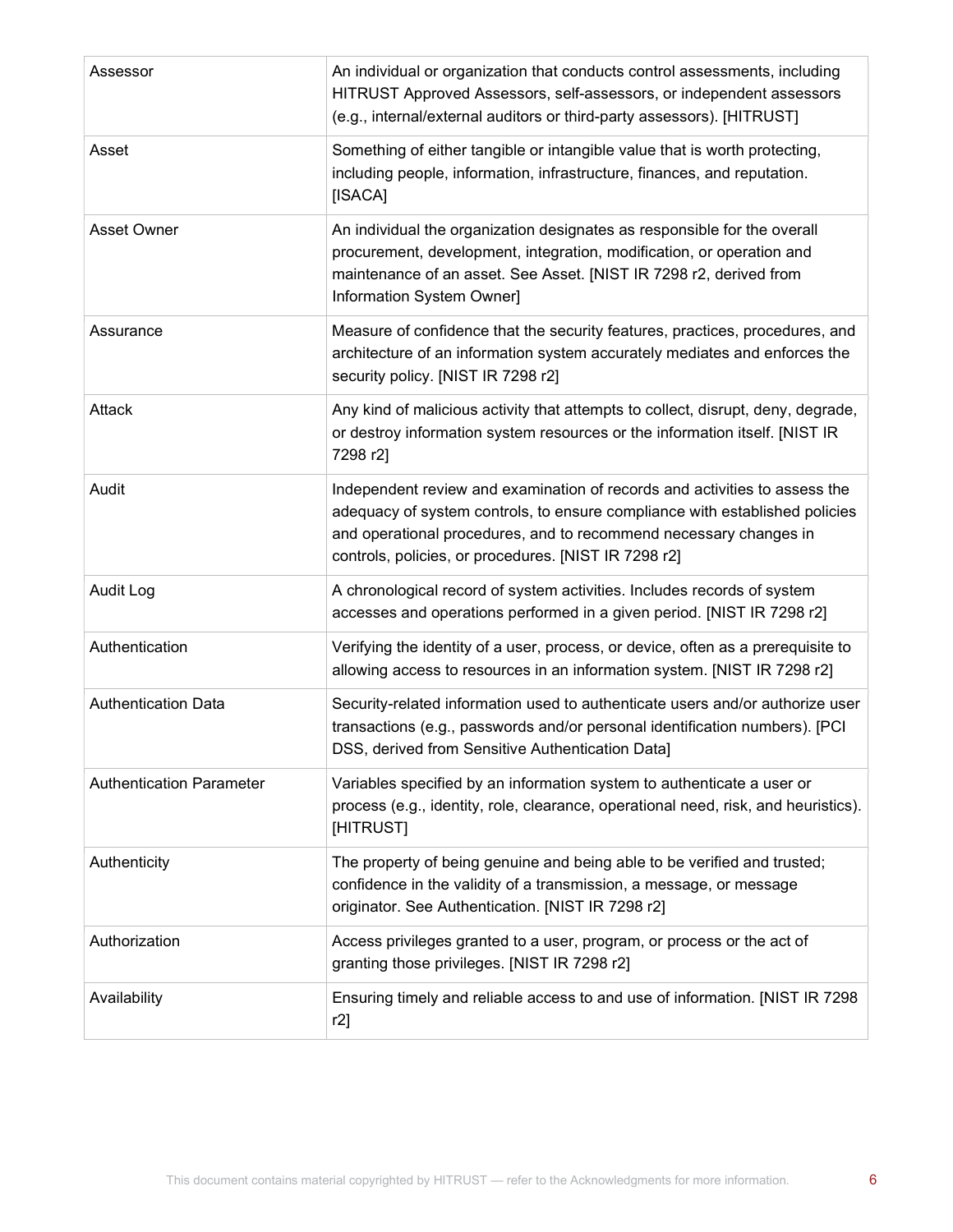| <b>Best Practice</b>                  | A technique, method, process, or procedure that has been shown by<br>research and experience to produce optimal results, and that is established<br>or proposed as a standard suitable for widespread adoption. [Merriam-<br>Webster, adapted]                                                                                                                                                                                                                                                                  |
|---------------------------------------|-----------------------------------------------------------------------------------------------------------------------------------------------------------------------------------------------------------------------------------------------------------------------------------------------------------------------------------------------------------------------------------------------------------------------------------------------------------------------------------------------------------------|
| <b>Binding Corporate Rules</b>        | Personal data protection policies which are adhered to by a controller or<br>processor established on the territory of a Member State for transfers or a<br>set of transfers of personal data to a controller or processor in one or more<br>third countries within a group of undertakings, or group of enterprises<br>engaged in a joint economic activity. [EU GDPR]                                                                                                                                         |
| <b>Biometric Data</b>                 | Personal data resulting from specific technical processing relating to the<br>physical, physiological, or behavioral characteristics of a natural person,<br>which allow or confirm the unique identification of that natural person, such<br>as facial images or dactyloscopic (fingerprint) data. [EU GDPR]                                                                                                                                                                                                   |
| <b>Breach</b>                         | The unauthorized acquisition, access, use, or disclosure of sensitive or<br>covered information (e.g., protected health information), which compromises<br>the security or privacy of such information. [HHS HAS, adapted]                                                                                                                                                                                                                                                                                      |
| Bring Your Own Device (BYOD)          | All non-organizational devices (personally-owned), managed by the<br>employees themselves, that are used to conduct the organization's<br>businesses. [NIST SP 800-114 r1, adapted]                                                                                                                                                                                                                                                                                                                             |
| <b>Business Associate (BA)</b>        | A person or entity that performs certain functions or activities that involve the<br>use or disclosure of protected health information on behalf of, or provides<br>services to, a covered entity, but is not part of the covered entity's workforce.<br>A member of the covered entity's workforce is not considered a business<br>associate; however, a covered healthcare provider, health plan, or<br>healthcare clearinghouse can be a business associate of another covered<br>entity. [HHS HAS, adapted] |
| <b>Business Continuity</b>            | Preventing, mitigating, and/or recovering from disruption to restore normal<br>business operations following a security incident or other disaster. The terms<br>"business resumption planning," "disaster recovery planning," and<br>"contingency planning" also may be used in this context; they all concentrate<br>on the recovery aspects of continuity. [ISACA, adapted]                                                                                                                                  |
| <b>Business Continuity Plan (BCP)</b> | The documentation of a predetermined set of instructions or procedures that<br>describe how an organization's mission/business functions will be sustained<br>during and after a significant disruption. [NIST IR 7298 r2]                                                                                                                                                                                                                                                                                      |
| <b>Business Impact Analysis (BIA)</b> | An analysis of an enterprise's requirements, processes, and<br>interdependencies used to characterize information system contingency<br>requirements and priorities in the event of a significant disruption. [NIST IR<br>7298 r2]                                                                                                                                                                                                                                                                              |
| <b>Business Process</b>               | A process that is owned and carried out by the business. A business process<br>contributes to the delivery of a product or service to a business customer.<br>For example, a retailer may have a purchasing process that helps to deliver<br>services to its business customers. [ITIL]                                                                                                                                                                                                                         |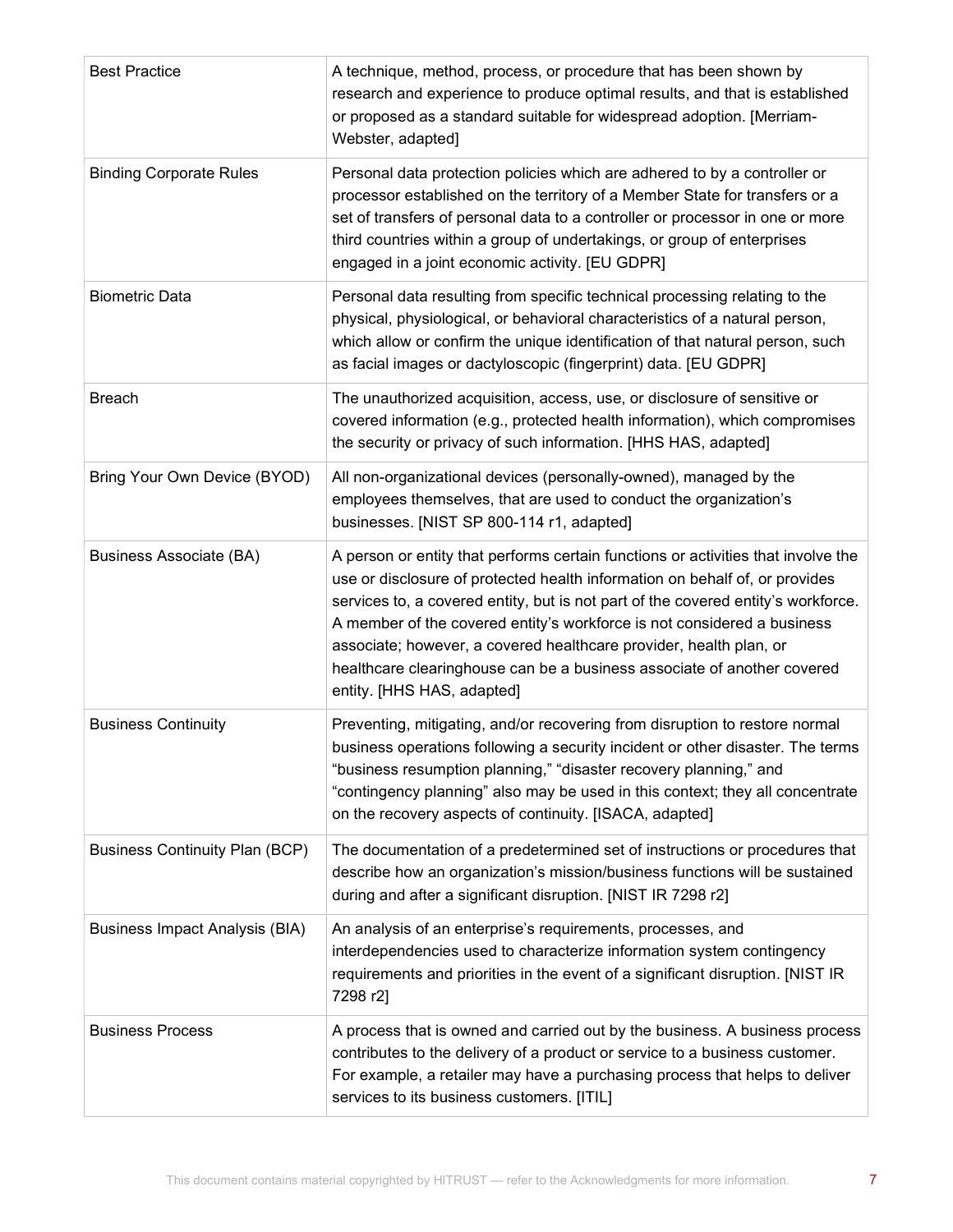| Capability                                  | The ability of an organization, person, process, application, IT service or<br>other configuration item to carry out an activity. Capabilities are intangible<br>assets of an organization. [ITIL]                                                                                                                                                                                                                                                                                                          |
|---------------------------------------------|-------------------------------------------------------------------------------------------------------------------------------------------------------------------------------------------------------------------------------------------------------------------------------------------------------------------------------------------------------------------------------------------------------------------------------------------------------------------------------------------------------------|
| Certification                               | A comprehensive assessment of the management, operational, and<br>technical security controls in an information system, to determine the extent<br>to which the controls are implemented correctly, operating as intended, and<br>producing the desired outcome with respect to meeting the security<br>requirements for the system, and specific scoring criteria for the maturity of<br>the controls' implementation have been met under the HITRUST CSF<br>Assurance Program. [NIST IR 7298 r2, adapted] |
| Change                                      | The addition, modification or removal of anything that could have an effect<br>on IT services. The scope should include changes to all architectures,<br>processes, tools, metrics and documentation, as well as changes to IT<br>services and other configuration items. [ITIL]                                                                                                                                                                                                                            |
| <b>Change Control</b>                       | Processes and procedures to review, test, and approve changes to systems<br>and software for impact before implementation. [PCI DSS]                                                                                                                                                                                                                                                                                                                                                                        |
| <b>Change Management</b>                    | The process responsible for controlling the lifecycle of all changes, enabling<br>beneficial changes to be made with minimum disruption to IT services. [ITIL]                                                                                                                                                                                                                                                                                                                                              |
| Choice                                      | An individual's ability to determine whether or how their personal information<br>may be used or disclosed by the entity that collected the information. Also,<br>the ability of an individual to limit certain uses of their personal information.<br>For example; an individual may have choice about whether to permit a<br>company to contact them or share their data with third parties. Can be<br>express or implied. [IAPP]                                                                         |
| Classification                              | See Data Classification. [HITRUST]                                                                                                                                                                                                                                                                                                                                                                                                                                                                          |
| <b>CMS-defined Level of</b><br>Independence | No perceived or actual conflict of interest with respect to the developmental,<br>operational, and/or management chain associated with the information<br>system and the determination of security and privacy control effectiveness.<br>[CMS Assessment]                                                                                                                                                                                                                                                   |
| <b>Common Control</b>                       | A security control that is inherited by one or more organizational information<br>systems. See Security Control Inheritance. [NIST IR 7298 r2]                                                                                                                                                                                                                                                                                                                                                              |
| <b>Compensating Control</b>                 | See Compensating Security Control. [HITRUST]                                                                                                                                                                                                                                                                                                                                                                                                                                                                |
| <b>Compensating Security Control</b>        | A safeguard or countermeasure employed by an organization in lieu of a<br>primary security control that provides equivalent or comparable protection for<br>an information system. Synonymous with Alternate Control. [NIST IR 7298<br>r2, adapted]                                                                                                                                                                                                                                                         |
| <b>Confidential Information</b>             | Information that is not to be disclosed to unauthorized individuals, entities, or<br>processes. [NIST IR 7298 r2, derived from Confidentiality]                                                                                                                                                                                                                                                                                                                                                             |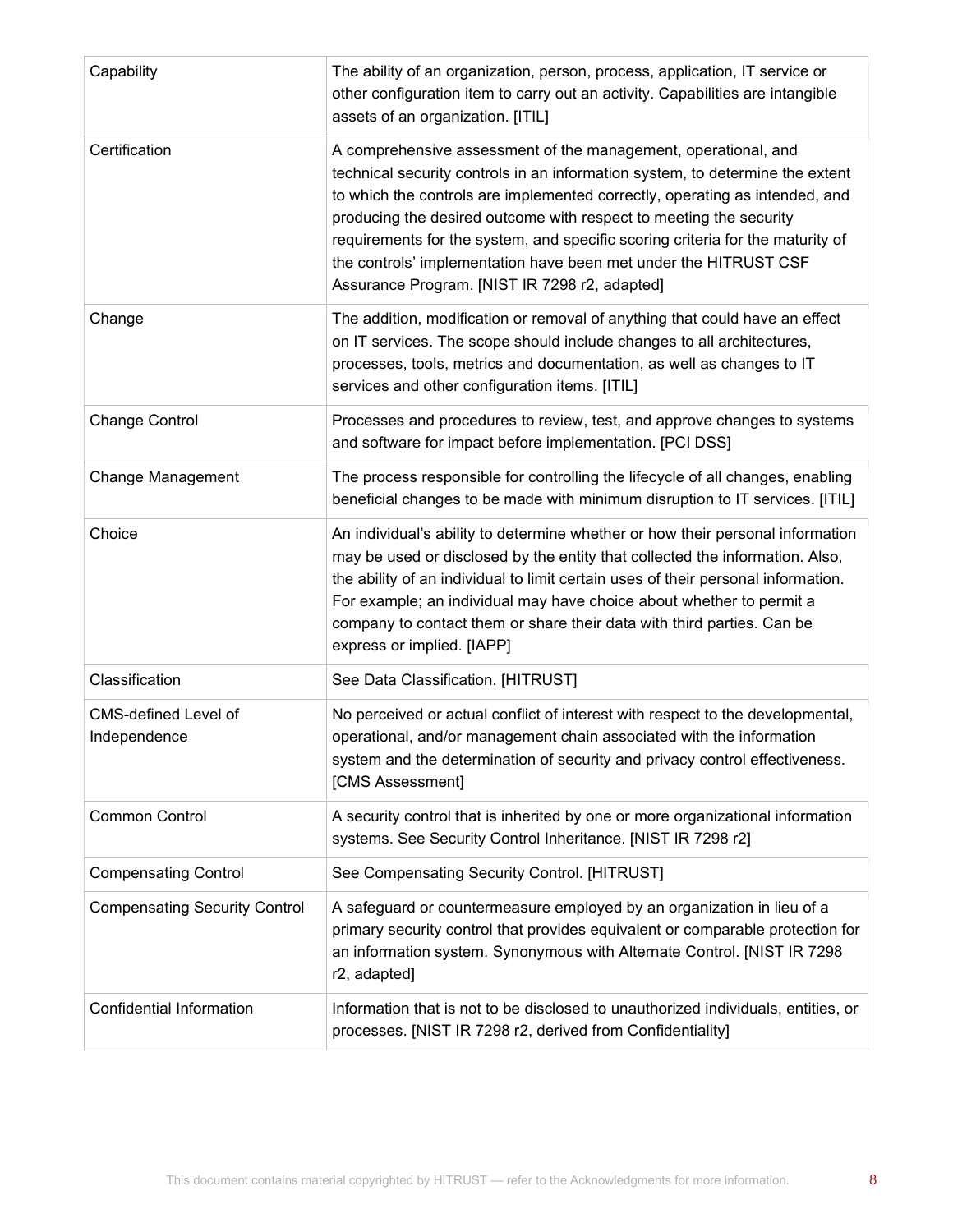| Confidentiality                 | Preserving authorized restrictions on information access and disclosure,<br>including means for protecting personal privacy and proprietary information.<br>[NIST IR 7298 r2]                                                                                                                                                                                                                                                                                                                                                                             |
|---------------------------------|-----------------------------------------------------------------------------------------------------------------------------------------------------------------------------------------------------------------------------------------------------------------------------------------------------------------------------------------------------------------------------------------------------------------------------------------------------------------------------------------------------------------------------------------------------------|
| Configuration                   | A generic term used to describe a group of configuration items that work<br>together to deliver an IT service, or a recognizable part of an IT service.<br>Configuration is also used to describe the parameter settings for one or more<br>configuration items. [ITIL]                                                                                                                                                                                                                                                                                   |
| <b>Configuration Management</b> | The process to control changes to a set of configuration items over a system<br>life cycle. [ISACA, adapted]                                                                                                                                                                                                                                                                                                                                                                                                                                              |
| Consent                         | An individual's way of giving permission for the collection, use, or disclosure<br>of his or her information. Consent may be affirmative; i.e., opt-in; or implied;<br>i.e., the individual didn't opt out. (1) Explicit Consent: A requirement that an<br>individual "signifies" his or her agreement with a data controller by some<br>active communication between the parties. (2) Implicit Consent: Implied<br>consent arises where consent may reasonably be inferred from the action or<br>inaction of the individual. See Choice. [IAPP, adapted] |
| <b>Continuous Monitoring</b>    | The process implemented to maintain ongoing awareness to support<br>organizational risk decisions. See Information Security Continuous<br>Monitoring, Risk Monitoring, and Status Monitoring. (Note: The terms<br>"continuous" and "ongoing" in this context mean that security controls and<br>organizational risks are assessed and analyzed at a frequency sufficient to<br>support risk-based security decisions to adequately protect organization<br>information.) [NIST IR 7298 r2, adapted]                                                       |
| <b>Control Assessment</b>       | See Security Control Assessment. [HITRUST]                                                                                                                                                                                                                                                                                                                                                                                                                                                                                                                |
| <b>Control Objective</b>        | A statement of the desired result or purpose to be achieved by one or more<br>controls within a HITRUST CSF Control Category. [ISACA, adapted]                                                                                                                                                                                                                                                                                                                                                                                                            |
| <b>Control Reference</b>        | HITRUST CSF control number and title. [HITRUST]                                                                                                                                                                                                                                                                                                                                                                                                                                                                                                           |
| <b>Control Specification</b>    | The policies, procedures, guidelines, practices, or organizational structures<br>specified in a control, which can be of administrative, technical,<br>management, or legal nature, to meet a control objective. [HITRUST]                                                                                                                                                                                                                                                                                                                                |
| <b>Controlled Area</b>          | Any area or space for which the organization has confidence that the<br>physical and procedural protections provided are sufficient to meet the<br>requirements established for protecting the information and/or information<br>system. [NIST IR 7298 r2]                                                                                                                                                                                                                                                                                                |
| Controller                      | The natural or legal person, public authority, agency or other body which,<br>alone or jointly with others, determines the purposes and means of the<br>processing of personal data. [EU GDPR]                                                                                                                                                                                                                                                                                                                                                            |
| <b>Corrective Action Plan</b>   | Prepared by the assessed entity to describe the specific measures that are<br>planned to correct control gaps identified during the assessment for<br>validation or certification. [HITRUST]                                                                                                                                                                                                                                                                                                                                                              |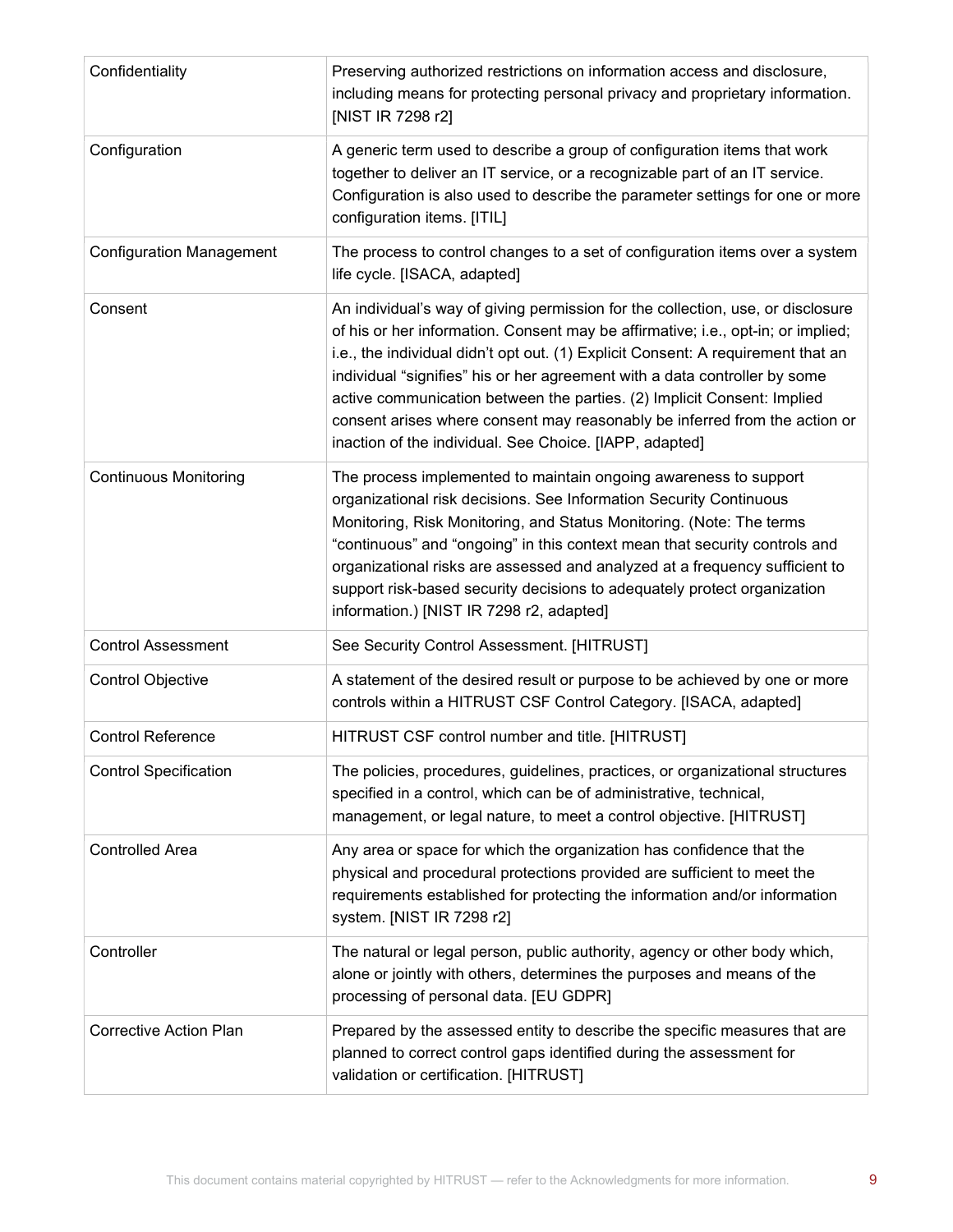| <b>Covered Entity</b>         | A health plan, a healthcare clearinghouse, or a healthcare provider who<br>transmits any health information in electronic form regarding a HIPAA<br>transaction. [HHS HAS, adapted]                                                                                                                            |
|-------------------------------|----------------------------------------------------------------------------------------------------------------------------------------------------------------------------------------------------------------------------------------------------------------------------------------------------------------|
|                               | Any person operating under or required to operate under a license,<br>registration, charter, certificate, permit, accreditation or similar authorization<br>under the Banking Law, the Insurance Law, or the Financial Services Law.<br>[NYSDFS CS]                                                            |
| <b>Covered Information</b>    | Any type of information subject to security, privacy, and/or risk regulations<br>that is to be secured from unauthorized access, use, disclosure, disruption,<br>modification, or destruction to maintain confidentiality, integrity, and/or<br>availability. [HITRUST]                                        |
| <b>Critical Access Rights</b> | An individual's ability to access information supporting critical business<br>and/or clinical operations. The criticality of an information system is generally<br>provided in the information system's Business Impact Analysis (BIA).<br>[HITRUST]                                                           |
| Criticality                   | A measure of the degree to which an organization depends on the<br>information or information system for the success of a mission or of a<br>business function. Criticality is often determined by the impact to the<br>organization due to a loss of integrity or availability. [NIST IR 7298 r2,<br>adapted] |
| Cryptographic Controls        | Safeguards that employ cryptography to achieve the desired protection.<br>Examples include using encryption to protect confidentiality and using digital<br>signatures or message authentication codes to protect authenticity and<br>integrity. [HITRUST]                                                     |
| <b>Cyber Attack</b>           | An attack, via cyberspace, targeting an enterprise's use of cyberspace for<br>the purpose of disrupting, disabling, destroying, or maliciously controlling a<br>computing environment/infrastructure; or destroying the integrity of the data<br>or stealing controlled information. [NIST IR 7298 r2]         |
| Cyber Incident                | Actions taken through the use of computer networks that result in an actual<br>or potentially adverse effect on an information system and/or the information<br>residing therein. See Incident. [NIST IR 7298 r2]                                                                                              |
| Cybersecurity                 | The ability to protect or defend the use of cyberspace from cyber attacks.<br>[NIST IR 7298 r2]                                                                                                                                                                                                                |
| Cyberspace                    | A global domain within the information environment consisting of the<br>interdependent network of information systems infrastructures including the<br>Internet, telecommunications networks, computer systems, and embedded<br>processors and controllers. [NIST IR 7298 r2]                                  |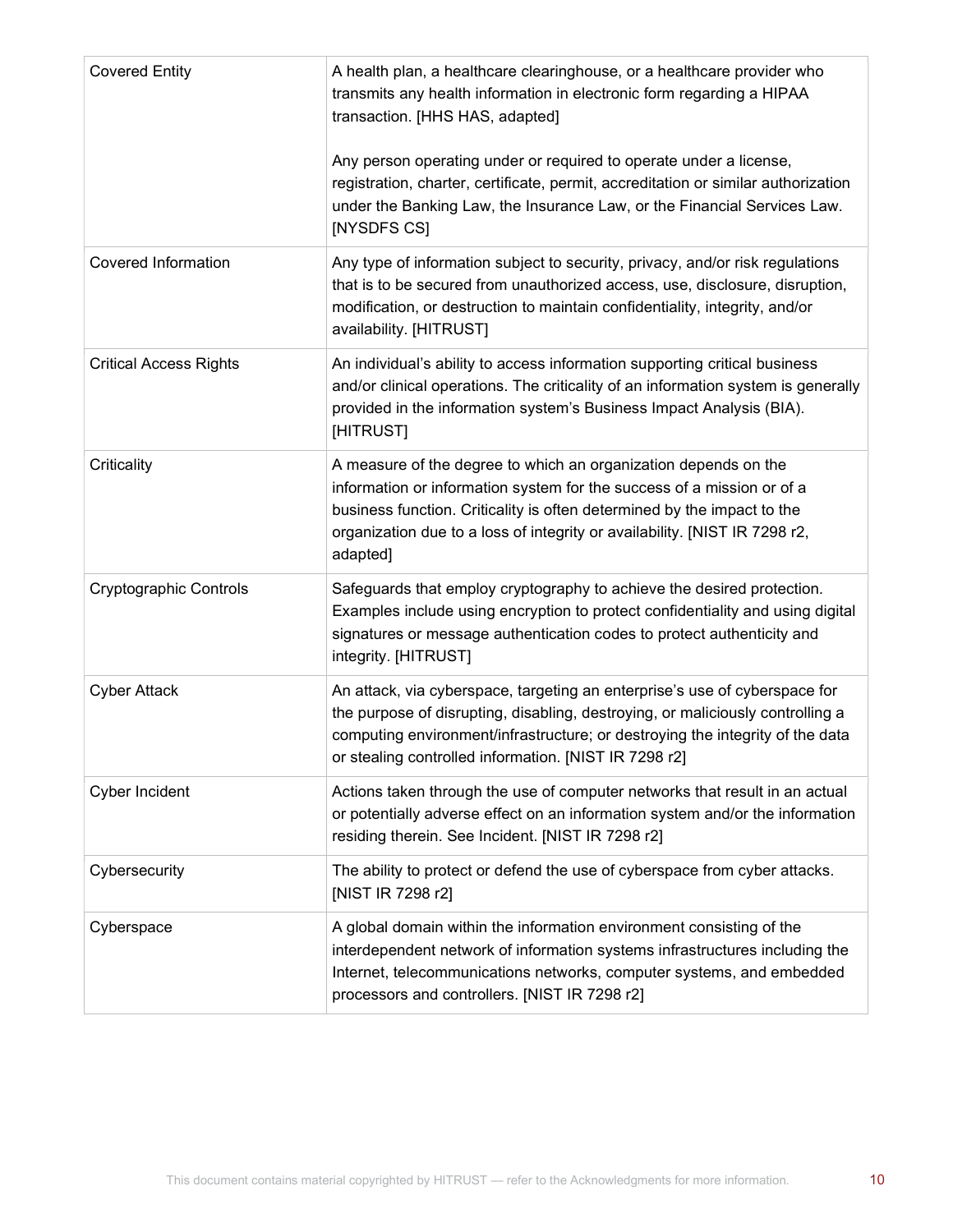| Data Classification            | The assignment of a level of sensitivity to data (or information) that results in<br>the specification of controls for each level of classification. Levels of<br>sensitivity of data are assigned according to predefined categories as data<br>are created, amended, enhanced, stored, or transmitted. The classification<br>level is an indication of the value or importance of the data to the enterprise.<br>[ISACA]             |
|--------------------------------|----------------------------------------------------------------------------------------------------------------------------------------------------------------------------------------------------------------------------------------------------------------------------------------------------------------------------------------------------------------------------------------------------------------------------------------|
| Data Concerning Health         | Personal data related to the physical or mental health of a natural person,<br>including the provision of health care services, which reveal information<br>about his or her health status. [EU GDPR]<br>A subset of protected health information (PHI) as defined under the Health<br>Insurance Portability and Accountability Act (HIPAA). [HITRUST]                                                                                 |
| Data Custodian                 | An individual or organization (e.g., Human Resources department) to which<br>an information asset has been entrusted by another (e.g., employee) for<br>safekeeping regardless of ownership. [HITRUST]                                                                                                                                                                                                                                 |
| Data Owner                     | The individual(s), normally a manager or director, who has responsibility for<br>the integrity, accurate reporting, and use of computerized data. [ISACA]                                                                                                                                                                                                                                                                              |
| Data Use Agreement             | An agreement between a health provider, agency, or organization and a<br>designated receiver of information to allow for the use of limited health<br>information for research, public health, or healthcare operations. The<br>agreement assures that the information will be used only for specific<br>purposes. [HHS HAS, derived from discussion]                                                                                  |
| Defense-in-Breadth             | A planned, systematic set of multidisciplinary activities that seek to identify,<br>manage, and reduce risk of exploitable vulnerabilities at every stage of the<br>system, network, or sub-component life cycle (system, network, or product<br>design and development; manufacturing; packaging; assembly; system<br>integration; distribution; operations; maintenance; and retirement). See<br>Defense-in-Depth. [NIST IR 7298 r2] |
| Defense-in-Depth               | A planned, systematic set of multidisciplinary activities that seek to<br>identify, manage, and reduce risk of exploitable vulnerabilities at<br>every stage of the system, network, or sub-component life cycle. See<br>Defense-in-Breadth. [NIST IR 7298 r2]                                                                                                                                                                         |
| De-identification              | The process of anonymizing data so that the risk of re-identifying an<br>individual is minimized to an acceptable level. [HITRUST]                                                                                                                                                                                                                                                                                                     |
| Denial-of-Service (DoS) Attack | An attack meant to consume resources or shut down a machine or network,<br>depriving legitimate users of the service or resource they expected. [Palo<br>Alto Networks, derived from discussion]                                                                                                                                                                                                                                       |
| <b>Detective Control</b>       | A control that is used to identify and report when errors, omissions, and<br>unauthorized uses or entries occur. [ISACA, adapted]                                                                                                                                                                                                                                                                                                      |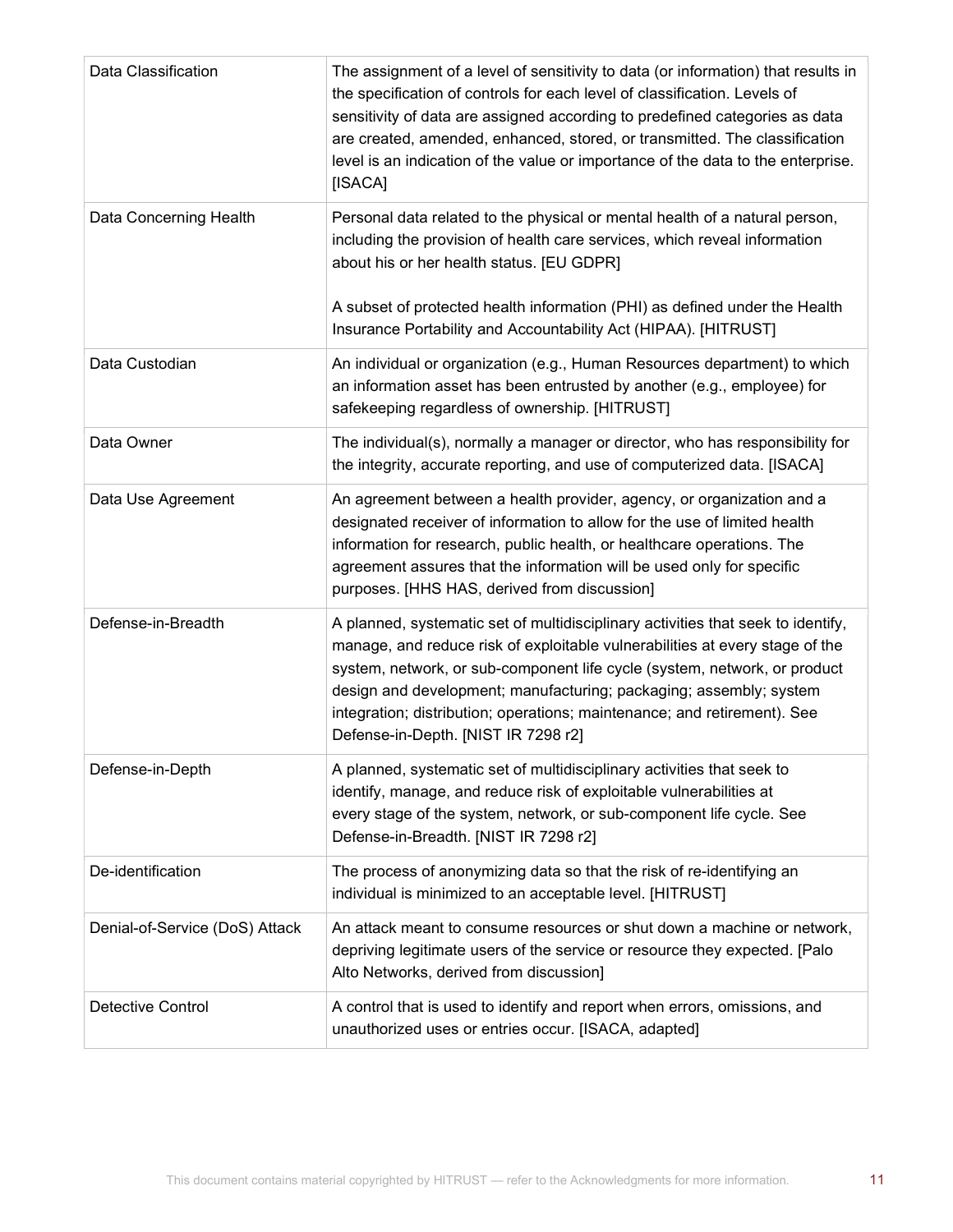| <b>Digital Certificate</b>                            | A piece of information, a digitized form of signature, that provides sender<br>authenticity, message integrity, and non-repudiation. A digital signature is<br>generated using the sender's private key or applying a one-way hash<br>function. [ISACA]                                                                                                          |
|-------------------------------------------------------|------------------------------------------------------------------------------------------------------------------------------------------------------------------------------------------------------------------------------------------------------------------------------------------------------------------------------------------------------------------|
| <b>Digital Signature</b>                              | An asymmetric key operation where the private key is used to digitally sign<br>data and the public key is used to verify the signature. Digital signatures<br>provide authenticity protection, integrity protection, and non-repudiation.<br>[NIST IR 7298 r2]                                                                                                   |
| <b>Direct Treatment Relationship</b>                  | A treatment relationship between an individual and a health care provider<br>that is not an indirect treatment relationship. See Indirect Treatment<br>Relationship. [HHS HAS]                                                                                                                                                                                   |
| <b>Disaster</b>                                       | An unfavorable, natural, or man-made event (e.g., fire, hurricane, terrorism)<br>that may result in a major hardware or software failure, destruction of<br>facilities, or other major loss of enterprise capability. [NIST IR 7298 R2,<br>derived from Disaster Recovery Plan]                                                                                  |
| Disaster Recovery Plan (DRP)                          | A written plan for recovering one or more information systems at an alternate<br>facility in response to a major hardware or software failure or destruction of<br>facilities. [NIST IR 7298 r2]                                                                                                                                                                 |
| <b>Disclosure</b>                                     | The release, transfer, provision of access to, or divulging in any manner of<br>information outside the entity holding the information. [HHS HAS]                                                                                                                                                                                                                |
| <b>Distributed Control System</b><br>(DCS)            | Information technology used to control production systems within the same<br>geographic locations for industries such as oil refineries, water and<br>wastewater treatment, electric power generation plants, chemical<br>manufacturing plants, automotive production, and pharmaceutical processing<br>facilities. [NIST SP 800-82 r2, derived from discussion] |
| <b>Distributed Denial-of-Service</b><br>(DDoS) Attack | An attack that occurs when multiple systems, from many locations,<br>orchestrate a synchronized Denial-of-Service attack to a single target. [Palo<br>Alto Networks, adapted]                                                                                                                                                                                    |
| Downtime                                              | Total period that a service or component is disrupted (not operational). [NIST<br>IR 7298 r2, derived from Maximum Tolerable Downtime]                                                                                                                                                                                                                           |
| Due Care                                              | The level of care expected from a reasonable person of similar competency<br>under similar conditions. [ISACA]                                                                                                                                                                                                                                                   |
| Due Diligence                                         | The performance of those actions that are generally regarded as prudent,<br>responsible, and necessary to conduct a thorough and objective<br>investigation, review and/or analysis. [ISACA]                                                                                                                                                                     |
| E-Commerce                                            | A commercial (buying or selling) transaction conducted through an electronic<br>mean (e.g., on the Internet). See Transaction. [HITRUST]                                                                                                                                                                                                                         |
|                                                       | The use of network technology (especially the internet) to buy or sell goods<br>and services. [NIST]                                                                                                                                                                                                                                                             |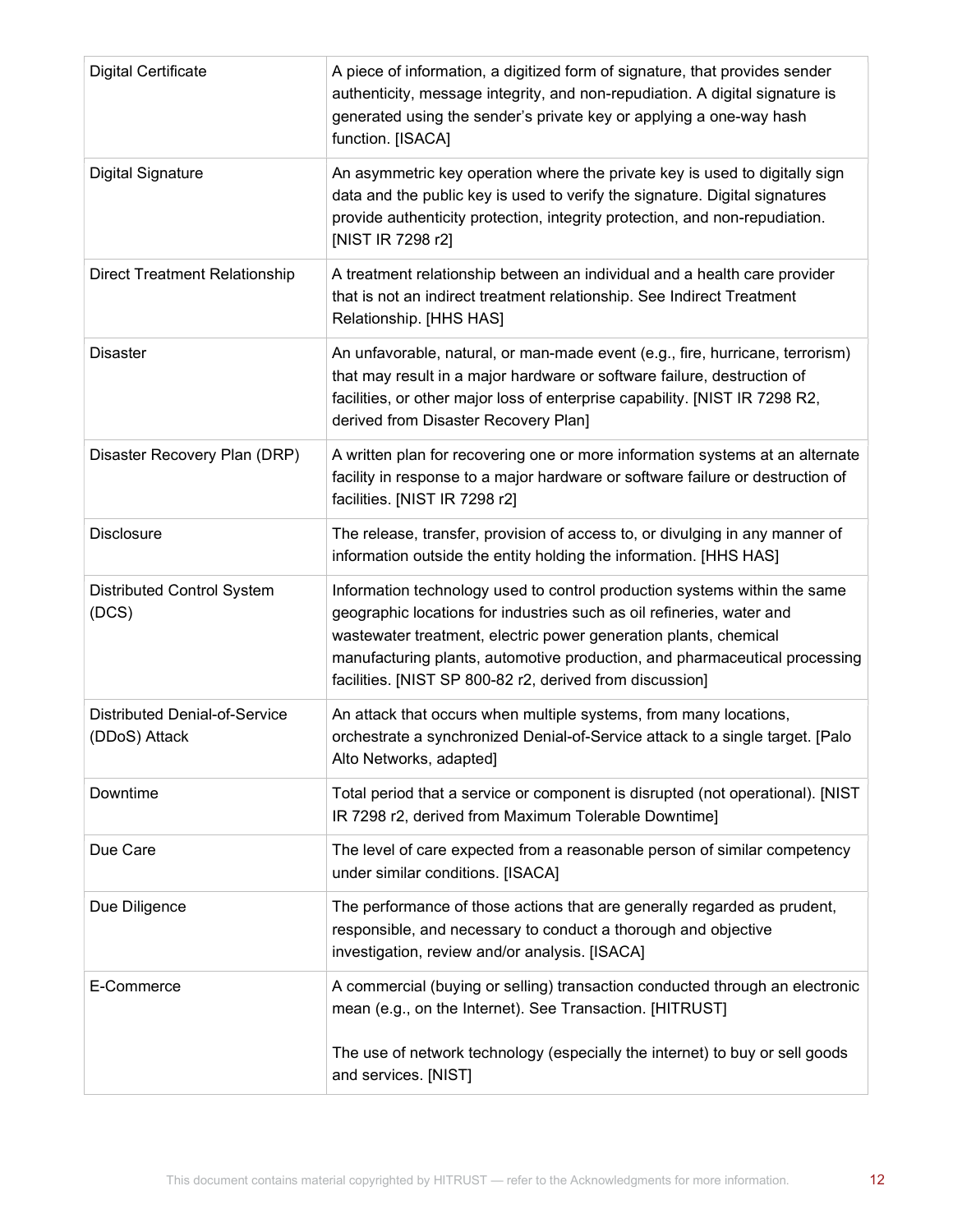| Electronic Health Record (EHR)                | An electronic record of all or part of an individual's medical file that may be<br>created, collected, managed, and/or shared across multiple healthcare<br>settings. [CMS Assessment, adapted].                                                                                                                                                                                                                                                                          |
|-----------------------------------------------|---------------------------------------------------------------------------------------------------------------------------------------------------------------------------------------------------------------------------------------------------------------------------------------------------------------------------------------------------------------------------------------------------------------------------------------------------------------------------|
| <b>Electronic Signature</b>                   | The process of applying any mark in electronic form with the intent to sign a<br>data object. See also Digital Signature. [NIST IR 7298 r2]                                                                                                                                                                                                                                                                                                                               |
| <b>Embedded System</b>                        | Information system that is an integral part of a larger system. [NIST IR 7298<br>r2, derived from Embedded Computer]                                                                                                                                                                                                                                                                                                                                                      |
| Encryption                                    | Conversion of plaintext to ciphertext through the use of a cryptographic<br>algorithm. [NIST IR 7298 r2]                                                                                                                                                                                                                                                                                                                                                                  |
| Enterprise                                    | An organization with a defined mission/goal and a defined boundary, using<br>information systems to execute that mission, and with responsibility for<br>managing its own risks and performance. An enterprise may consist of all or<br>some of the following business aspects: acquisition, program management,<br>financial management (e.g., budgets), human resources, security, and<br>information systems, information and mission management. [NIST IR 7298<br>r2] |
| Entropy                                       | A measure of the amount of uncertainty that an attacker faces to determine<br>the value of a secret. Entropy is usually stated in bits. [NIST IR 7298 r2]                                                                                                                                                                                                                                                                                                                 |
| Escalation                                    | In incident management, the process of bringing an incident to someone with<br>more expertise/authority if it cannot be resolved by first-line support within a<br>pre-established period of time. [HITRUST]                                                                                                                                                                                                                                                              |
| Event                                         | See Security Event. [HITRUST]                                                                                                                                                                                                                                                                                                                                                                                                                                             |
| Exploit                                       | Full or partial use of a vulnerability for the benefit of an attacker. [ISACA,<br>adapted]<br>The successful execution of a code that takes advantage of a weakness or<br>flaw. [HITRUST]                                                                                                                                                                                                                                                                                 |
| Exploitation                                  | The process of taking advantage of a privacy or security vulnerability.<br>[HITRUST]                                                                                                                                                                                                                                                                                                                                                                                      |
| Exposure                                      | The potential loss to an area of business due to the occurrence of an<br>adverse event. [ISACA, adapted]                                                                                                                                                                                                                                                                                                                                                                  |
| External Information System (or<br>Component) | An information system or component of an information system that is outside<br>of the authorization boundary established by the organization and for which<br>the organization typically has no direct control over the application of<br>required security controls or the assessment of security control<br>effectiveness. [NIST IR 7298 r2]                                                                                                                            |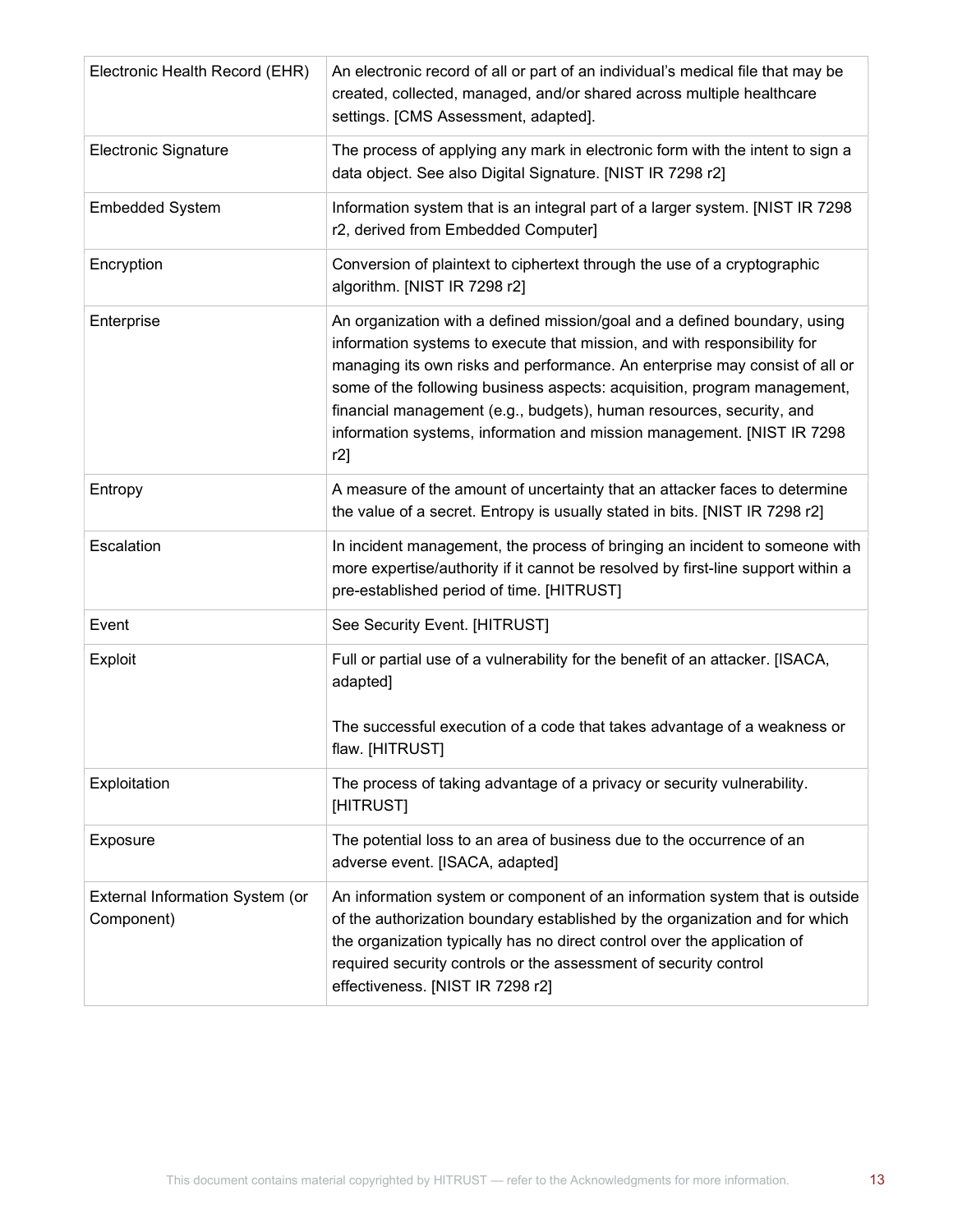| <b>External Information System</b><br>Service | An information system service that is implemented outside of the<br>authorization boundary of the organizational information system (i.e., a<br>service that is used by, but not a part of, the organizational information<br>system) and for which the organization typically has no direct control over<br>the application of required security controls or the assessment of security<br>control effectiveness. [NIST IR 7298 r2] |
|-----------------------------------------------|--------------------------------------------------------------------------------------------------------------------------------------------------------------------------------------------------------------------------------------------------------------------------------------------------------------------------------------------------------------------------------------------------------------------------------------|
| <b>External Parties</b>                       | Contractors, vendors, business partners, or other persons not directly<br>employed by an organization. [HITRUST]                                                                                                                                                                                                                                                                                                                     |
| Facility                                      | A building or premise being used by an organization or its vendors and<br>business partners to conduct work on behalf of an organization. [HITRUST]                                                                                                                                                                                                                                                                                  |
| Failure                                       | Failure is typically used to describe a disruption in service. Not all faults<br>result in a service failure as there may be redundancy built into the<br>infrastructure. [HITRUST]                                                                                                                                                                                                                                                  |
| Full Disk Encryption (FDE)                    | The process of encrypting all the data on the hard disk drive used to boot a<br>computer, including the computer's operating system, and permitting access<br>to the data only after successful authentication with the full disk encryption<br>product. [NIST IR 7298 r2]                                                                                                                                                           |
| <b>Good Security Practice</b>                 | See Best Practice. [HITRUST]                                                                                                                                                                                                                                                                                                                                                                                                         |
| Governance                                    | The method by which an enterprise ensures that stakeholder needs,<br>conditions, and options are evaluated to determine balanced, agreed-on<br>enterprise objectives are achieved. It involves setting direction through<br>prioritization and decision-making, and monitoring performance and<br>compliance against agreed-on direction and objectives. [ISACA, adapted]                                                            |
| Group Health Plan                             | An employee welfare benefit plan established or maintained by an employer<br>or by an employee organization (such as a union), or both, that provides<br>medical care for participants or their dependents directly or through<br>insurance, reimbursement, or otherwise. [DOL]                                                                                                                                                      |
| Guideline                                     | A description of a particular way of accomplishing something that is less<br>prescriptive than a procedure. [ISACA]                                                                                                                                                                                                                                                                                                                  |
| Hash Algorithm                                | A one-way cryptographic function that takes an input of an arbitrary length<br>and produces an output that is a standard-sized binary string. The output is<br>unique to the input in a way that a minor change to the input will result in a<br>completely different output; however, the input cannot be readily determined<br>by output. [ISACA, derived from Hash]                                                               |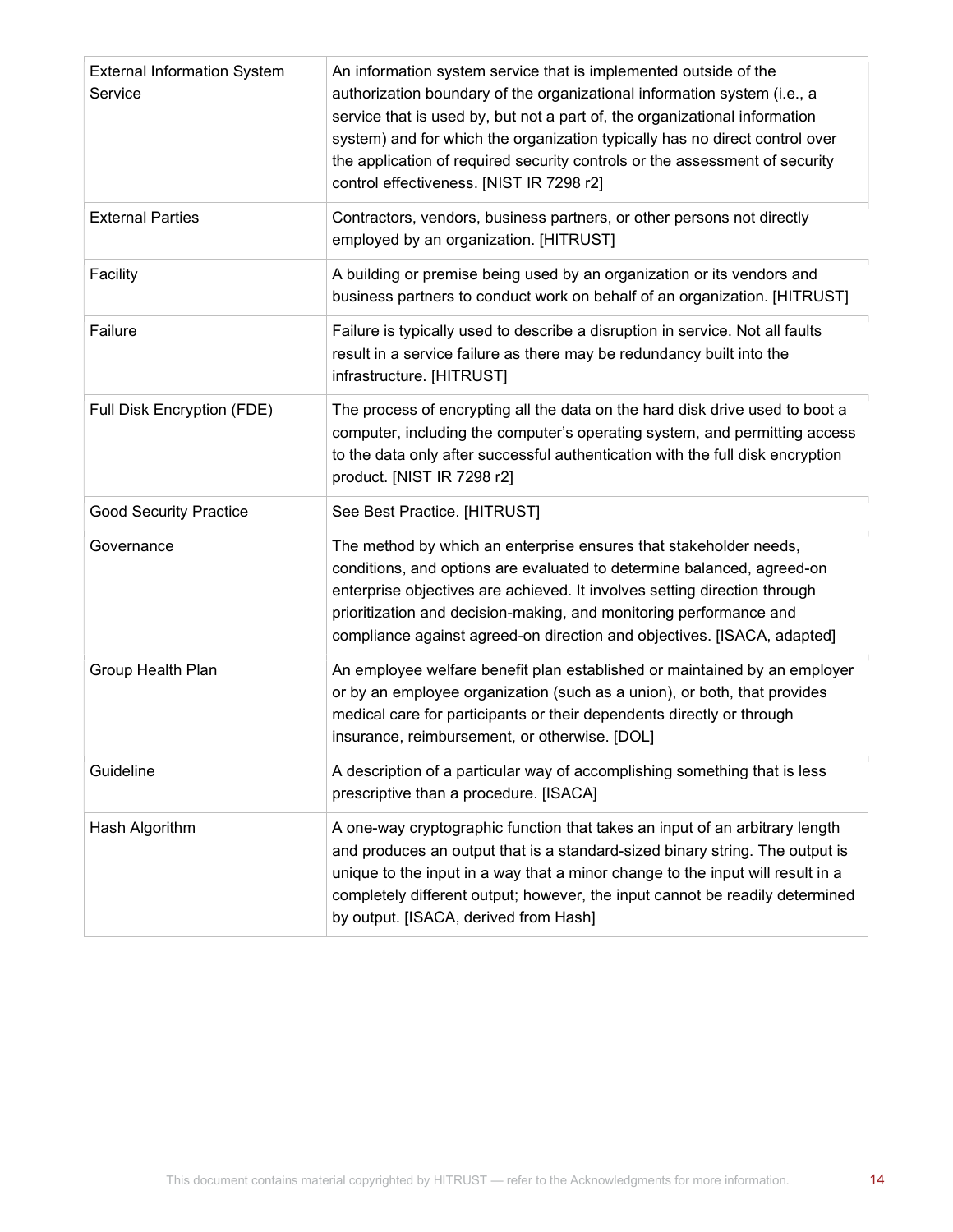| <b>Health Care Operations</b>                                  | Any of the following activities of a covered entity that relate to its covered<br>functions (e.g., acting as a health care provider or an employer group health<br>plan): (i) conducting quality assessment and improvement activities; (ii)<br>reviewing the competence or qualifications of health care professionals; (iii)<br>underwriting (except as prohibited when involving genetic information),<br>premium rating, and other activities relating to the creation, renewal or<br>replacement of a contract of health insurance or health benefits; (iv)<br>conducting or arranging for medical review, legal services, and auditing<br>functions, including fraud and abuse detection and compliance programs; (v)<br>business planning and development; and (vi) business management and<br>general administrative activities of the entity. [HHS HAS, adapted] |
|----------------------------------------------------------------|---------------------------------------------------------------------------------------------------------------------------------------------------------------------------------------------------------------------------------------------------------------------------------------------------------------------------------------------------------------------------------------------------------------------------------------------------------------------------------------------------------------------------------------------------------------------------------------------------------------------------------------------------------------------------------------------------------------------------------------------------------------------------------------------------------------------------------------------------------------------------|
| Health Care Provider (or<br>Healthcare Provider)               | A provider of services, a provider of medical or health services, and any<br>other person or organization who furnishes, bills, or is paid for health care in<br>the normal course of business. [HHS HAS, adapted]                                                                                                                                                                                                                                                                                                                                                                                                                                                                                                                                                                                                                                                        |
| <b>Health Information</b>                                      | Any information, whether oral or recorded in any form or medium, that (i) is<br>created or received by a health care provider, health plan, public health<br>authority, employer, life insurer, school or university, or healthcare<br>clearinghouse; and (ii) relates to the past, present, or future physical or<br>mental health or condition of an individual; the provision of health care to an<br>individual; or the past, present, or future payment for the provision of health<br>care to an individual. [HHS HAS, adapted]                                                                                                                                                                                                                                                                                                                                     |
| Health Information Exchange                                    | Allows doctors, nurses, pharmacists, other health care providers and<br>patients to appropriately access and securely share a patient's vital medical<br>information electronically - improving the speed, quality, safety, and cost of<br>patient care. [HealthIT.gov, adapted]                                                                                                                                                                                                                                                                                                                                                                                                                                                                                                                                                                                          |
| Health Insurance Portability and<br>Accountability Act (HIPAA) | A Federal law that allows persons to qualify immediately for comparable<br>health insurance coverage when they change their employment<br>relationships. Title II, Subtitle F of HIPAA gives the Department of Health and<br>Human Services the authority to mandate the use of standards for the<br>electronic exchange of healthcare data; to specify what medical and<br>administrative code sets should be used within those standards; to require<br>the use of national identification systems for health care patients, providers,<br>payers (or plans), and employers (or sponsors); and to specify the types of<br>measures required to protect the security and privacy of personally<br>identifiable health care information. Also known as the Kennedy-Kassebaum<br>Bill, K2, or Public Law 104-191. [HITRUST]                                                |
| <b>Health Plan</b>                                             | A type of insurance purchased in order to pay for the cost of medical care,<br>either through an individual or group plan. "Plan" shall have the same<br>meaning as the term "Health Plan." [HHS HAS, adapted]                                                                                                                                                                                                                                                                                                                                                                                                                                                                                                                                                                                                                                                            |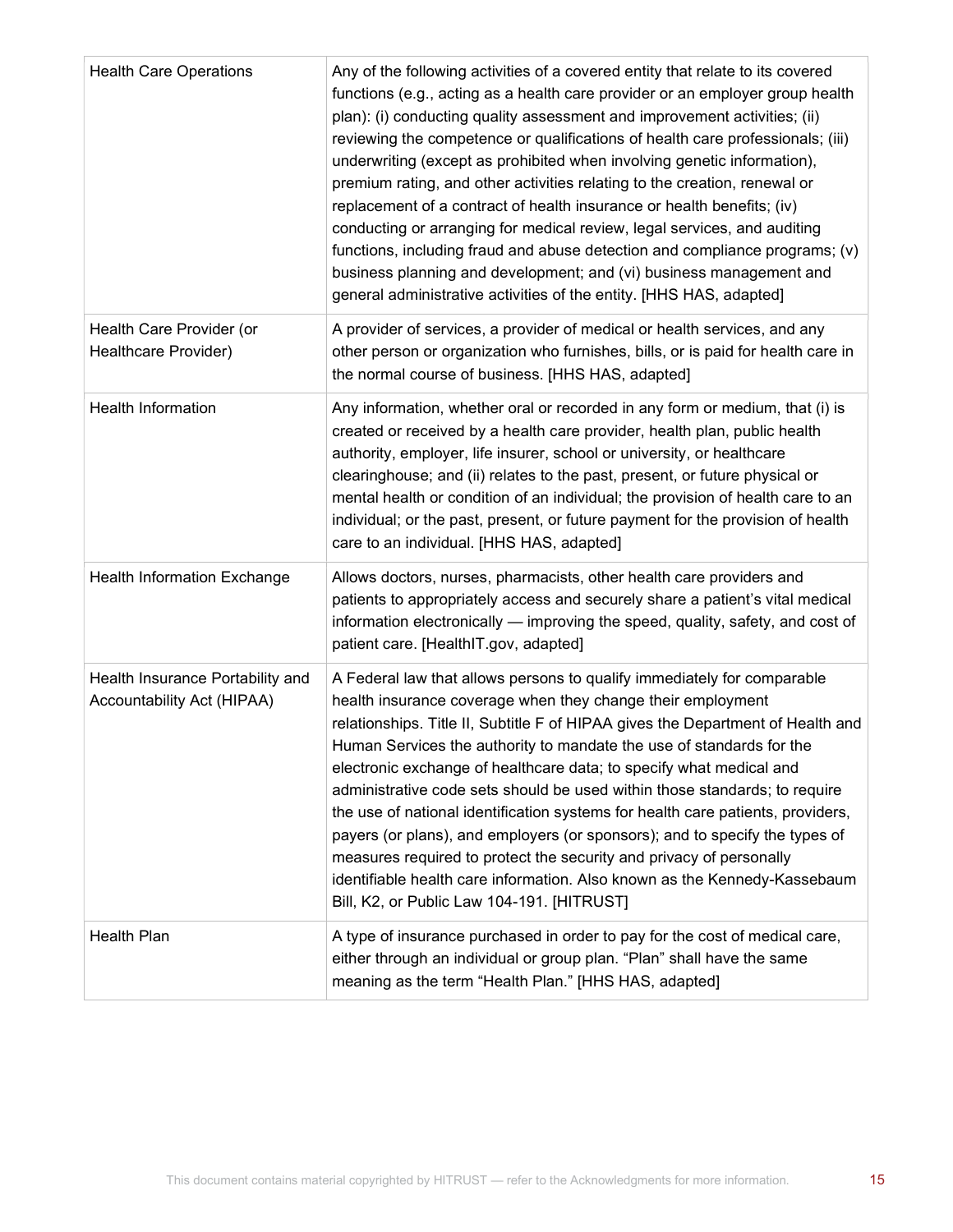| Healthcare (or Health Care)             | Care, services, or supplies related to the health of an individual, including (i)<br>preventive, diagnostic, therapeutic, rehabilitative, maintenance, or palliative<br>care, and counseling, service, assessment, or procedure with respect to the<br>physical or mental condition, or functional status, of an individual or that<br>affects the structure or function of the body; and (ii) sale or dispensing of a<br>drug, device, equipment, or other item in accordance with a prescription.<br>[HHS HAS, adapted]                                                                                                   |
|-----------------------------------------|-----------------------------------------------------------------------------------------------------------------------------------------------------------------------------------------------------------------------------------------------------------------------------------------------------------------------------------------------------------------------------------------------------------------------------------------------------------------------------------------------------------------------------------------------------------------------------------------------------------------------------|
| <b>HIPAA Rules</b>                      | The privacy, security, breach notification, and enforcement rules at 45 CFR<br>Parts 160 and 164 of HIPAA that establish national standards to protect<br>individuals' medical records and other personal health information and<br>applies to health plans, health care clearinghouses, and those health care<br>providers that conduct certain health care transactions electronically. [HHS<br>SR, adapted]                                                                                                                                                                                                              |
| <b>HITECH</b>                           | Subtitle D of the Health Information Technology for Economic and Clinical<br>Health Act (HITECH), found at Title XIII of the American Recovery and<br>Reinvestment Act of 2009, and any regulations promulgated thereunder,<br>including all amendments to the HIPAA Rules. [HITRUST]                                                                                                                                                                                                                                                                                                                                       |
| <b>HITRUST Approved CSF</b><br>Assessor | An organization that has been approved by HITRUST for performing<br>assessments and services associated with the CSF Assurance Program and<br>the HITRUST CSF. HITRUST Approved CSF Assessors are critical to<br>HITRUST's efforts to provide trained resources to organizations of varying<br>size and complexity to assess compliance with data protection control<br>requirements and document corrective action plans that align with the<br>HITRUST CSF. [HITRUST]                                                                                                                                                     |
| <b>HITRUST CSF</b>                      | A framework for managing information security and privacy risks and<br>compliance. [HITRUST]                                                                                                                                                                                                                                                                                                                                                                                                                                                                                                                                |
| <b>HITRUST Assessment</b>               | A data protection assessment provided by an assessor to organizations in<br>accordance with the HITRUST Assurance Program. [HITRUST]                                                                                                                                                                                                                                                                                                                                                                                                                                                                                        |
| <b>HITRUST Assurance Program</b>        | The programs and systems for use of the HITRUST CSF and CSF tools in<br>connection with data protection assurance assessments according to the<br>standards set forth by HITRUST. [HITRUST]                                                                                                                                                                                                                                                                                                                                                                                                                                 |
| <b>HITRUST CSF Licensee</b>             | An entity that is an authorized licensee of the HITRUST CSF. [HITRUST]                                                                                                                                                                                                                                                                                                                                                                                                                                                                                                                                                      |
| <b>HITRUST CSF Practitioner</b>         | A data protection practitioner who (i) meets criteria established by HITRUST<br>of background and experience in industries which utilize security systems set<br>forth in the Requirements and Procedures; (ii) has completed the HITRUST<br>Training for HITRUST CSF Practitioners program as subject matter<br>specialists in the subjects of HITRUST CSF and HITRUST Assessments; (iii)<br>continually maintains his or her qualifications by participating in continuing<br>education as HITRUST may reasonably require; and (iv) is available to assist<br>in conducting or supervising HITRUST Assessments. [HITRUST] |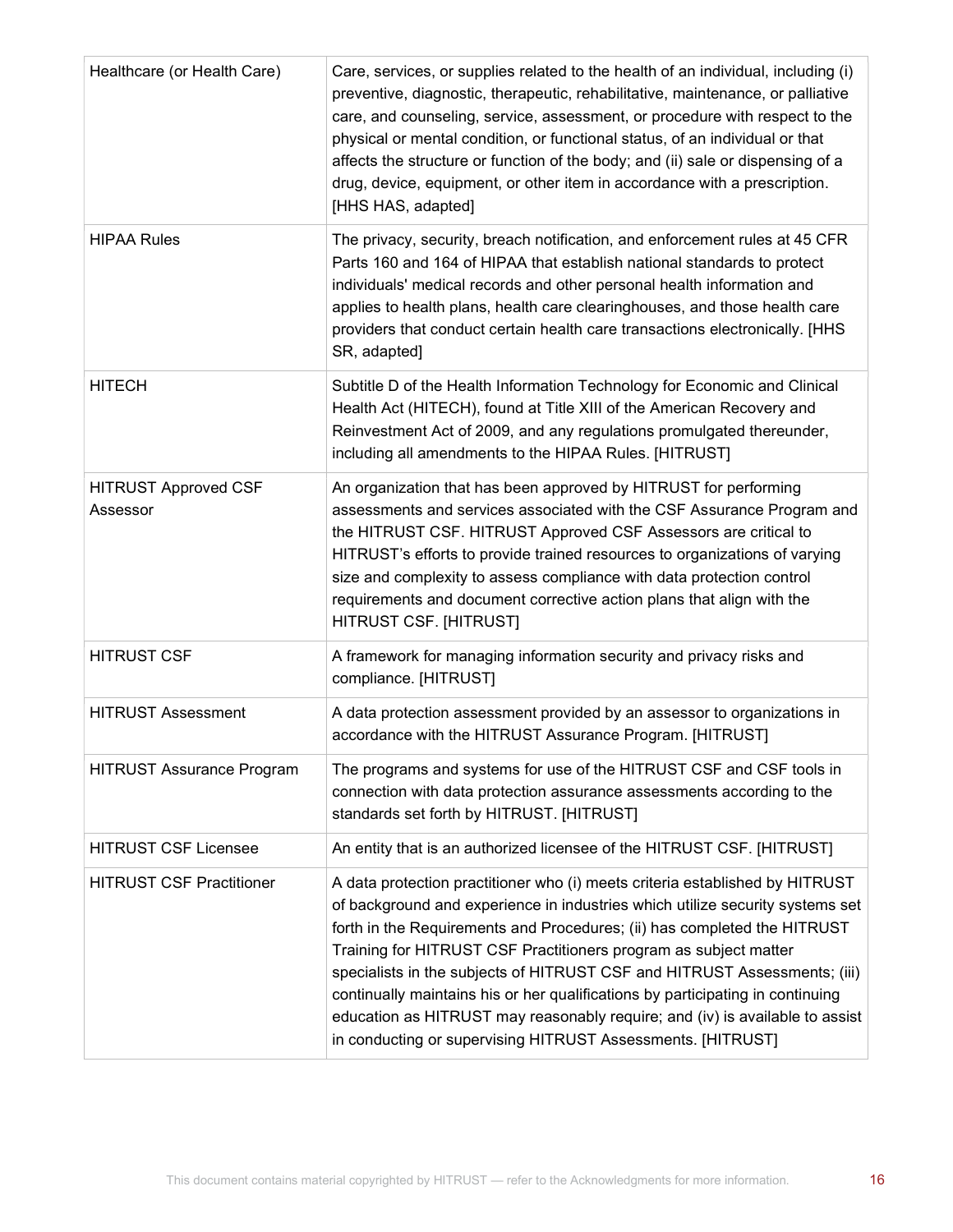| <b>HITRUST CSF Submission</b>                 | The electronic submission to HITRUST of a file/object containing the results<br>of a HITRUST Assessment, either by the assessed entity as a self-<br>assessment or by a HITRUST Approved CSF Assessor. [HITRUST]                                                                                                                                                                                                                                                                      |
|-----------------------------------------------|---------------------------------------------------------------------------------------------------------------------------------------------------------------------------------------------------------------------------------------------------------------------------------------------------------------------------------------------------------------------------------------------------------------------------------------------------------------------------------------|
| <b>HITRUST CSF Tools</b>                      | The HITRUST CSF and related materials HITRUST deems necessary to<br>perform information security and privacy assessments of organizations in<br>accordance with the HITRUST Assurance Program. HITRUST CSF Tools<br>may include, but not be limited to, Information Security Control<br>Specifications, a Standards and Regulations Mapping Device, Assessment<br>and Reporting Tools, an Implementation Manual, Cross-Reference Matrix<br>and a Readiness Assessment Tool. [HITRUST] |
| <b>HITRUST Organization</b>                   | Refers to members of the HITRUST community, e.g., healthcare (covered<br>entities and their business associates) or other industry and government<br>organizations that have adopted the CSF in some way, either as a simple<br>reference for accepted best practices or as a compliance standard.<br>[HITRUST]                                                                                                                                                                       |
| <b>HITRUST Participating</b><br>Organizations | Organizations that have adopted the HITRUST CSF as the data protection,<br>risk, and compliance framework used internally and/or for third-parties.<br>[HITRUST]                                                                                                                                                                                                                                                                                                                      |
| Impact                                        | The magnitude of harm that can be expected to result from the<br>consequences of unauthorized use or disclosure of information,<br>unauthorized modification of information, unauthorized destruction of<br>information, or loss of information or information system availability. [NIST IR<br>7298 r2]                                                                                                                                                                              |
| Impact Level                                  | See Impact. [NIST IR 7298 r2]                                                                                                                                                                                                                                                                                                                                                                                                                                                         |
| <b>Impact Value</b>                           | The assessed potential impact resulting from a compromise of the<br>confidentiality, integrity, or availability of an information type; may be<br>expressed qualitatively (e.g., low, moderate, or high) or quasi-quantitatively<br>(e.g., 1, 2, 3). [NIST IR 7298 r2, adapted]                                                                                                                                                                                                       |
| Implementation Requirements                   | Detailed information to support the implementation of the control and<br>meeting the control objective. [HITRUST]                                                                                                                                                                                                                                                                                                                                                                     |
| Incident                                      | A violation or imminent threat of violation of computer security policies,<br>personal data protection policies, acceptable use policies, or standard<br>security or privacy practices. [NIST IR 7298 r2, adapted]                                                                                                                                                                                                                                                                    |
| Incident Response Plan                        | The documentation of a predetermined set of instructions or procedures to<br>detect, respond to, and limit consequences of malicious cyber attacks<br>against an organization's information system(s). [NIST IR 7298 r2]                                                                                                                                                                                                                                                              |
| Independent                                   | With respect to an assessor or measure, one that is not influenced by the<br>person or entity that is responsible for the implementation of the<br>requirement/control being evaluated or measured. [HITRUST]                                                                                                                                                                                                                                                                         |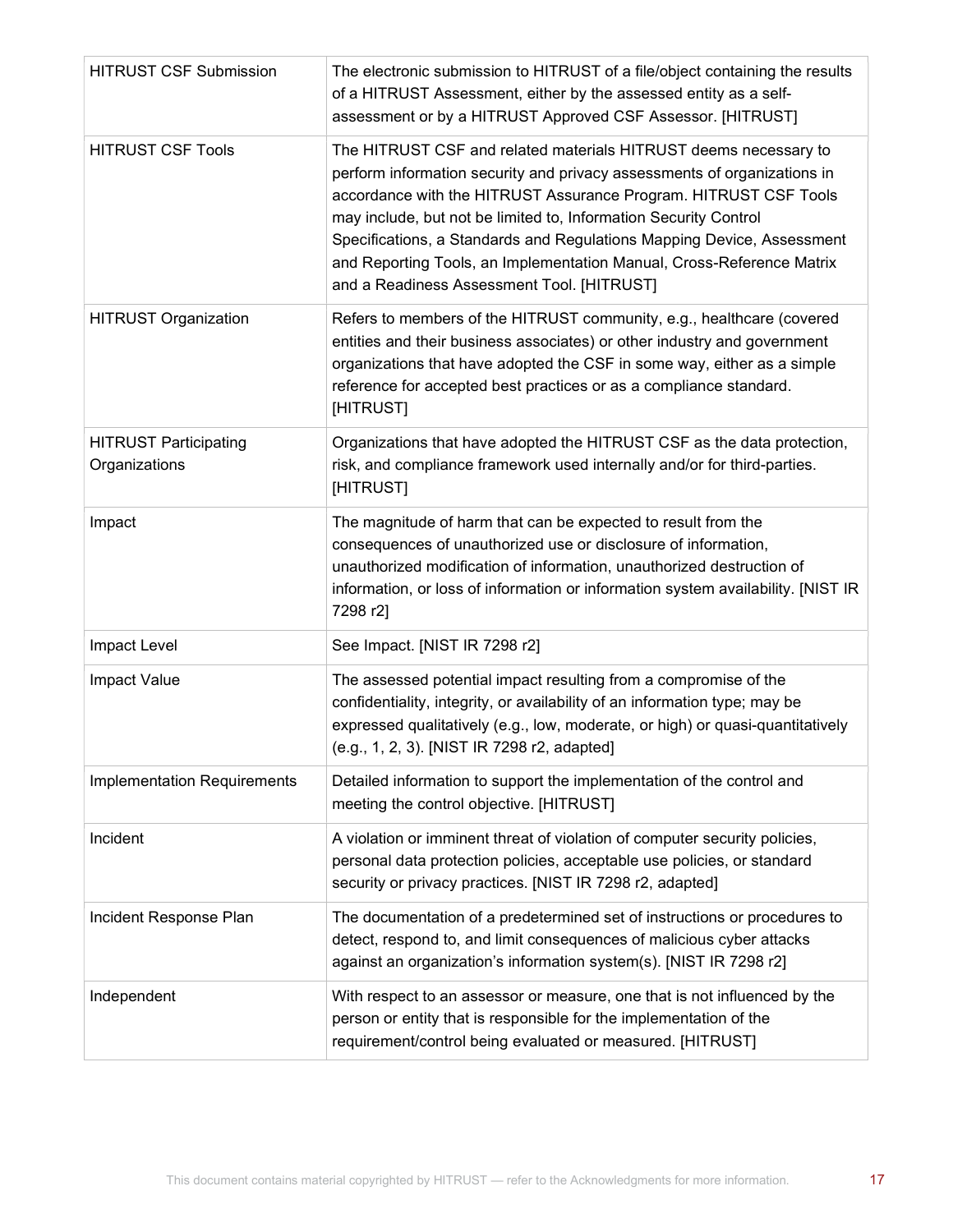| <b>Indirect Treatment Relationship</b>                      | A relationship between an individual and a health care provider in which: (1)<br>The health care provider delivers health care to the individual based on the<br>orders of another health care provider; and (2) the health care provider<br>typically provides services or products, or reports the diagnosis or results<br>associated with the health care, directly to another health care provider, who<br>provides the services or products or reports to the individual. [HHS HAS]                                                                                                                                                                                                      |
|-------------------------------------------------------------|-----------------------------------------------------------------------------------------------------------------------------------------------------------------------------------------------------------------------------------------------------------------------------------------------------------------------------------------------------------------------------------------------------------------------------------------------------------------------------------------------------------------------------------------------------------------------------------------------------------------------------------------------------------------------------------------------|
| Individually Identifiable Health<br>Information             | Information that is a subset of health information, including demographic<br>information collected from an individual, and: (1) is created or received by a<br>health care provider, health plan, employer, or health care clearinghouse;<br>and (2) relates to the past, present, or future physical or mental health or<br>condition of an individual; the provision of health care to an individual; or the<br>past, present, or future payment for the provision of health care to an<br>individual; and (i) that identifies the individual; or (ii) with respect to which<br>there is a reasonable basis to believe the information can be used to identify<br>the individual. [HHS HAS] |
| Industrial Control System (ICS)                             | An information system used to control industrial processes such as<br>manufacturing, product handling, production, and distribution. Industrial<br>control systems include supervisory control and data acquisition systems<br>(SCADA) used to control geographically dispersed assets, as well as<br>distributed control systems (DCS) and smaller control systems using<br>programmable logic controllers to control localized processes. [NIST IR 7298<br>r2]                                                                                                                                                                                                                              |
| Information                                                 | Any communication or reception of knowledge, such as facts, data, or<br>opinions, including numerical, graphic, or narrative forms, whether oral or<br>maintained in any other medium, including computerized databases, paper,<br>microform, or magnetic tape. [NIST IR 7298 r2, adapted]                                                                                                                                                                                                                                                                                                                                                                                                    |
| <b>Information Asset</b>                                    | See Asset. [HITRUST]                                                                                                                                                                                                                                                                                                                                                                                                                                                                                                                                                                                                                                                                          |
| Information Processing Facility                             | A computer room and/or support area(s) housing equipment provided for the<br>purpose of computing and/or processing an organization's information<br>asset(s). [ISACA, adapted]                                                                                                                                                                                                                                                                                                                                                                                                                                                                                                               |
| <b>Information Security</b>                                 | The protection of information and information systems from unauthorized<br>access, use, disclosure, disruption, modification, or destruction in order to<br>provide confidentiality, integrity, and availability through security controls.<br>[NIST IR 7298 r2, adapted]                                                                                                                                                                                                                                                                                                                                                                                                                     |
| <b>Information Security Continuous</b><br>Monitoring (ISCM) | Maintaining ongoing awareness of information security, vulnerabilities, and<br>threats to support organizational risk management decisions. (Note: The<br>terms "continuous" and "ongoing" in this context mean that security controls<br>and organizational risks are assessed and analyzed at a frequency sufficient<br>to support risk-based security decisions to adequately protect organization<br>information.) [NIST IR 7298 r2]                                                                                                                                                                                                                                                      |
| <b>Information Security</b><br>Management Program (ISMP)    | See Information Security Program. [HITRUST]                                                                                                                                                                                                                                                                                                                                                                                                                                                                                                                                                                                                                                                   |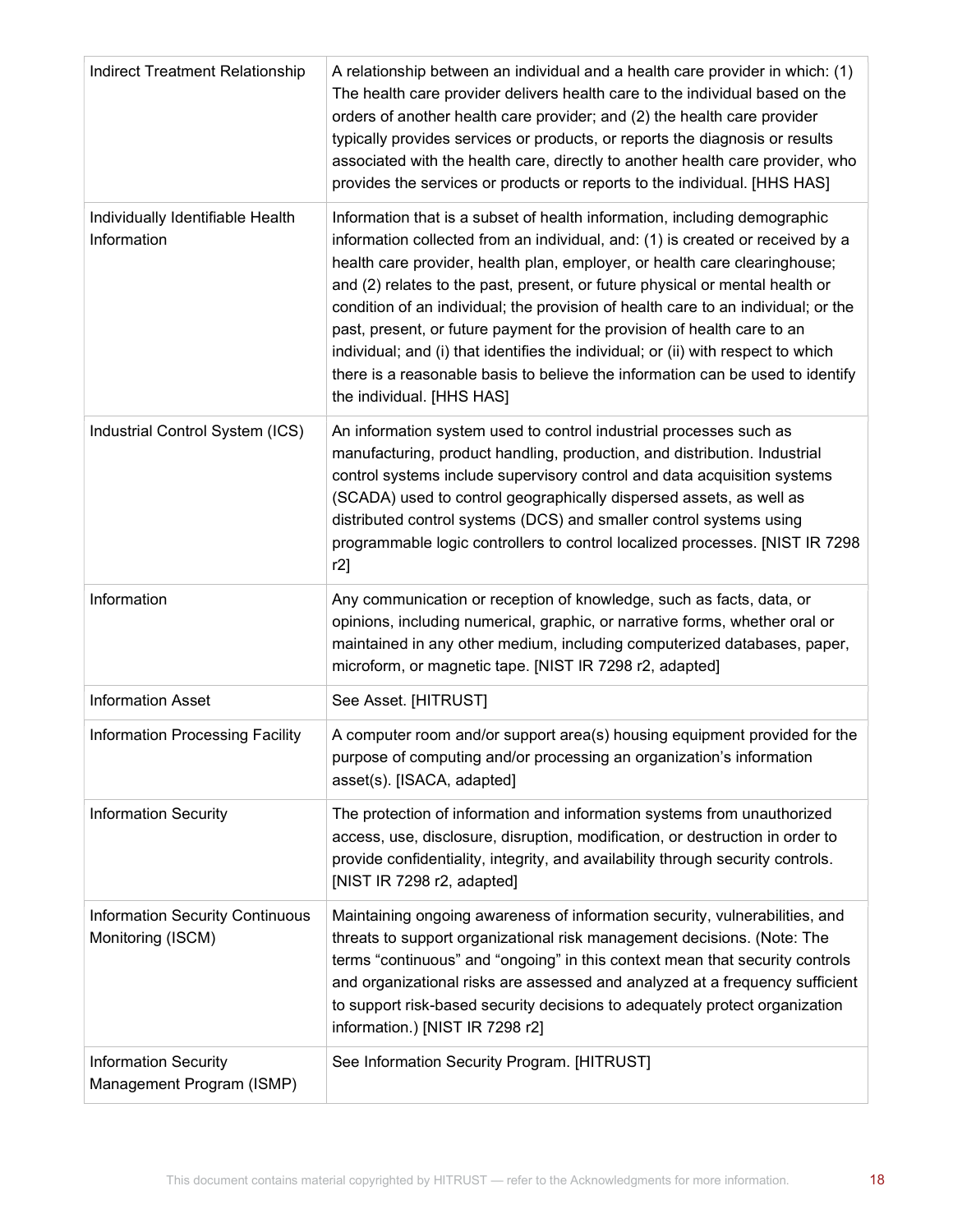| <b>Information Security Program</b>                | The overall combination of technical, operational, and procedural measures<br>and management structures implemented to provide for the confidentiality,<br>integrity, and availability of information based on business requirements and<br>risk analysis. [ISACA]                                                                                                                                                                                                                                                                                                                                                                                                                                                                                                                                                                                                                                                                           |
|----------------------------------------------------|----------------------------------------------------------------------------------------------------------------------------------------------------------------------------------------------------------------------------------------------------------------------------------------------------------------------------------------------------------------------------------------------------------------------------------------------------------------------------------------------------------------------------------------------------------------------------------------------------------------------------------------------------------------------------------------------------------------------------------------------------------------------------------------------------------------------------------------------------------------------------------------------------------------------------------------------|
| <b>Information Security Risk</b>                   | The risk to organizational operations (including mission, functions, image,<br>reputation), organizational assets, individuals, and other organizations due to<br>the potential for unauthorized access, use, disclosure, disruption,<br>modification, or destruction of information and/or information systems. [NIST<br>IR 7298 r2, adapted]                                                                                                                                                                                                                                                                                                                                                                                                                                                                                                                                                                                               |
| <b>Information System</b>                          | A discrete set of information resources organized for the collection,<br>processing, maintenance, use, sharing, dissemination, or disposition of<br>information. [NIST IR 7298 r2]                                                                                                                                                                                                                                                                                                                                                                                                                                                                                                                                                                                                                                                                                                                                                           |
| Information System-Related<br><b>Security Risk</b> | Risk that arises through the loss of confidentiality, integrity, or availability of<br>information or information systems considering impacts to organizational<br>operations and assets, individuals, and other organizations. A subset of<br>Information Security Risk. [NIST IR 7298 r2, adapted]                                                                                                                                                                                                                                                                                                                                                                                                                                                                                                                                                                                                                                         |
| Information Technology (IT)                        | Any equipment or interconnected system or subsystem of equipment that is<br>used in the automatic acquisition, storage, manipulation, management,<br>movement, control, display, switching, interchange, transmission, or<br>reception of data or information by the executive agency. For purposes of the<br>preceding sentence, equipment is used by an executive agency if the<br>equipment is used by the executive agency directly or is used by a contractor<br>under a contract with the executive agency which-1) requires the use of<br>such equipment; or 2) requires the use, to a significant extent, of such<br>equipment in the performance of a service or the furnishing of a product. The<br>term information technology includes computers, ancillary equipment,<br>software, firmware, and similar procedures, services (including support<br>services), and related resources. See Information System. [NIST IR 7298 r2] |
| Inheritance                                        | See Security Control Inheritance. [HITRUST]                                                                                                                                                                                                                                                                                                                                                                                                                                                                                                                                                                                                                                                                                                                                                                                                                                                                                                  |
| Integrity                                          | The property that sensitive data has not been modified or deleted in an<br>unauthorized and undetected manner. [NIST IR 7298 r2]                                                                                                                                                                                                                                                                                                                                                                                                                                                                                                                                                                                                                                                                                                                                                                                                             |
| Key Performance Indicator (KPI)                    | A metric that is used to help manage an IT service, process, plan, project, or<br>other activity. Key performance indicators are used to measure the<br>achievement of critical success factors. Many metrics may be measured, but<br>only the most important of these are defined as key performance indicators<br>and used to actively manage and report on the process, IT service, or<br>activity. They should be selected to ensure that efficiency, effectiveness, and<br>cost-effectiveness are all managed. [ITIL]                                                                                                                                                                                                                                                                                                                                                                                                                   |
| <b>Leading Practice</b>                            | See Best Practice. [HITRUST]                                                                                                                                                                                                                                                                                                                                                                                                                                                                                                                                                                                                                                                                                                                                                                                                                                                                                                                 |
| Least Privilege                                    | Having the minimum access and/or privileges necessary to perform the roles<br>and responsibilities of the job function. [PCI DSS]                                                                                                                                                                                                                                                                                                                                                                                                                                                                                                                                                                                                                                                                                                                                                                                                            |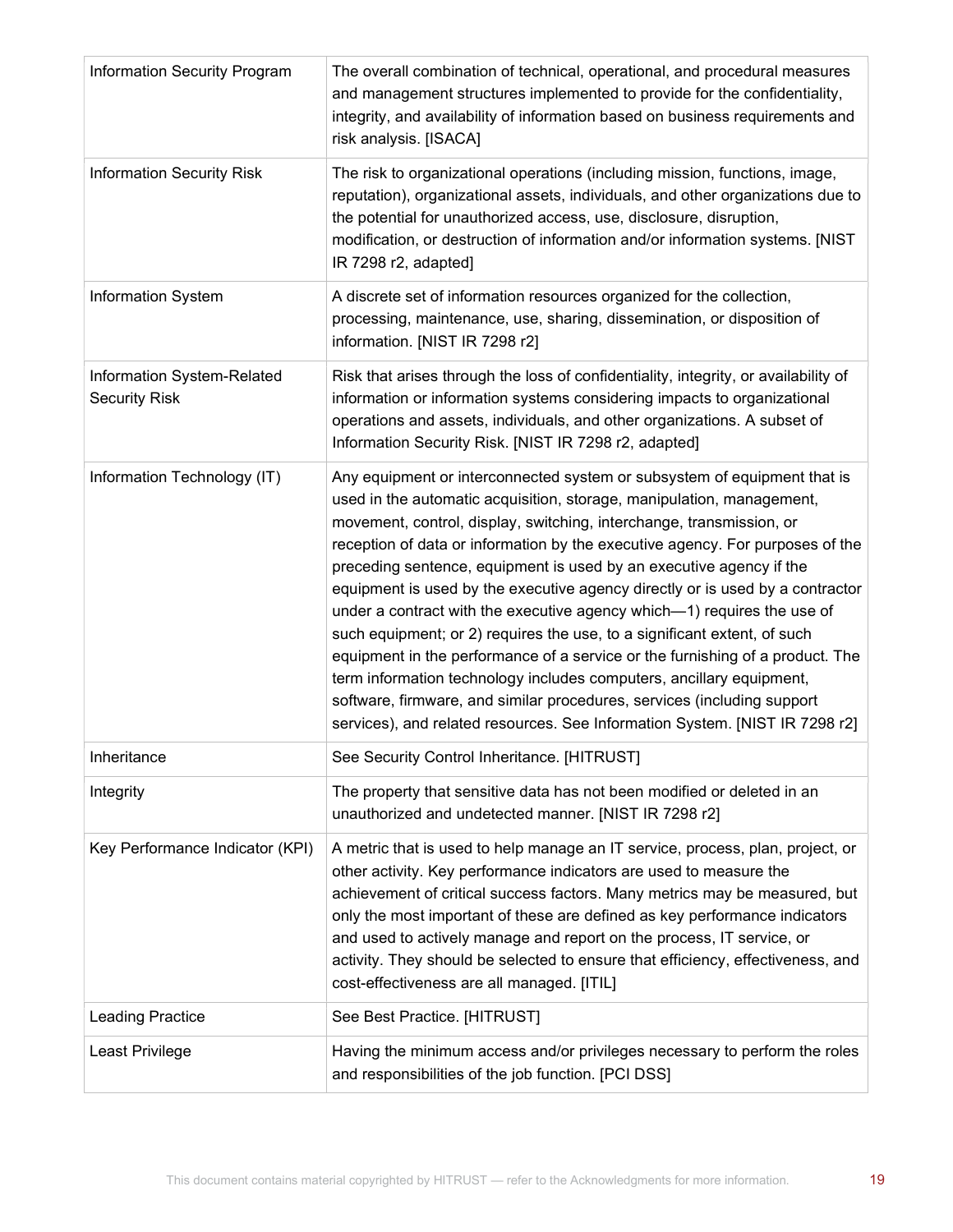| Legacy System Data        | Data stored in outdated formats or systems that is difficult to access or<br>process using modern computing protocols. [HITRUST]                                                                                                                                                                                                                                                                                                                                                                                                                   |
|---------------------------|----------------------------------------------------------------------------------------------------------------------------------------------------------------------------------------------------------------------------------------------------------------------------------------------------------------------------------------------------------------------------------------------------------------------------------------------------------------------------------------------------------------------------------------------------|
| Likelihood of Occurrence  | In risk analysis, a weighted factor based on a subjective analysis of the<br>probability that a given threat is capable of exploiting a given vulnerability or<br>a set of vulnerabilities. [NIST IR 7298 r2, adapted]                                                                                                                                                                                                                                                                                                                             |
| <b>Limited Data Set</b>   | A data set with fewer identifiers deleted than a "HIPAA safe harbor" de-<br>identified data set. The Limited Data Set allows the inclusion of all dates, 5-<br>digit ZIP codes, and city as indirect identifiers. A limited data set can only be<br>used for research, public health, or operations. Its use or disclosure may be<br>further limited by the purpose statements in the Data Use Agreement. HIPAA<br>defined sixteen identifiers that must be deleted in order for the information to<br>be considered a limited data set. [HITRUST] |
| <b>Local Access</b>       | Access to an organizational information system by a user (or process acting<br>on behalf of a user) communicating through a direct connection without the<br>use of a network. [NIST IR 7298 r2]                                                                                                                                                                                                                                                                                                                                                   |
| <b>Malicious Code</b>     | Software or firmware intended to perform an unauthorized process that will<br>have adverse impact on the confidentiality, integrity, or availability of an<br>information system. [NIST IR 7298 r2]                                                                                                                                                                                                                                                                                                                                                |
| Malware                   | A program that is inserted into a system, usually covertly, with the intent of<br>compromising the confidentiality, integrity, or availability of the victim's data,<br>applications, or operating system or of otherwise annoying or disrupting the<br>victim. A virus, worm, Trojan horse, or other code-based malicious entity that<br>infects a host. Ransomware, spyware, and some forms of adware are also<br>examples of malware. [NIST IR 7298 R2, adapted]                                                                                |
| Marketing                 | Means to make a communication about a product or service, a purpose of<br>which is, to encourage recipients of the communication to purchase or use<br>the product or service. [HITRUST]                                                                                                                                                                                                                                                                                                                                                           |
| Measure                   | A standard used to evaluate and communicate performance against<br>expected results. Measures are normally quantitative in nature capturing<br>numbers, dollars, percentages, etc., but can also address qualitative<br>information such as customer satisfaction. Reporting and monitoring<br>measures help an organization gauge progress toward effective<br>implementation of strategy. [ISACA, adapted]                                                                                                                                       |
| Media                     | Physical devices or writing surfaces including, but not limited to, magnetic<br>tapes, optical disks, magnetic disks, USB storage devices, Large Scale<br>Integration (LSI) memory chips, and printouts (but not including display<br>media) onto which information is recorded, stored, or printed within an<br>information system. [NIST IR 7298 r2, adapted]                                                                                                                                                                                    |
| <b>Media Sanitization</b> | A general term referring to the actions taken to render data written on media<br>unrecoverable by both ordinary and extraordinary means. [NIST IR 7298 r2]                                                                                                                                                                                                                                                                                                                                                                                         |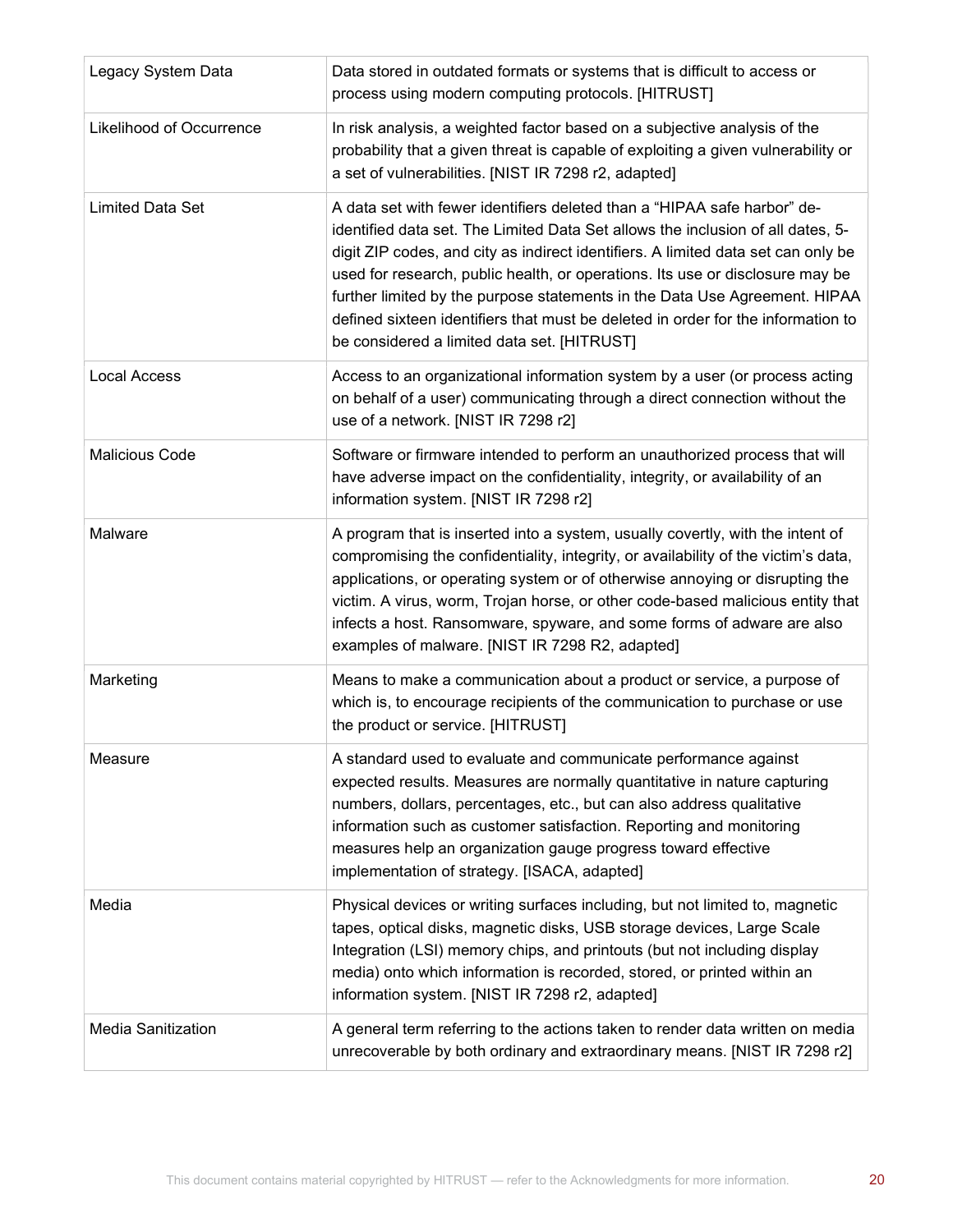| <b>Medical Device</b>    | An instrument, apparatus, implement, machine, contrivance, implant, in vitro<br>reagent, or other similar or related article, including a component part, or<br>accessory, which:<br>(i) is (a) recognized in the official National Formulary, or the United States<br>Pharmacopoeia, or any supplement to them; (b) intended for use in the<br>diagnosis of disease or other conditions, or in the cure, mitigation, treatment,<br>or prevention of disease, in man or other animals; or (c) intended to affect<br>the structure or any function of the body of man or other animals; and<br>(ii) does not achieve any of its primary intended purposes through chemical<br>action within or on the body of man or other animals; and which is not<br>dependent upon being metabolized for the achievement of any of its primary<br>intended purposes. [FDA, adapted] |
|--------------------------|------------------------------------------------------------------------------------------------------------------------------------------------------------------------------------------------------------------------------------------------------------------------------------------------------------------------------------------------------------------------------------------------------------------------------------------------------------------------------------------------------------------------------------------------------------------------------------------------------------------------------------------------------------------------------------------------------------------------------------------------------------------------------------------------------------------------------------------------------------------------|
| Metric                   | A quantifiable entity that allows the measurement of the achievement of a<br>process goal. Metrics should be SMART-specific, measurable, actionable,<br>relevant, and timely. Complete metric guidance defines the unit used,<br>measurement frequency, ideal target value (if appropriate), and also the<br>procedure to carry out the measurement and the procedure for the<br>interpretation of the assessment. [ISACA]                                                                                                                                                                                                                                                                                                                                                                                                                                             |
| <b>Minimum Necessary</b> | Standard requiring that when PII or PHI is used or disclosed, only the<br>information that is needed for the immediate use or disclosure should be<br>made available. For PHI, this standard does not apply to uses and<br>disclosures for treatment purposes (so as not to interfere with treatment) or<br>to uses and disclosures that an individual has authorized, among other<br>limited exceptions. [HITRUST]                                                                                                                                                                                                                                                                                                                                                                                                                                                    |
| Mobile Code              | Software programs or parts of programs obtained from remote information<br>systems, transmitted across a network, and executed on a local information<br>system without explicit installation or execution by the recipient. [NIST IR<br>7298 r2]                                                                                                                                                                                                                                                                                                                                                                                                                                                                                                                                                                                                                      |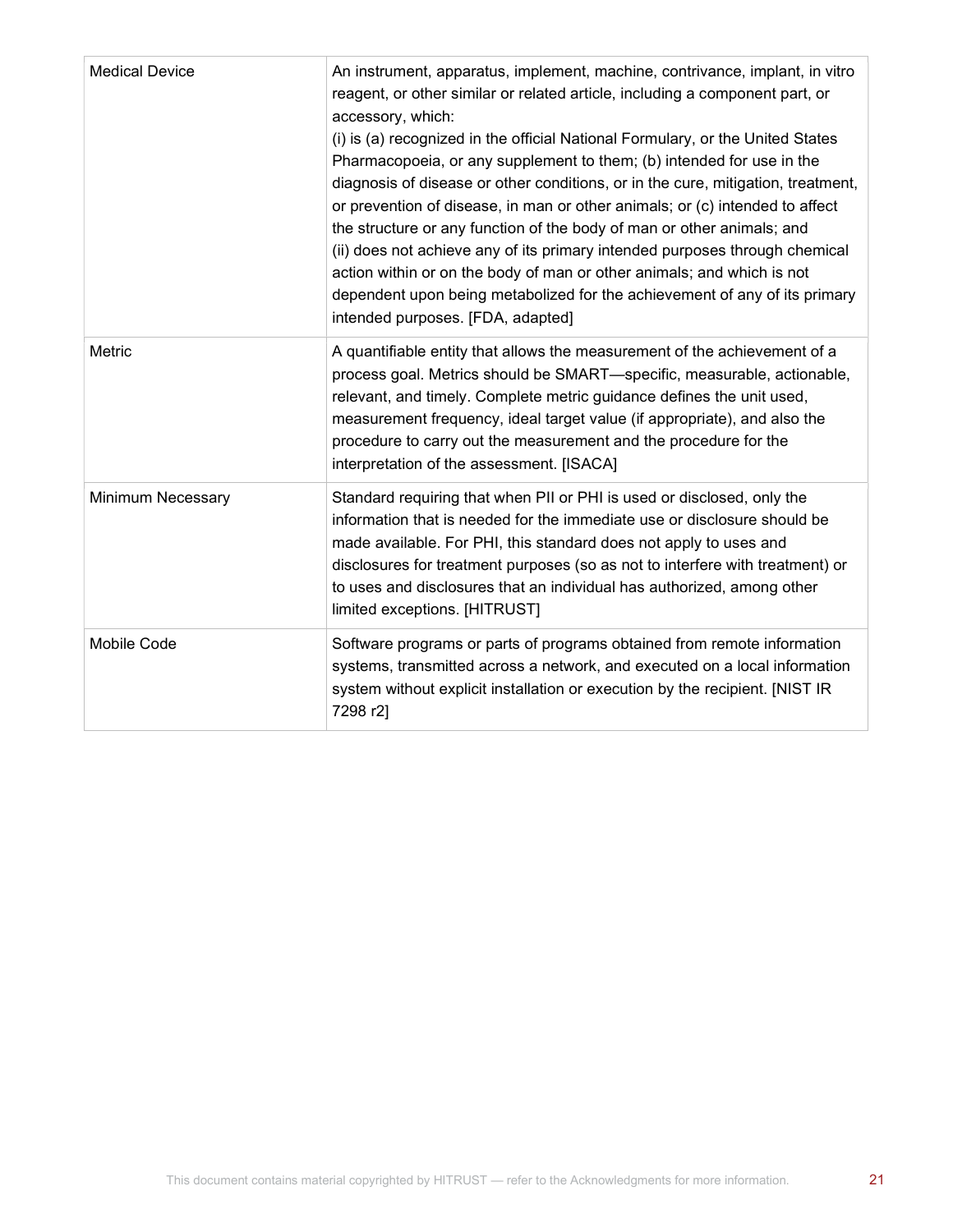| Mobile Device               | A portable computing device that: (i) has a small form factor such that it can<br>easily be carried by a single individual; (ii) is designed to operate without a<br>physical connection (e.g., wirelessly transmit or receive information); (iii)<br>possesses local, non-removable or removable data storage; and (iv) includes<br>a self-contained power source. Mobile devices may also include voice<br>communication capabilities, on-board sensors that allow the devices to<br>capture information, and/or built-in features for synchronizing local data with<br>remote locations. Examples include smart phones, tablets, and E-readers.<br>[NIST] |
|-----------------------------|--------------------------------------------------------------------------------------------------------------------------------------------------------------------------------------------------------------------------------------------------------------------------------------------------------------------------------------------------------------------------------------------------------------------------------------------------------------------------------------------------------------------------------------------------------------------------------------------------------------------------------------------------------------|
|                             | A computing and communication device that allows for portability (can<br>operate without the use of an external power supply) and has the capability<br>to store and process information, such as notebook/laptop computers,<br>personal digital assistants, smart phones, tablets, digital cameras, and other<br>Wi-Fi-enabled devices, etc. Mobile devices do not include portable storage<br>devices (e.g., thumb/flash drives, external/removable hard disk drives, etc.)<br>[HITRUST]                                                                                                                                                                   |
| Monitoring                  | The act of observing, supervising, reporting, or controlling the activities of<br>another entity. [HITRUST]                                                                                                                                                                                                                                                                                                                                                                                                                                                                                                                                                  |
| Multi-Factor Authentication | Authentication using two or more factors to verify the identity of a user,<br>system, or process. Factors include (i) something you know (e.g.,<br>password/PIN); (ii) something you have (e.g., cryptographic identification<br>device, token); or (iii) something you are (e.g., biometric). See Two-Factor<br>Authentication. [NIST IR 7298 r2, adapted]                                                                                                                                                                                                                                                                                                  |
| Need-to-know                | Primarily associated with organizations that assign clearance levels to all<br>users and classification levels to all assets; restricts users with the same<br>clearance level from sharing information unless they are working on the<br>same effort. Entails compartmentalization. [(ISC) <sup>2</sup> ]                                                                                                                                                                                                                                                                                                                                                   |
| Non-conformance             | Deviation from a standard or other requirement. [HITRUST]                                                                                                                                                                                                                                                                                                                                                                                                                                                                                                                                                                                                    |
| Non-organizational Asset    | An information asset that is not owned and/or managed by the organization<br>(e.g., personally-owned smartphone). [HITRUST]                                                                                                                                                                                                                                                                                                                                                                                                                                                                                                                                  |
| Non-organizational User     | Any individual who is not under the direct supervisory control of the<br>organization (e.g., service provider) to whom direct access to company-<br>controlled resources is provided. [HITRUST]                                                                                                                                                                                                                                                                                                                                                                                                                                                              |
| Non-repudiation             | Assurance that the sender of information is provided with proof of delivery<br>and the recipient is provided with proof of the sender's identity, so neither<br>can later deny having processed the information. [NIST IR 7298 r2]<br>A transactional property that prevents a participant in an action or process<br>from later denying participation in the act. [HITRUST]                                                                                                                                                                                                                                                                                 |
| <b>Online Transaction</b>   | A transaction that takes place over a computer network or<br>telecommunications system (e.g., the Internet). See Transaction. [HITRUST]                                                                                                                                                                                                                                                                                                                                                                                                                                                                                                                      |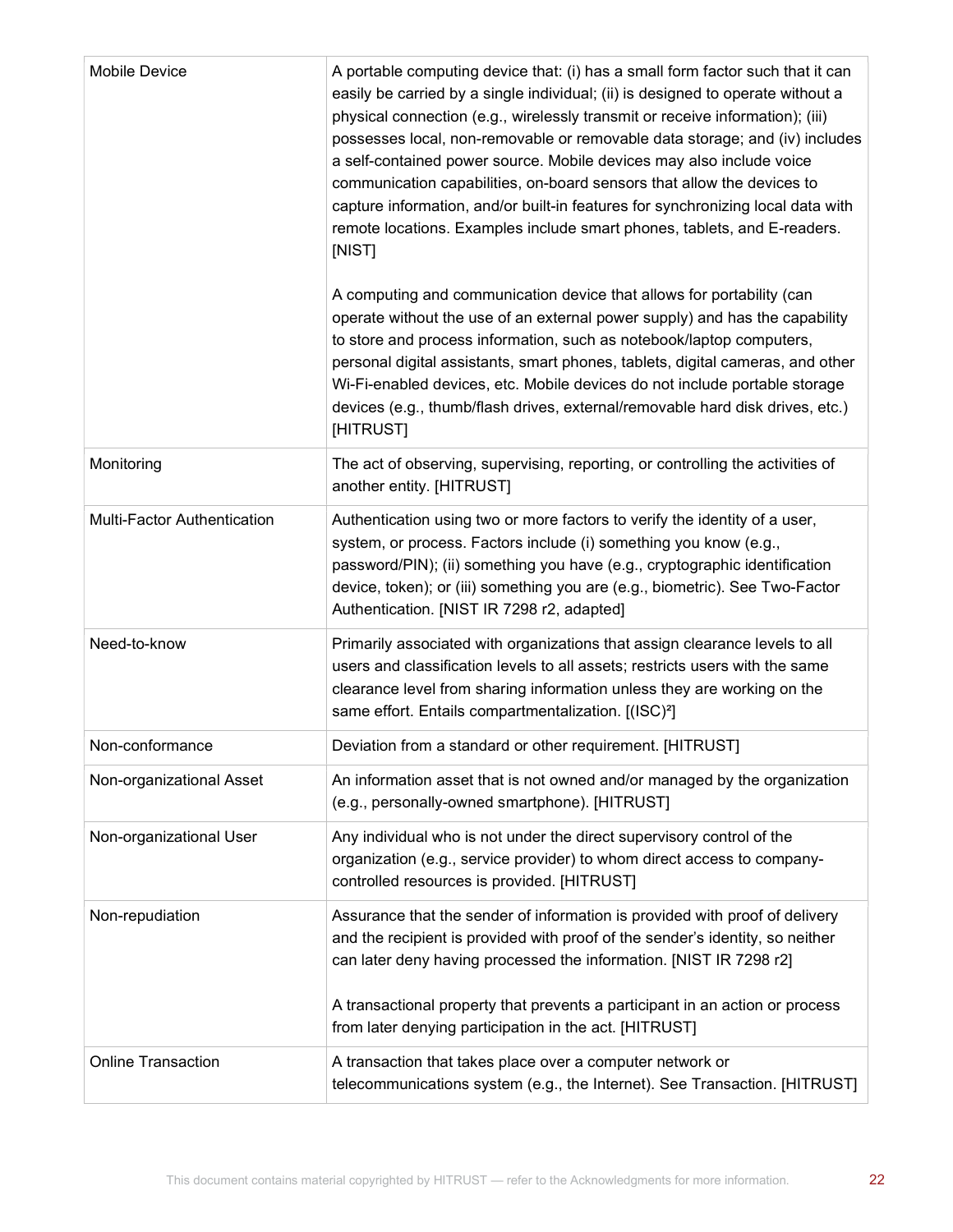| <b>Operating Effectiveness</b>       | The degrees to which a security control is operating as designed and to<br>which the individual implementing the control possesses the necessary<br>authority and competence to implement the control as intended. [PCAOB,<br>derived from discussion on Testing Operating Effectiveness]                                                                                                                                                                                                                  |
|--------------------------------------|------------------------------------------------------------------------------------------------------------------------------------------------------------------------------------------------------------------------------------------------------------------------------------------------------------------------------------------------------------------------------------------------------------------------------------------------------------------------------------------------------------|
| Operational                          | With respect to a measure or metric, one that is produced by, or otherwise<br>influenced by, the person or entity responsible for the requirement/control<br>being tracked by the measure or metric. [HITRUST]                                                                                                                                                                                                                                                                                             |
| <b>Operational Control</b>           | The security controls (i.e., safeguards or countermeasures) for an<br>information system that are primarily implemented and executed by people<br>(as opposed to systems). [NIST]                                                                                                                                                                                                                                                                                                                          |
| Opt-in                               | One of two central concepts of choice/consent. It means an individual makes<br>an active affirmative indication of choice; i.e., checking a box signaling a<br>desire to share his or her information with third parties. [IAPP]                                                                                                                                                                                                                                                                           |
| Opt-out                              | One of two central concepts of choice/consent. It means that an individual's<br>lack of action implies that a choice has been made; i.e., unless an individual<br>checks or unchecks a box, his or her information will be shared with third<br>parties. [IAPP]                                                                                                                                                                                                                                            |
| Organizational User                  | An individual who is under the direct supervisory control of the organization<br>(e.g., employee or supplemental staff), or any other individual who the<br>organization deems to have equivalent status of an employee (e.g., staff<br>augmentation) to whom direct access to company-controlled resources is<br>provided. [NIST SP 800-53 r4, adapted]                                                                                                                                                   |
| Organized Health Care<br>Arrangement | A clinically-integrated care setting in which individuals typically receive health<br>care from more than one health care provider. An organized system of health<br>care in which more than one covered entity participates and in which the<br>participating covered entities hold themselves out to the public as<br>participating in a joint arrangement (and participate in joint activities), or a<br>combination of a group health plans or group health plans and insurers.<br>[HHS HAS, adapted.] |
| Overlay                              | A specification of security controls, control enhancements, supplemental<br>guidance, and other supporting information employed during the tailoring<br>process, that is intended to complement (and further refine) security control<br>baselines. The overlay specification may be more stringent or less stringent<br>than the original security control baseline specification and can be applied to<br>multiple information systems. [NIST SP 800-53 r4]                                              |
| Patch Management                     | An area of systems management that involves acquiring, testing, and<br>installing multiple patches (code changes) to an administered computer<br>system in order to maintain up-to-date software and often to address security<br>risk. [ISACA]                                                                                                                                                                                                                                                            |
| <b>Penetration Test</b>              | A live test of the effectiveness of security defenses through mimicking the<br>actions of real-life attackers. [ISACA]                                                                                                                                                                                                                                                                                                                                                                                     |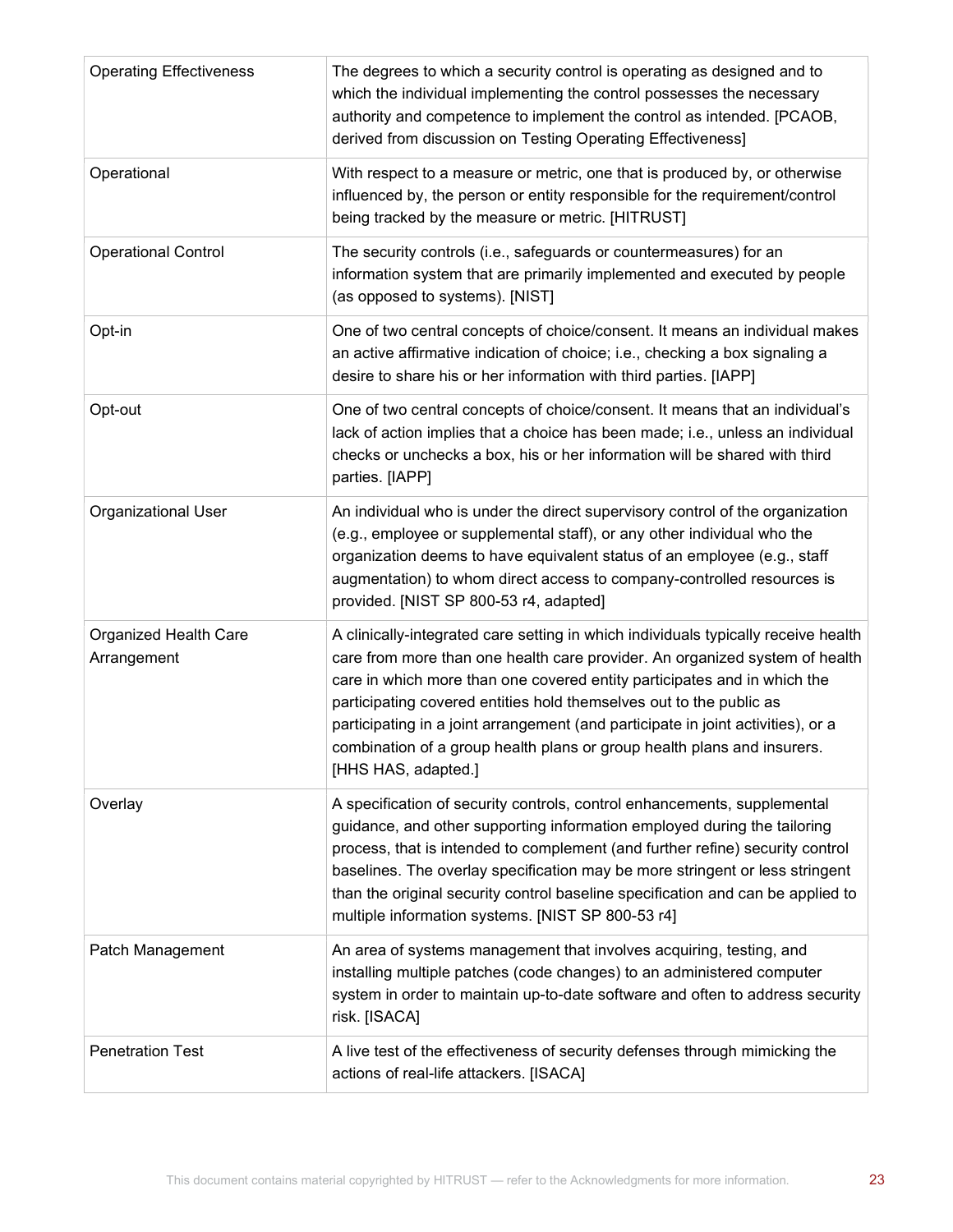| Personal Data                             | Any information relating to an identified or identifiable natural person ('data<br>subject'); an identifiable natural person is one who can be identified, directly<br>or indirectly, in particular by reference to an identifier such as a name, an<br>identification number, location data, an online identifier, or to one or more<br>factors specific to the physical, physiological, genetic, mental, economic,<br>cultural, or social identity of that natural person. [EU GDPR]                                                                             |
|-------------------------------------------|--------------------------------------------------------------------------------------------------------------------------------------------------------------------------------------------------------------------------------------------------------------------------------------------------------------------------------------------------------------------------------------------------------------------------------------------------------------------------------------------------------------------------------------------------------------------|
| Personal Health Record (PHR)              | In general, a PHR is an electronic record of an individual's health information<br>by which the individual controls access to the information and may have the<br>ability to manage, track, and participate in his or her own health care. [HHS<br>PHR]                                                                                                                                                                                                                                                                                                            |
| Personal Identifying Information<br>(PII) | Any data that could potentially identify a specific individual, including (i) any<br>piece of information or combination of information that, together, can be used<br>to distinguish or trace an individual's identity, such as name, social security<br>number, date and place of birth, mother's maiden name, or biometric<br>records; and (ii) any other information that is linked or linkable to an<br>individual, such as medical, educational, financial, and employment<br>information. See Personal Data. [NIST, adapted]                                |
| Plan of Action and Milestones<br>(POA&M)  | A document that identifies tasks needing to be accomplished. It details<br>resources required to accomplish the elements of the plan, any milestones in<br>meeting the tasks, and scheduled completion dates for the milestones. See<br>Corrective Action Plan. [NIST IR 7298 r2]                                                                                                                                                                                                                                                                                  |
| Plan, Do, Check, Act (PDCA)<br>Cycle      | An iterative four-step management method used in business for the control<br>and continuous improvement of processes and products; also known as the<br>Deming wheel or the Shewhart cycle. [HITRUST]                                                                                                                                                                                                                                                                                                                                                              |
| Policy                                    | Overall intention and direction as formally expressed by management, most<br>often articulated in documents that record high-level principles or courses of<br>action that have been decided on; the intended purpose is to influence and<br>guide both present and future decision-making to be in line with the<br>philosophy, objectives, and strategic plans established by the enterprise's<br>management teams. Policies may provide guidance on specific issues or<br>systems, but should not be confused with Standards or Procedures. [ISACA,<br>adapted] |
| Portable Media                            | Media that are designed and/or capable of being easily and routinely moved<br>from one location to another (e.g., USB drives, memory cards, CDs/DVDs).<br>See Media. [HITRUST]                                                                                                                                                                                                                                                                                                                                                                                     |
| Priority                                  | A category used to identify the relative importance of an incident, problem, or<br>change. Priority is based on impact and urgency and is used to identify<br>required times for actions to be taken. [ITIL]                                                                                                                                                                                                                                                                                                                                                       |
| <b>Privacy Notice</b>                     | A document that explains an organization's privacy practices, how<br>information about the individual may be shared, the individual's rights, and<br>the organization's legal duties. Also known as Notice of Privacy Practices.<br>[HHS HAS, derived from discussion]                                                                                                                                                                                                                                                                                             |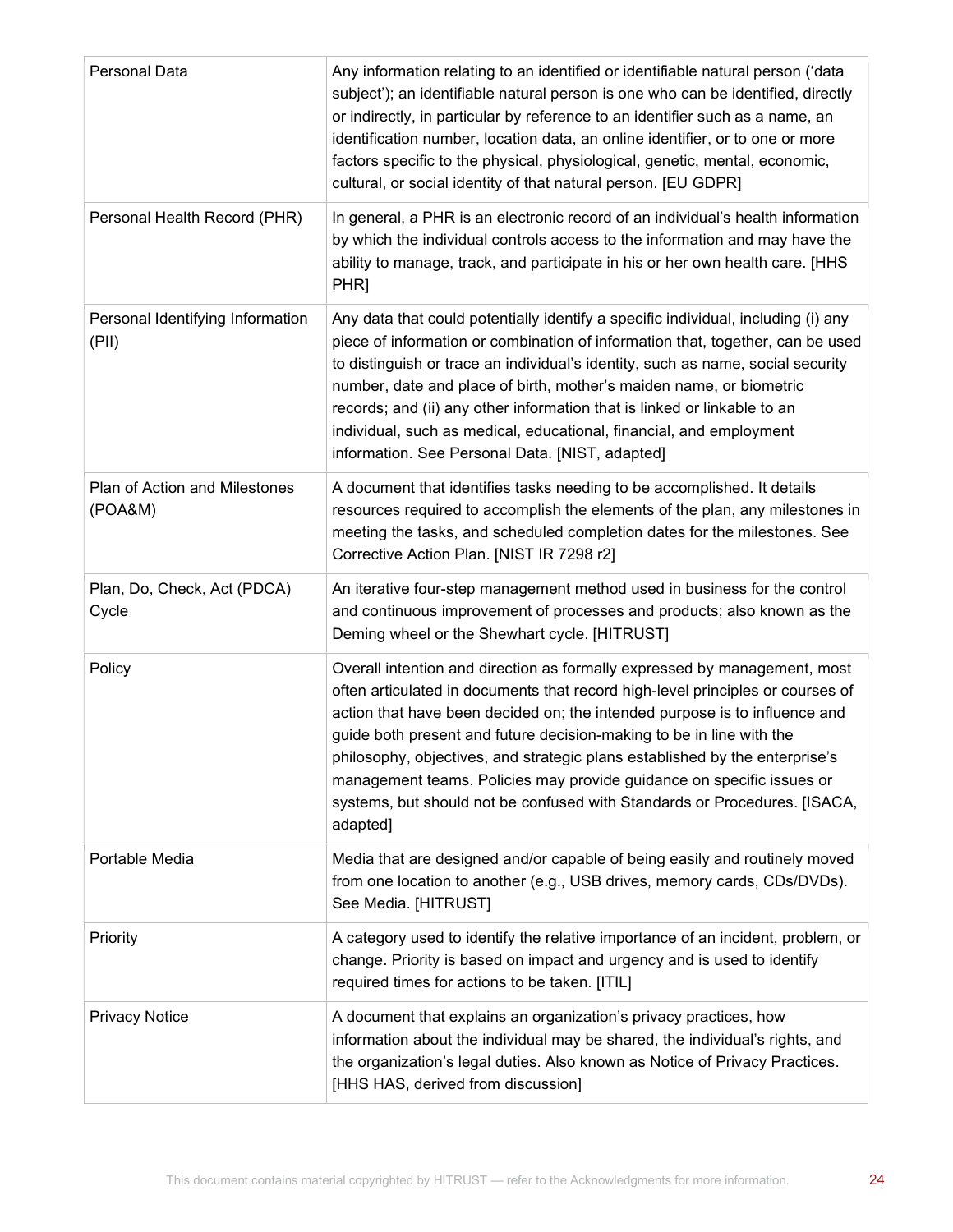| Privacy Officer          | A person designated by an organization to develop, implement, and oversee<br>the organization's compliance with applicable privacy laws, and acts as the<br>point of contact for all patient privacy issues. [HHS HAS, derived from<br>discussion]                                                                                                                                                                                  |
|--------------------------|-------------------------------------------------------------------------------------------------------------------------------------------------------------------------------------------------------------------------------------------------------------------------------------------------------------------------------------------------------------------------------------------------------------------------------------|
| Privacy Rule             | The Standards for Privacy of Individually Identifiable Health Information set<br>forth in 45 CFR Parts 160 & 164 of HIPAA. [HHS PR]                                                                                                                                                                                                                                                                                                 |
| <b>Private Network</b>   | A telecommunications network designed and operated to convey traffic<br>between systems and users who share a common purpose (e.g., branches<br>of a company or individual school campuses). Private networks are<br>established for many purposes, such as reducing telecommunication costs,<br>ensuring transmission security, and providing a level of functionality specific<br>to those users. [HITRUST]                       |
| <b>Privileged Access</b> | Access to security-relevant functions, such as system control, monitoring, or<br>administration functions. [NIST IR 7298 r2, derived from Privileged User]                                                                                                                                                                                                                                                                          |
| Privileged User          | A user that is authorized (and, therefore, trusted) to perform specific<br>functions that ordinary users are not authorized to perform. See Privileged<br>Access. [NIST IR 7298 r2, adapted]                                                                                                                                                                                                                                        |
| Procedure                | Systematic method of implementing policies and standards. [HITRUST]                                                                                                                                                                                                                                                                                                                                                                 |
| Process                  | A logically related series of activities conducted toward a defined objective.<br>[HITRUST]                                                                                                                                                                                                                                                                                                                                         |
| Processing               | Any operation or set of operations which are performed on personal data or<br>on sets of personal data, whether or not by automated means, such as<br>collection, recording, organization, structuring, storage, adaptation or<br>alteration, retrieval, consultation, use, disclosure by transmission,<br>dissemination or otherwise making available, alignment or combination,<br>restriction, erasure or destruction. [EU GDPR] |
| Processor                | A natural or legal person, public authority, agency or other body<br>that processes personal data on behalf of the controller. [EU GDPR]                                                                                                                                                                                                                                                                                            |
| Profiling                | Any form of automated processing of personal data consisting of the use of<br>personal data to evaluate certain personal aspects relating to a natural<br>person, in particular to analyze or predict aspects concerning that natural<br>person's performance at work, economic situation, health, personal<br>preferences, interests, reliability, behavior, location, or movements. [EU<br>GDPR]                                  |
| Program Source Code      | Code that is compiled (and linked) to create executables. [HITRUST]                                                                                                                                                                                                                                                                                                                                                                 |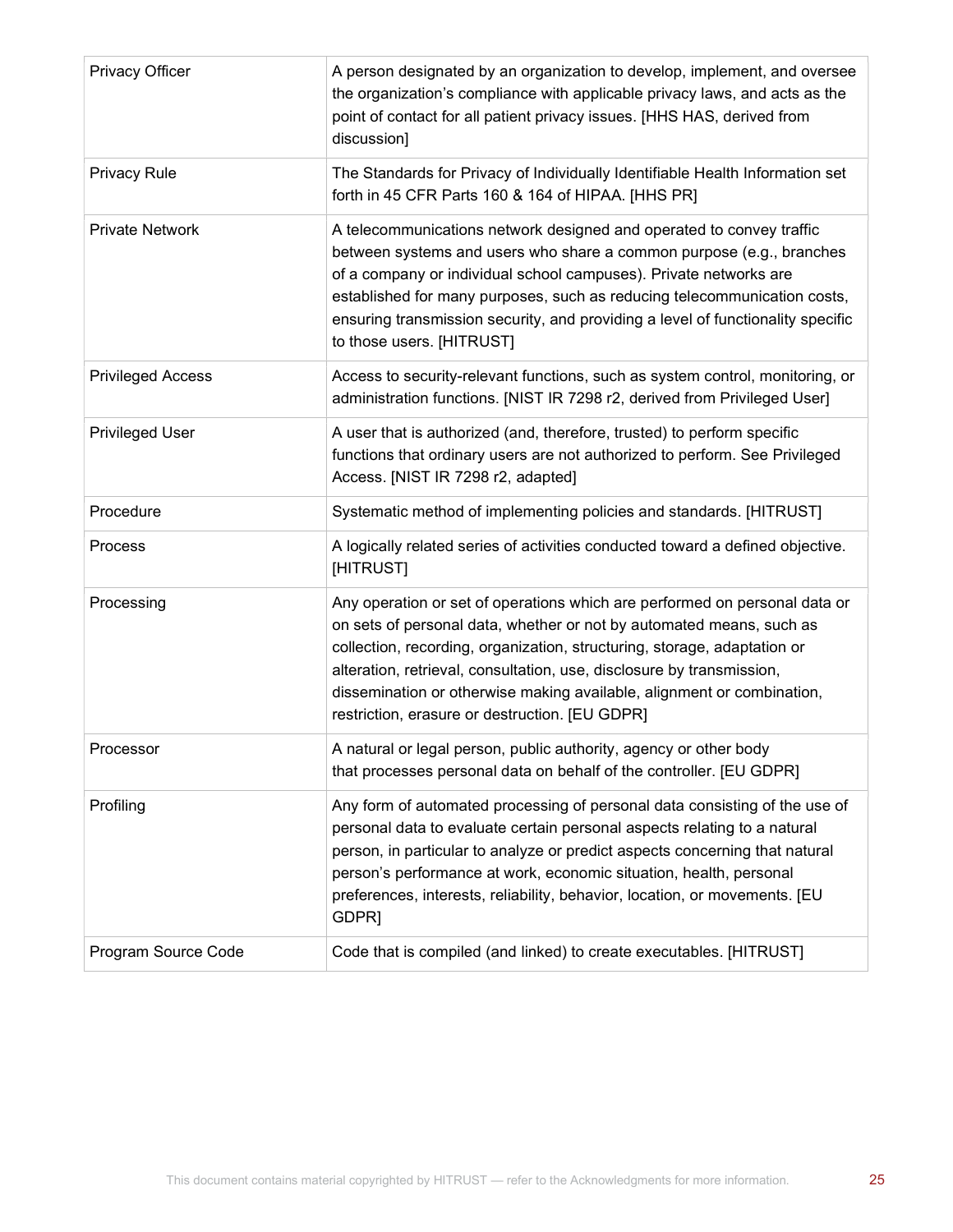| <b>Protected Health Information</b><br>(PHI) | Individually identifiable health information held or transmitted by a covered<br>entity or its business associate, in any form or medium, whether electronic,<br>on paper, or oral. PHI is information, including demographic information that<br>relates to: (i) the individual's past, present, or future physical or mental health<br>or condition; (ii) the provision of health care to the individual; or (iii) the past,<br>present, or future payment for the provision of health care to the individual;<br>and that identifies the individual or for which there is a reasonable basis to<br>believe can be used to identify the individual. Protected health information<br>includes many common identifiers (e.g., name, address, birth date, Social<br>Security number) when they can be associated with the health information<br>listed above. [HHS PR, adapted] |
|----------------------------------------------|--------------------------------------------------------------------------------------------------------------------------------------------------------------------------------------------------------------------------------------------------------------------------------------------------------------------------------------------------------------------------------------------------------------------------------------------------------------------------------------------------------------------------------------------------------------------------------------------------------------------------------------------------------------------------------------------------------------------------------------------------------------------------------------------------------------------------------------------------------------------------------|
| Protected Information                        | See Covered Information. [HITRUST]                                                                                                                                                                                                                                                                                                                                                                                                                                                                                                                                                                                                                                                                                                                                                                                                                                             |
| Pseudonymization                             | The processing of personal data in such a manner that the personal data can<br>no longer be attributed to a specific data subject without the use of additional<br>information, provided that such additional information is kept separately and<br>is subject to technical and organizational measures to ensure that the<br>personal data are not attributed to an identified or identifiable natural person.<br>See De-identification. [EU GDPR]                                                                                                                                                                                                                                                                                                                                                                                                                            |
| <b>Public Area</b>                           | A physical area that may be freely accessed by anyone (e.g., a lobby or<br>hospital emergency room). [HITRUST]                                                                                                                                                                                                                                                                                                                                                                                                                                                                                                                                                                                                                                                                                                                                                                 |
| <b>Public Network</b>                        | A network that can be freely accessed by anyone (e.g., the Internet).<br>[HITRUST]                                                                                                                                                                                                                                                                                                                                                                                                                                                                                                                                                                                                                                                                                                                                                                                             |
| <b>Publicly Positioned</b>                   | Refers to the intentional physical placement of a system such that it is<br>accessible by non-organizational personnel. [HITRUST, derived from<br>discussion]                                                                                                                                                                                                                                                                                                                                                                                                                                                                                                                                                                                                                                                                                                                  |
| <b>Qualitative Assessment</b>                | Use of a set of methods, principles, or rules for assessing risk based on<br>nonnumerical categories or levels. [NIST IR 7298 r2]                                                                                                                                                                                                                                                                                                                                                                                                                                                                                                                                                                                                                                                                                                                                              |
| Quality                                      | The extent to which a service fulfills the requirements and expectations of<br>the customer. [HITRUST]                                                                                                                                                                                                                                                                                                                                                                                                                                                                                                                                                                                                                                                                                                                                                                         |
| <b>Quality Assurance</b>                     | The complete set of measures and procedures used by the organization to<br>ensure that the services provided continue to fulfill the expectations of the<br>customer as described in relevant agreements. [HITRUST]                                                                                                                                                                                                                                                                                                                                                                                                                                                                                                                                                                                                                                                            |
| <b>Quality Control</b>                       | Measures and procedures to ensure that services are predictable and<br>reliable. [HITRUST]                                                                                                                                                                                                                                                                                                                                                                                                                                                                                                                                                                                                                                                                                                                                                                                     |
| <b>Quantitative Assessment</b>               | Use of a set of methods, principles, or rules for assessing risks based on the<br>use of numbers where the meanings and proportionality of values are<br>maintained inside and outside the context of the assessment. [NIST IR 7298<br>r2]                                                                                                                                                                                                                                                                                                                                                                                                                                                                                                                                                                                                                                     |
| Quasi-Quantitative Assessment                | See Semi-Quantitative Assessment. [HITRUST]                                                                                                                                                                                                                                                                                                                                                                                                                                                                                                                                                                                                                                                                                                                                                                                                                                    |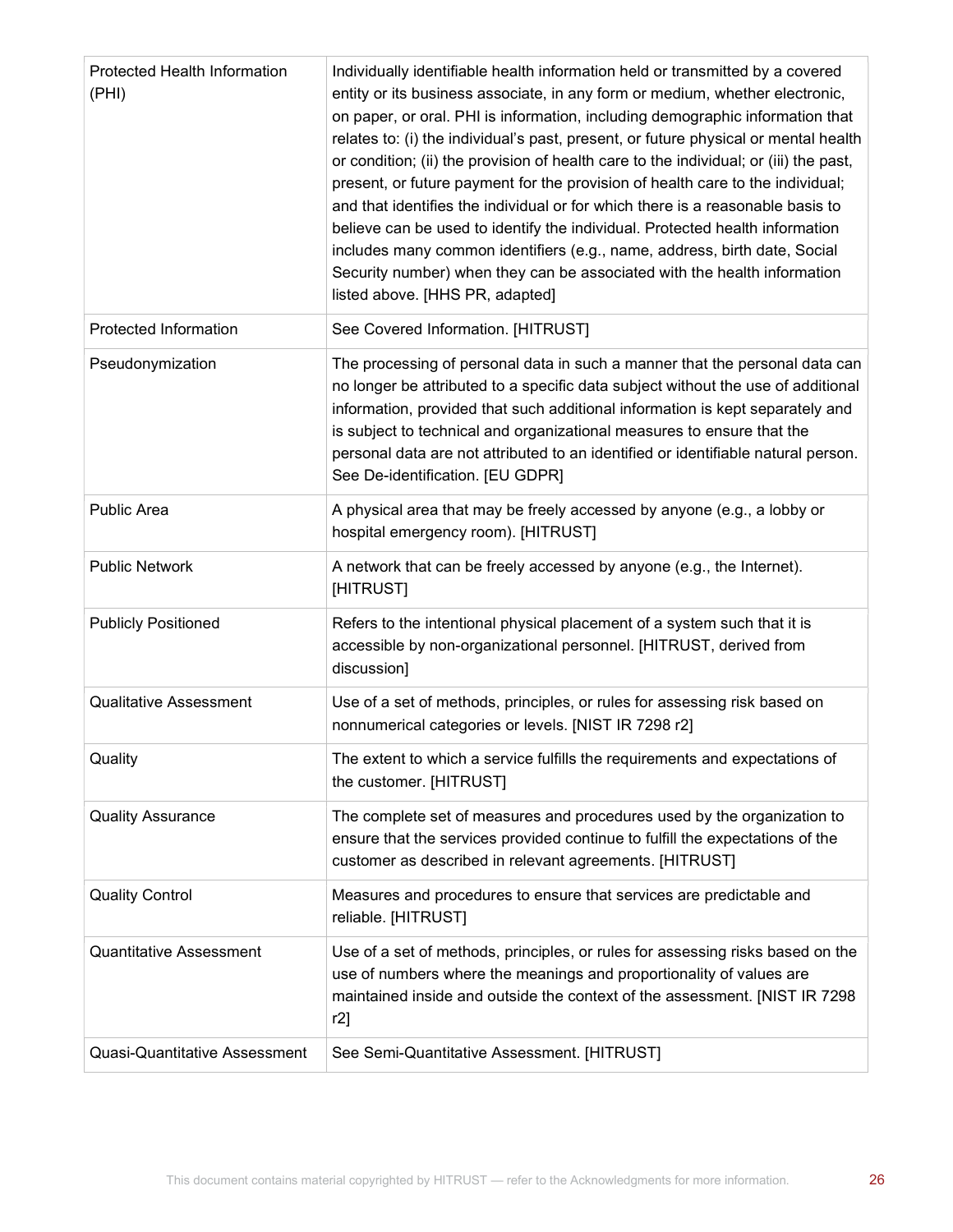| Recipient                      | A natural or legal person, public authority, agency or another body, to which<br>the personal data are disclosed, whether a third party or not. However, public<br>authorities which may receive personal data in the framework of a particular<br>inquiry shall not be regarded as recipients; the processing of the data by<br>those public authorities shall be in compliance with the applicable data<br>protection rules according to the purposes of the processing. [EU GDPR,<br>adapted] |
|--------------------------------|--------------------------------------------------------------------------------------------------------------------------------------------------------------------------------------------------------------------------------------------------------------------------------------------------------------------------------------------------------------------------------------------------------------------------------------------------------------------------------------------------|
| Records                        | Any item, collection, or grouping of sensitive information (e.g., PII, ePHI,<br>payment card data) that is maintained, collected, used, or disseminated by or<br>for a public or private entity. [HHS HAS, adapted]                                                                                                                                                                                                                                                                              |
| Recovery                       | The phase in the incident response plan that ensures that affected systems<br>or services are restored to a condition specified in the service delivery<br>objectives (SDOs) or business continuity plan (BCP). [ISACA]                                                                                                                                                                                                                                                                          |
| Recovery Point Objective (RPO) | The point in time to which data must be recovered after an outage. [NIST IR<br>7298 r2]                                                                                                                                                                                                                                                                                                                                                                                                          |
| Recovery Time Objective (RTO)  | The targeted duration of time and level of service to which a business<br>process must be restored after a disaster (or disruption) in order to avoid<br>unacceptable consequences associated with a break in business continuity.<br>[HITRUST]<br>The overall length of time an information system's components can be in the                                                                                                                                                                   |
|                                | recovery phase before negatively impacting the organization's mission or<br>mission/business functions. [NIST IR 7298 r2]                                                                                                                                                                                                                                                                                                                                                                        |
| Reliability                    | The ability to produce consistent results under similar conditions. [HITRUST]                                                                                                                                                                                                                                                                                                                                                                                                                    |
| <b>Remote Access</b>           | Access to an organizational information system by a user (or an information<br>system) communicating through an external, non-organization-controlled<br>network (e.g., the Internet). [NIST IR 7298 r2, adapted]                                                                                                                                                                                                                                                                                |
| Remote Maintenance             | Maintenance activities conducted by authorized individuals communicating<br>through an external, non-organization-controlled network (e.g., the Internet).<br>[NIST IR 7298 r2, adapted]                                                                                                                                                                                                                                                                                                         |
| Removable Media                | Portable electronic media with no independent processing capabilities, that<br>are used to store information and can be inserted into and removed from a<br>computing device (e.g., USB drives, floppy disks, and CDs/DVDs). See<br>Media. [NIST IR 7298 r2, adapted]                                                                                                                                                                                                                            |
| Repeatability                  | The ability to produce consistent results over repeated trials, such as a<br>measurement or set of measurements taken by a single instrument or<br>person under similar conditions. Also known as Test-Retest Reliability.<br>[HITRUST]                                                                                                                                                                                                                                                          |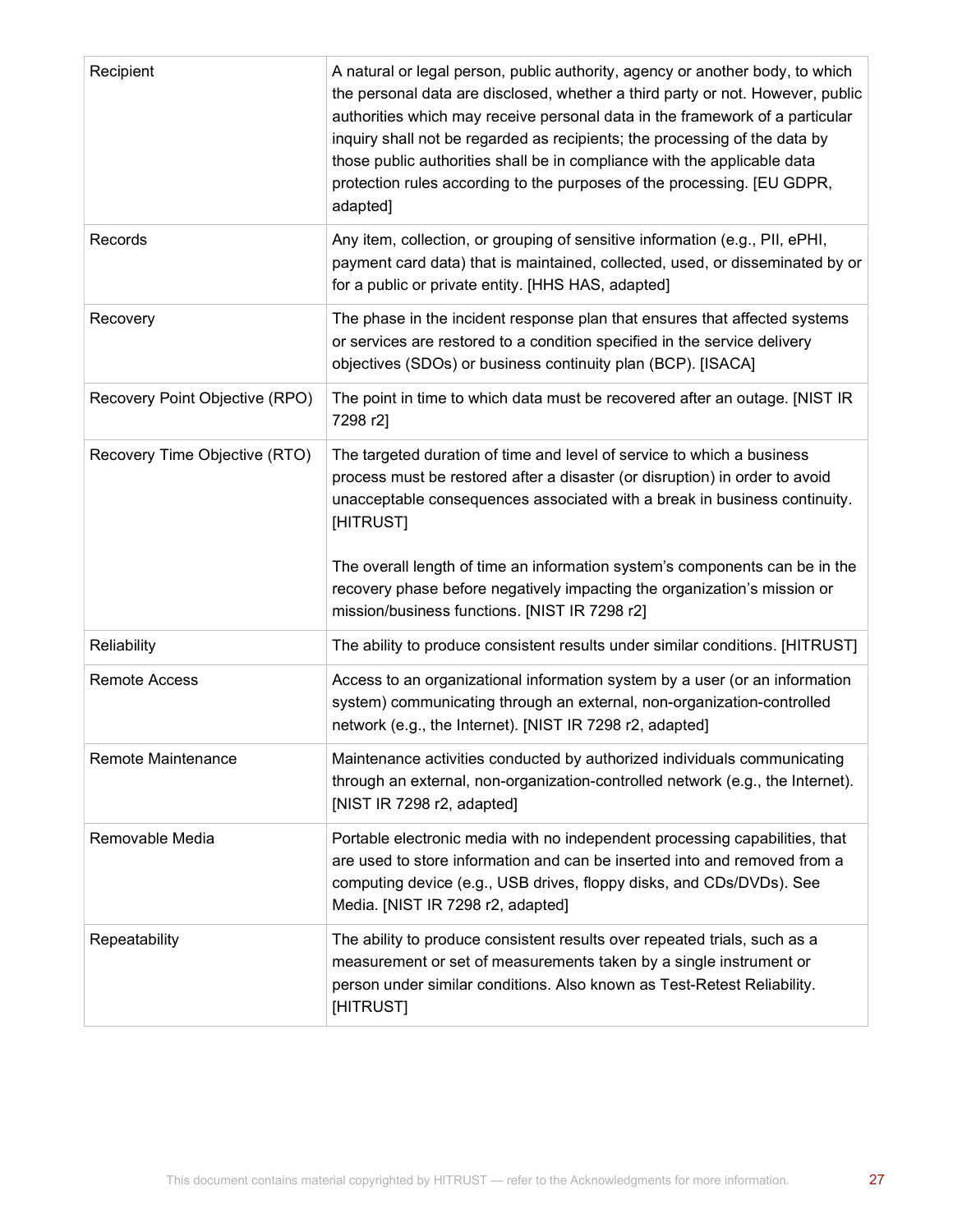| <b>Replay Attack</b>            | An attack that involves the capture of transmitted authentication or access<br>control information and its subsequent retransmission with the intent of<br>producing an unauthorized effect or gaining unauthorized access. [NIST IR<br>7298 r2]                                                                                                                                                                                                |
|---------------------------------|-------------------------------------------------------------------------------------------------------------------------------------------------------------------------------------------------------------------------------------------------------------------------------------------------------------------------------------------------------------------------------------------------------------------------------------------------|
| Replay-resistant Authentication | Authentication methods that are resistant to a replay attack. See Replay<br>Attack. [HITRUST]                                                                                                                                                                                                                                                                                                                                                   |
| Representative                  | A natural or legal person, designated by the controller or processor, who<br>represents the controller or processor with regard to their respective<br>obligations. [EU GDPR, adapted]                                                                                                                                                                                                                                                          |
| Reproducibility                 | The ability to duplicate something with the same results, either by the same<br>individual or another individual working independently. [HITRUST]                                                                                                                                                                                                                                                                                               |
| Required by Law                 | A mandate contained in law that compels an entity to make a use or<br>disclosure of protected heath information and that is enforceable in a court of<br>law. [HHS HAS]                                                                                                                                                                                                                                                                         |
| <b>Residual Risk</b>            | Portion of risk remaining after data protection measures have been applied.<br>[NIST IR 7298 r2, adapted]                                                                                                                                                                                                                                                                                                                                       |
| <b>Restricted Area</b>          | A controlled area within an organization with the highest level of<br>restrictiveness and security (e.g., a data center with multiple layers of<br>security). [HITRUST]                                                                                                                                                                                                                                                                         |
| <b>Risk</b>                     | A measure of the extent to which an entity is threatened by a potential<br>circumstance or event, and typically a function of: (i) the adverse impacts<br>that would arise if the circumstance or event occurs; and (ii) the likelihood of<br>occurrence. [NIST IR 7298 r2, adapted]                                                                                                                                                            |
| <b>Risk Analysis</b>            | Examination of information to identify the risk to an information asset. See<br>Risk Assessment. [NIST IR 7298 r2, adapted]                                                                                                                                                                                                                                                                                                                     |
| <b>Risk Assessment</b>          | The process of identifying, estimating, and prioritizing risks to organizational<br>operations (including mission, functions, image, and/or reputation),<br>organizational assets, individuals, and other organizations. Part of risk<br>management incorporates threat and vulnerability analyses and considers<br>mitigations provided by privacy and security controls planned or in place.<br>See Risk Analysis. [NIST IR 7298 r2, adapted] |
| <b>Risk Evaluation</b>          | The process of comparing the estimated risk against given risk criteria to<br>determine the significance of the risk. [ISACA]                                                                                                                                                                                                                                                                                                                   |
| <b>Risk Factor</b>              | A characteristic in a risk model used as an input for determining the level of<br>risk in a risk assessment. [HITRUST]                                                                                                                                                                                                                                                                                                                          |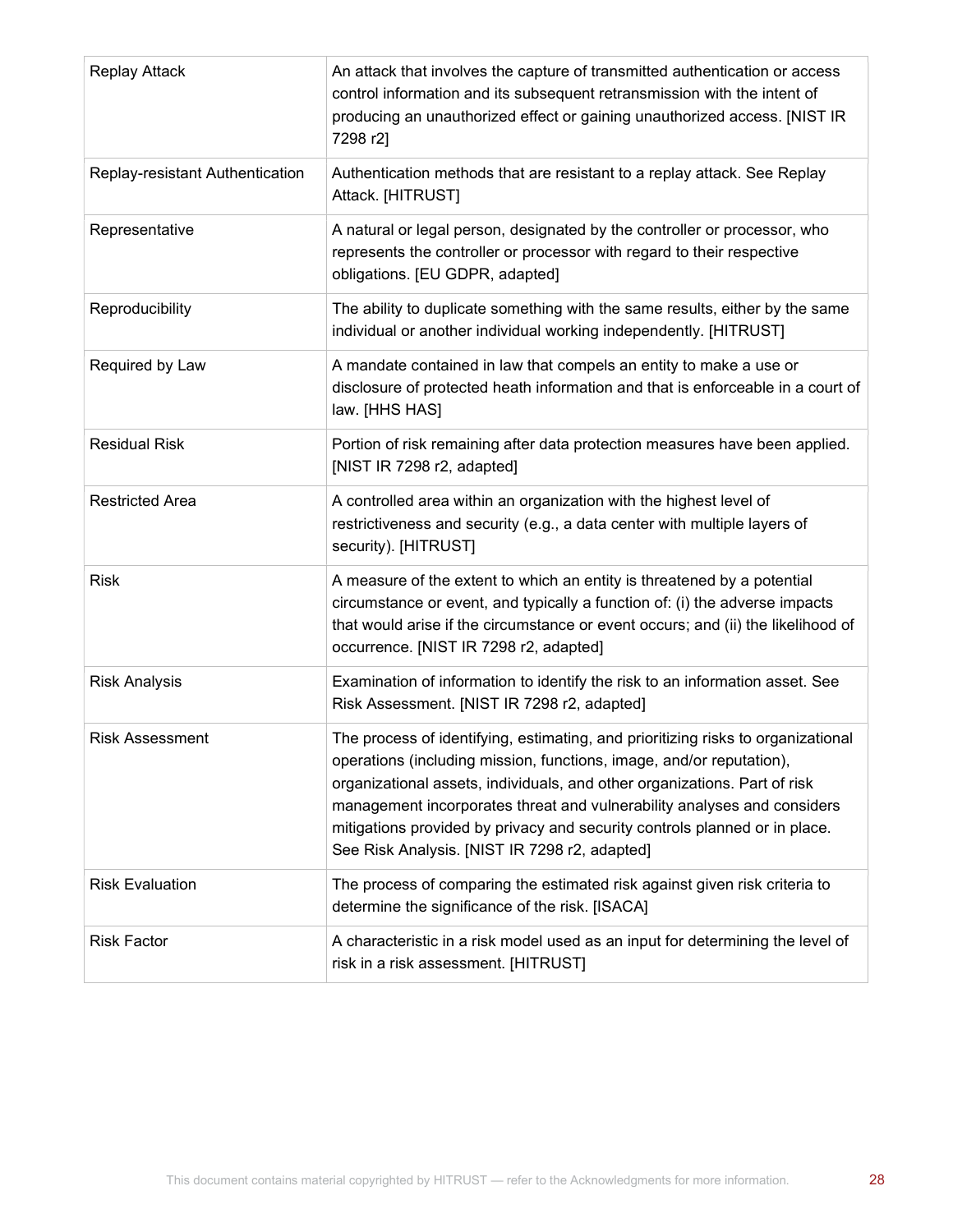| <b>Risk Management</b>              | The program and supporting processes to manage information protection<br>risk to organizational operations (including mission, functions, image, and<br>reputation), organizational assets, individuals, and other organizations, and<br>includes (i) establishing the context for risk-related activities; (ii) assessing<br>risk; (iii) responding to risk once determined; and (iv) monitoring risk over<br>time. [NIST IR 7298 r2, adapted]                                                          |
|-------------------------------------|----------------------------------------------------------------------------------------------------------------------------------------------------------------------------------------------------------------------------------------------------------------------------------------------------------------------------------------------------------------------------------------------------------------------------------------------------------------------------------------------------------|
| Risk Management Framework<br>(RMF)  | A common taxonomy and standard set of processes, procedures, activities,<br>and tools that support the identification, assessment, response, control, and<br>reporting of risk. [HITRUST]                                                                                                                                                                                                                                                                                                                |
| <b>Risk Mitigation</b>              | Prioritizing, evaluating, and implementing the appropriate risk-reducing<br>controls/countermeasures recommended from the risk management<br>process. A subset of Risk Response. [NIST IR 7298 r2, adapted]                                                                                                                                                                                                                                                                                              |
| <b>Risk Model</b>                   | A key component of a risk assessment methodology (in addition to the<br>assessment approach and analysis approach) that defines key terms and<br>assessable risk factors. [NIST IR 7298 r2]                                                                                                                                                                                                                                                                                                              |
| <b>Risk Monitoring</b>              | Maintaining ongoing awareness of an organization's risk environment, risk<br>management program, and associated activities to support risk decisions.<br>(Note: The terms "continuous" and "ongoing" in this context mean that<br>security controls and organizational risks are assessed and analyzed at a<br>frequency sufficient to support risk-based security decisions to adequately<br>protect organization information.) [NIST IR 7298 r2]                                                       |
| <b>Risk Response</b>                | Accepting, avoiding, mitigating, sharing, or transferring risk to organizational<br>operations (i.e., mission, functions, image, or reputation), organizational<br>assets, individuals, or other organizations. See Plan of Action and<br>Milestones (POA&M) and Risk Treatment. [NIST IR 7298 r2, adapted]                                                                                                                                                                                              |
| <b>Risk Treatment</b>               | The process of selection and implementation of measures to modify risk.<br>See Risk Response. [ISACA]                                                                                                                                                                                                                                                                                                                                                                                                    |
| Role-Based Access Control<br>(RBAC) | A model for controlling access to resources where permitted actions by<br>resources are identified with roles rather than with individual subject<br>identities. [NIST IR 7298 r2]                                                                                                                                                                                                                                                                                                                       |
| Root Cause Analysis                 | A principle-based, systems approach for the identification of underlying<br>causes associated with a particular set of risks. [NIST IR 7298 r2]                                                                                                                                                                                                                                                                                                                                                          |
| Rubric                              | A scoring guide used to evaluate the quality or effectiveness of a HITRUST<br>CSF control requirement's implementation. [HITRUST]                                                                                                                                                                                                                                                                                                                                                                        |
| Safeguards                          | Protective measures prescribed to meet the privacy (e.g., data quality,<br>transparency of use of personal data) and security (e.g., confidentiality,<br>integrity, and availability) requirements specified for an information system.<br>Safeguards may include privacy and security features, management<br>constraints, personal data minimization, use limitations for personal data,<br>personnel security, and security of physical structures, areas, and devices.<br>[NIST IR 7298 r2, adapted] |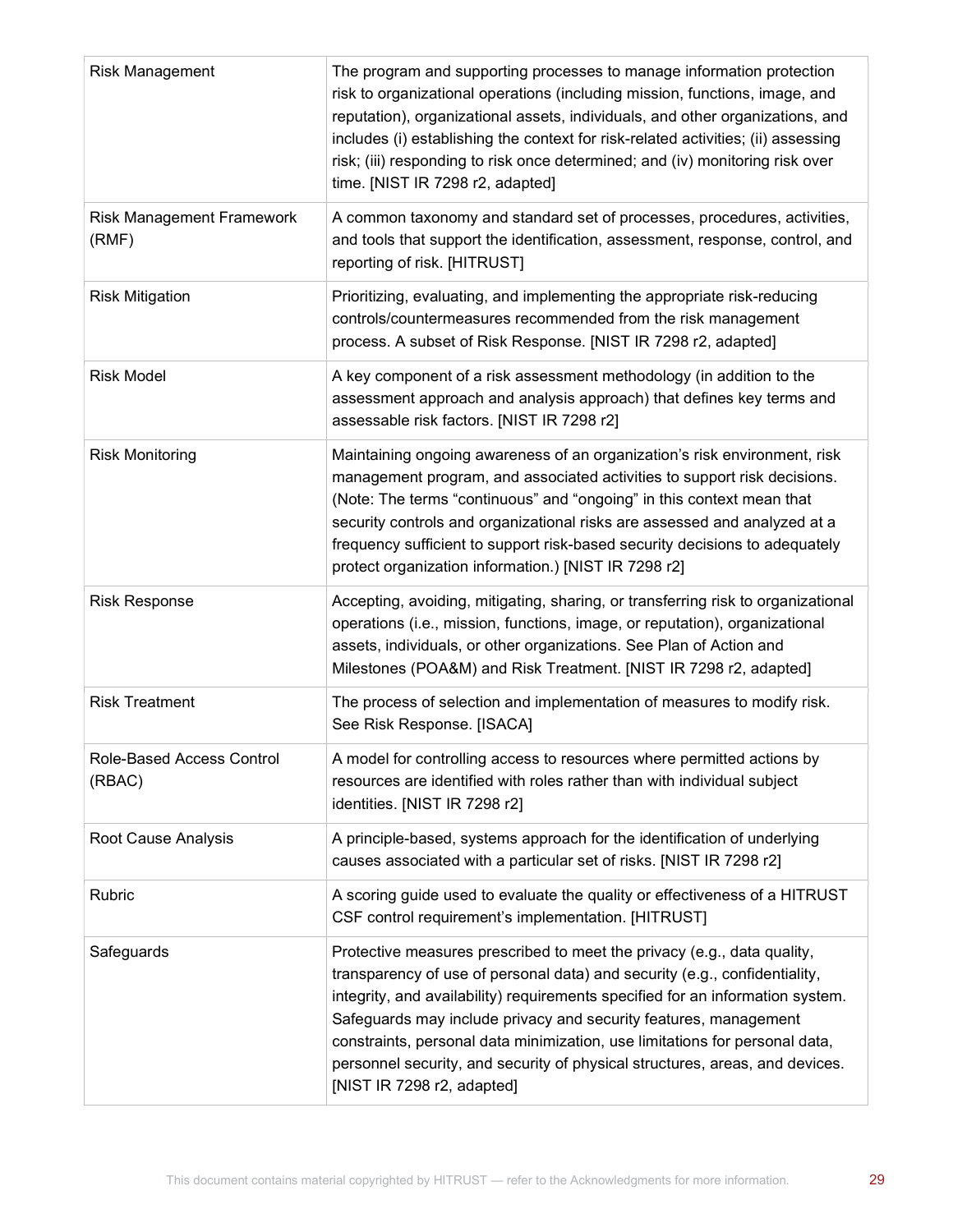| Scaling                            | The act of applying the considerations necessary to select a specific control<br>baseline in control frameworks with multiple baselines. A part of scoping.<br>[NIST SP 800-53 r4, derived from the discussion on Tailoring]                                                                                                                                                                                                            |
|------------------------------------|-----------------------------------------------------------------------------------------------------------------------------------------------------------------------------------------------------------------------------------------------------------------------------------------------------------------------------------------------------------------------------------------------------------------------------------------|
| Scoping                            | The act of applying specific technology-related, infrastructure-related, public<br>access-related, scalability-related, common security control-related, and risk-<br>related considerations on the applicability and implementation of individual<br>security and privacy controls in the control baseline. Scoping considerations<br>are considered a part of tailoring guidance. [NIST IR 7298 r2, derived from<br>Scoping Guidance] |
| <b>Secure Coding Guidelines</b>    | The general rule, principle, or advisement on creating and implementing<br>applications that are resistant to tampering and/or compromise. [PCI DSS,<br>derived from Secure Coding]                                                                                                                                                                                                                                                     |
| <b>Security Awareness</b>          | The extent to which every member of an enterprise and every other<br>individual who potentially has access to the enterprise's information<br>understand (i) security and the levels of security appropriate to the<br>enterprise; (ii) the importance of security and the consequences of a lack of<br>security; and (iii) their individual responsibilities regarding security (and act<br>accordingly). [ISACA, adapted]             |
| Security Awareness Campaign        | A predefined, organized number of actions aimed at improving the security<br>awareness of a special target audience about a specific security problem.<br>Each security awareness program consists of a number of security<br>awareness campaigns. Sometimes referred to as Security Awareness<br>Training. [ISACA, adapted]                                                                                                            |
| Security Awareness Program         | A clearly and formally defined plan, structured approach, and set of related<br>activities and procedures with the objective of realizing and maintaining a<br>security-aware culture, and generally consisting of a number of security<br>awareness campaigns. [ISACA, adapted]                                                                                                                                                        |
| <b>Security Categorizations</b>    | The process of determining the security category for information or an<br>information system. See Security Category. [NIST IR 7298 r2]                                                                                                                                                                                                                                                                                                  |
| <b>Security Category</b>           | The characterization of information or an information system based on an<br>assessment of the potential impact that a loss of confidentiality, integrity, or<br>availability of such information or information system(s) would have on<br>organizational operations, organizational assets, or individuals. [NIST IR<br>7298 r2]                                                                                                       |
| <b>Security Control</b>            | The safeguard or countermeasure prescribed for an organization and/or<br>information system(s) to protect the confidentiality, integrity, and availability<br>of information. [NIST IR 7298 r2, adapted]                                                                                                                                                                                                                                |
| <b>Security Control Assessment</b> | Testing and/or evaluation of security controls to determine the extent to<br>which controls are implemented correctly, operating as intended, and<br>producing the desired outcome with respect to meeting the security<br>requirements for an information system or organization. [NIST IR 7298 r2,<br>adapted]                                                                                                                        |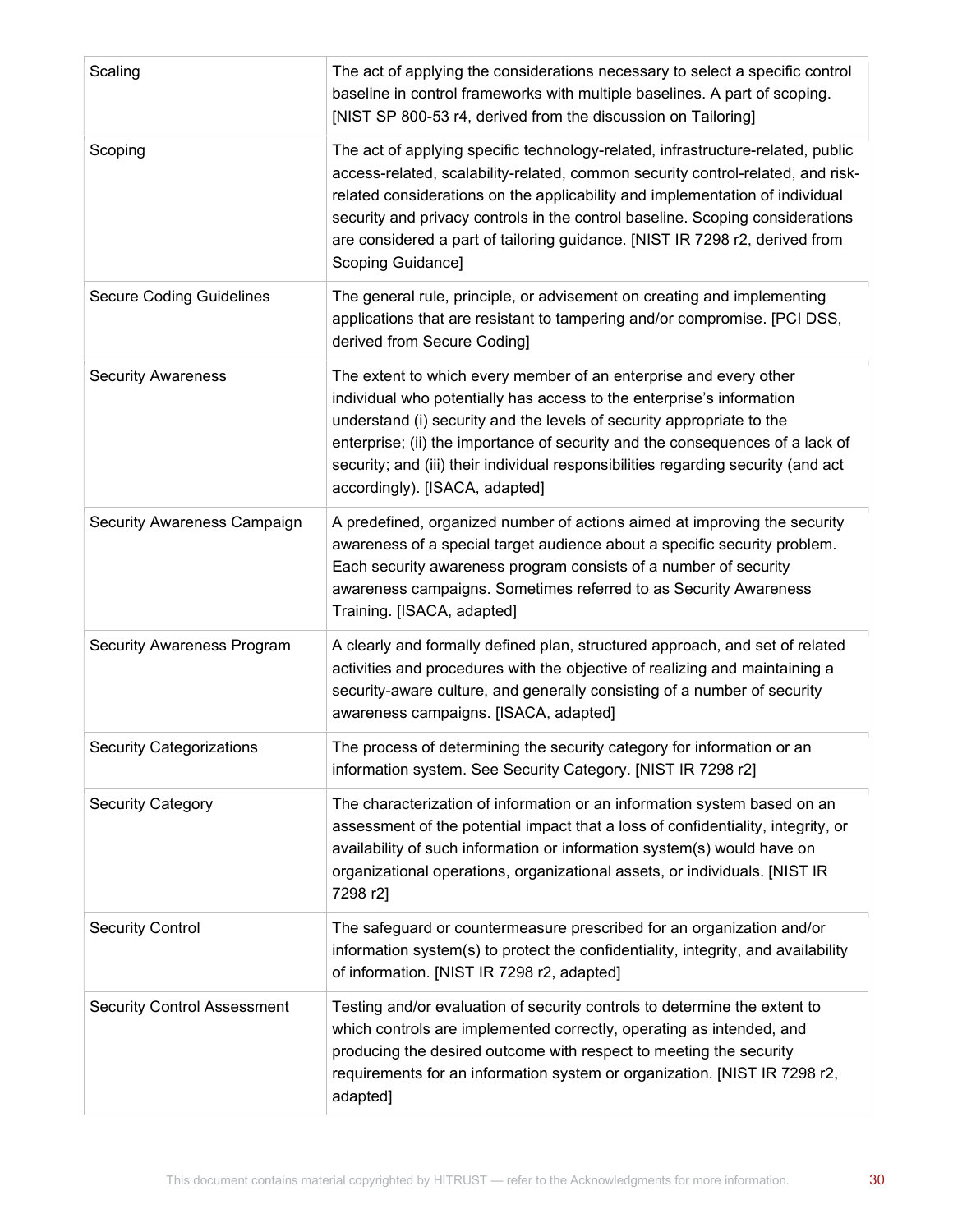| <b>Security Control Assessor</b>          | The individual, group, or organization responsible for conducting a security<br>control assessment. [NIST IR 7298 r2]                                                                                                                                                                                                                                                                                                                       |
|-------------------------------------------|---------------------------------------------------------------------------------------------------------------------------------------------------------------------------------------------------------------------------------------------------------------------------------------------------------------------------------------------------------------------------------------------------------------------------------------------|
| <b>Security Control Baseline</b>          | A set of information security controls that have been established through<br>information security strategic planning activities to address one or more<br>specified security categorizations; this set of security controls is intended to<br>be the initial security control set selected for a specific system once that<br>system's security categorization is determined. [NIST]                                                        |
| <b>Security Control Inheritance</b>       | A situation in which an information system or application receives protection<br>from security controls (or portions of security controls) that are developed,<br>implemented, assessed, authorized, and monitored by entities other than<br>those responsible for the system or application; entities either internal or<br>external to the organization where the system or application resides. See<br>Common Control. [NIST IR 7298 r2] |
| <b>Security Event</b>                     | An observable occurrence within a system, service, or network indicating<br>potential impact to the security of such. [NIST IR 7298 r2, derived from<br>Event]                                                                                                                                                                                                                                                                              |
| <b>Security Functions</b>                 | The hardware, software, and/or firmware of the information system<br>responsible for enforcing the system security policy and supporting the<br>isolation of code and data on which the protection is based. [NIST IR 7298<br>r2]                                                                                                                                                                                                           |
| Security Incidents                        | See Incident. [HITRUST]                                                                                                                                                                                                                                                                                                                                                                                                                     |
| <b>Security Official</b>                  | A designated individual who is responsible for developing and implementing<br>security policies and procedures. [HHS HAS, derived from discussion]                                                                                                                                                                                                                                                                                          |
| <b>Security Rule</b>                      | The requirement of appropriate administrative, physical, and technical<br>safeguards to ensure the confidentiality, integrity, and security of electronic<br>protected health information. [HHS SR, adapted]                                                                                                                                                                                                                                |
| Segregation/Separation of Duties<br>(SOD) | A basic internal control that prevents or detects errors and irregularities by<br>assigning to separate individuals the responsibility for initiating and recording<br>transactions and for the custody of assets, which is commonly used so that<br>no single person is in a position to introduce fraudulent or malicious code<br>without detection. [ISACA, adapted]                                                                     |
| Self-Assessment                           | An evaluation against an objective or standard conducted by an entity<br>without a requisite degree of independence. See Independent. [HITRUST]                                                                                                                                                                                                                                                                                             |
| Semi-Quantitative Assessment              | Use of a set of methods, principles, or rules for assessing risk based on bins,<br>scales, or representative numbers whose values and meanings are not<br>maintained in other contexts. [DHS RL, adapted]                                                                                                                                                                                                                                   |
| Sender Policy Framework (SPF)             | An open standard specifying a technical method to prevent sender address<br>forgery. [SPF]                                                                                                                                                                                                                                                                                                                                                  |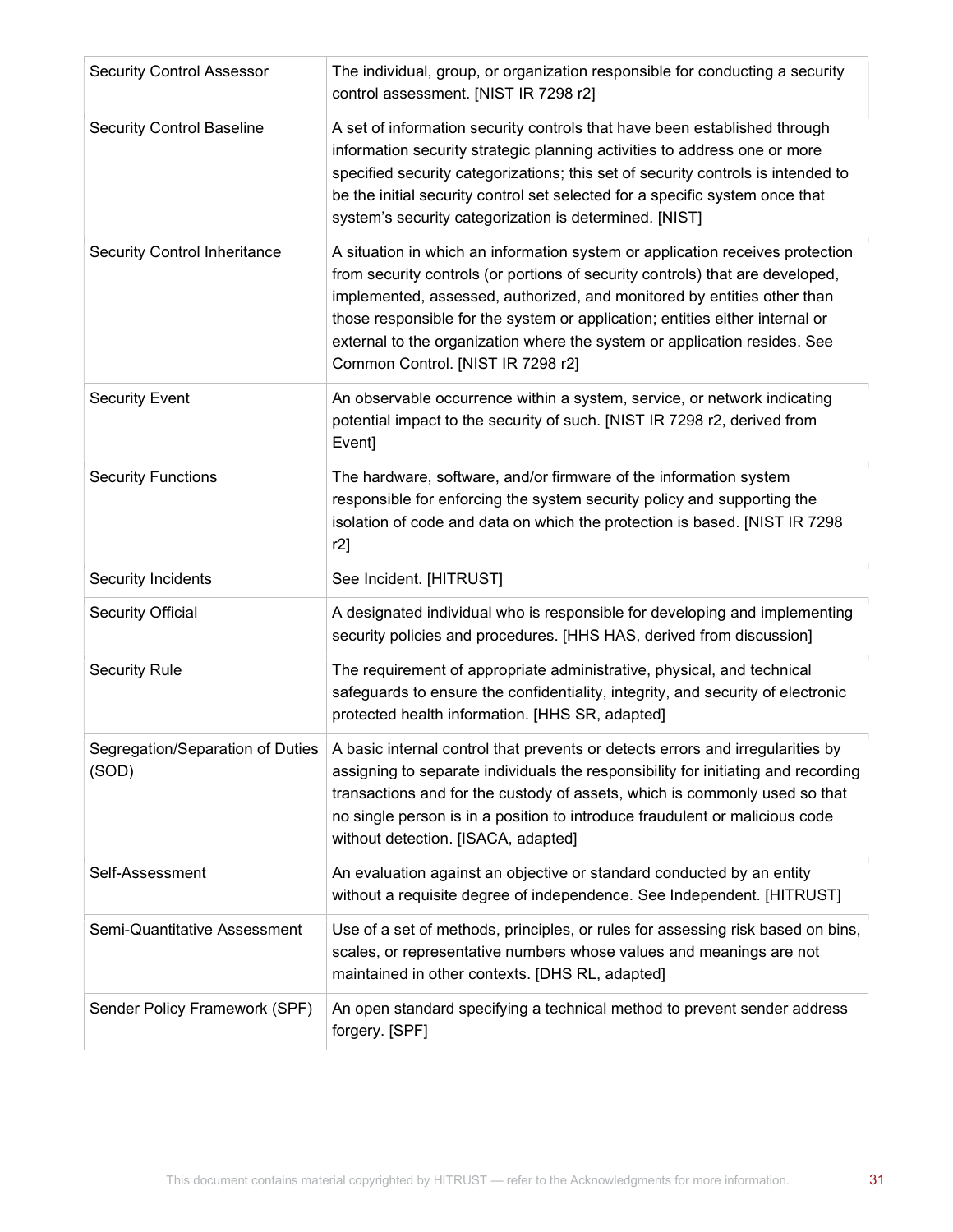| Sensitive Area                 | A controlled area within an organization with a medium level of<br>restrictiveness and security (e.g., a wiring closet requiring prior authorization<br>and a badge to access). [HITRUST]                                                                                                                                                                                    |
|--------------------------------|------------------------------------------------------------------------------------------------------------------------------------------------------------------------------------------------------------------------------------------------------------------------------------------------------------------------------------------------------------------------------|
| Sensitive Information          | See Covered Information. [HITRUST]                                                                                                                                                                                                                                                                                                                                           |
| Service Level                  | Measured and reported achievement against one or more service level<br>targets. The term is sometimes used informally to mean service level target.<br>[ T L]                                                                                                                                                                                                                |
| Service Level Agreements (SLA) | An agreement between an IT service provider and a customer. A service<br>level agreement describes the IT service, documents service level targets,<br>and specifies the responsibilities of the IT service provider and the customer.<br>A single agreement may cover multiple IT services or multiple customers.<br>[ T L]                                                 |
| Service Level Target           | A commitment that is documented in a service level agreement. Service level<br>targets are based on service level requirements, and are needed to ensure<br>that the IT service is able to meet business objectives. They should be<br>SMART-specific, measurable, achievable, relevant, and timely; and are<br>usually based on key performance indicators. [ITIL, adapted] |
| Service Provider               | An organization supplying services to one or more internal customers or<br>external customers. Service provider is often used as an abbreviation for IT<br>service provider. [ITIL]                                                                                                                                                                                          |
| <b>Significant Change</b>      | The removal or addition of new or upgraded hardware, software, or firmware<br>in the information system or a change in the operational environment, which<br>could potentially degrade the security state of the system. [HITRUST]                                                                                                                                           |
| <b>Site Security Survey</b>    | A review of a facility's security requirements and implemented controls,<br>which is intended to identify and remediate any shortcomings/gaps.<br>[HITRUST]                                                                                                                                                                                                                  |
| <b>Smart Card</b>              | A credit card-sized card with embedded integrated circuits that can store,<br>process, and communicate information. [NIST IR 7298 r2]                                                                                                                                                                                                                                        |
| Spam                           | Unsolicited bulk commercial email messages. [NIST IR 7298 r2]                                                                                                                                                                                                                                                                                                                |
| Spyware                        | Software that is secretly or surreptitiously installed into an information<br>system to gather information on individuals or organizations without their<br>knowledge. [NIST IR 7298 r2]                                                                                                                                                                                     |
| Standard                       | A mandatory requirement, code of practice or specification approved by a<br>recognized external standards organization. [ISACA, adapted]                                                                                                                                                                                                                                     |
| <b>Status Monitoring</b>       | Monitoring information security metrics in accordance with the organization's<br>continuous monitoring strategy. [NIST IR 7298 r2, adapted]                                                                                                                                                                                                                                  |
| <b>Strong Cryptography</b>     | Cryptography based on industry-tested and accepted algorithms. [PCI DSS]                                                                                                                                                                                                                                                                                                     |
| Subject of Care                | Synonymous with "patient." [HITRUST]                                                                                                                                                                                                                                                                                                                                         |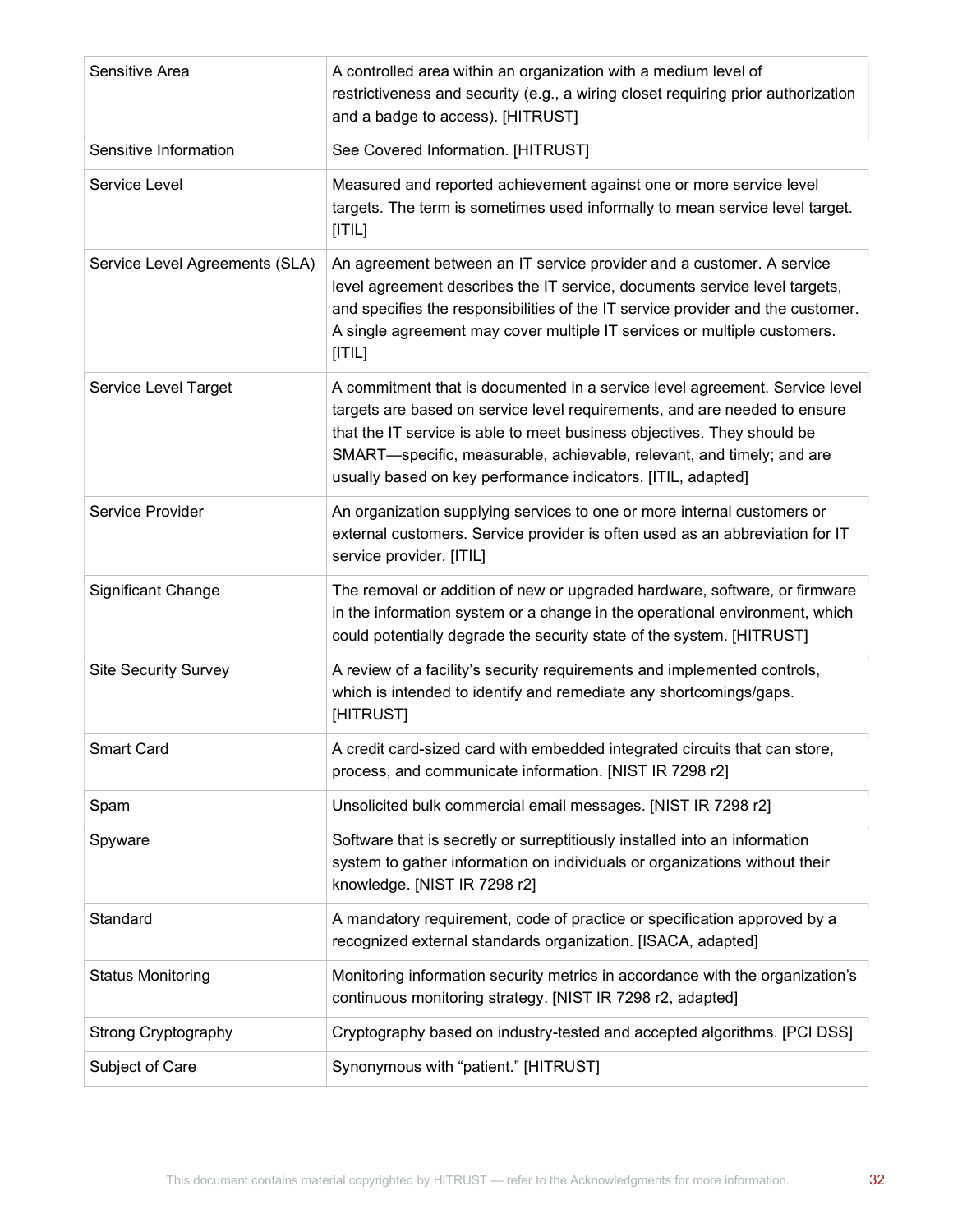| Subsystem                                           | A major subdivision or component of an information system consisting of<br>information, information technology, and personnel that perform one or more<br>specific functions. [NIST IR 7298 r2]                                                                                                                                                                                                                                                                                                                                                                              |
|-----------------------------------------------------|------------------------------------------------------------------------------------------------------------------------------------------------------------------------------------------------------------------------------------------------------------------------------------------------------------------------------------------------------------------------------------------------------------------------------------------------------------------------------------------------------------------------------------------------------------------------------|
| <b>Supervisory Authority</b>                        | An independent public authority that is established by a Member State<br>pursuant to Article 51 of the European Union's General Data Protection<br>Regulation. [EU GDPR, adapted]                                                                                                                                                                                                                                                                                                                                                                                            |
| Supervisory Control and Data<br>Acquisition (SCADA) | Networks or systems generally used for industrial controls or to manage<br>infrastructure such as pipelines and power systems. [NIST IR 7298 r2]                                                                                                                                                                                                                                                                                                                                                                                                                             |
| <b>Tailored Security Control</b><br><b>Baseline</b> | A set of security controls resulting from the application of tailoring guidance<br>to the security control baseline. See Tailoring. [NIST IR 7298 r2]                                                                                                                                                                                                                                                                                                                                                                                                                        |
| Tailoring                                           | The process by which security control baselines are modified by: (i)<br>identifying and designating common controls; (ii) applying scoping<br>considerations on the applicability and implementation of baseline controls;<br>(iii) selecting compensating security controls; (iv) assigning specific values to<br>organization-defined security control parameters; (v) supplementing<br>baselines with additional security controls or control enhancements; and (vi)<br>providing additional specification information for control implementation.<br>[NIST SP 800-53 r4] |
| <b>Technical Controls</b>                           | The data protection controls (i.e., safeguards or countermeasures) for an<br>information system that are primarily implemented and executed by the<br>information system through mechanisms contained in the hardware,<br>software, or firmware components of the system. [NIST IR 7298 r2]                                                                                                                                                                                                                                                                                  |
| <b>Telework</b>                                     | The act of conducting work from locations other than the organization's<br>facilities. [NIST, adapted]                                                                                                                                                                                                                                                                                                                                                                                                                                                                       |
| <b>Third Party</b>                                  | A legal entity (individual or company) that is separate and independent from<br>the organization to which the entity is providing service (employing<br>company), that has been authorized for physical and/or logical access to<br>facilities, systems, networks, and data not otherwise under the employing<br>organization's direct control (e.g., business partners, vendors, cloud<br>providers). [HITRUST]                                                                                                                                                             |
| Threat                                              | Any circumstance or event with the potential to adversely impact<br>organizational operations (including mission, functions, image, or reputation),<br>organizational assets, individuals, or other organizations via unauthorized<br>access, destruction, disclosure, modification of information, and/or denial of<br>service. [NIST IR 7298 r2, adapted]                                                                                                                                                                                                                  |
| <b>Threat Analysis</b>                              | The examination of threat sources against vulnerabilities to determine the<br>threats for a particular operational environment. [NIST IR 7298 r2, adapted]                                                                                                                                                                                                                                                                                                                                                                                                                   |
| <b>Threat Assessment</b>                            | Process of formally evaluating the degree of threat to information or the<br>enterprise and describing the nature of the threat. [NIST IR 7298 r2,<br>adapted]                                                                                                                                                                                                                                                                                                                                                                                                               |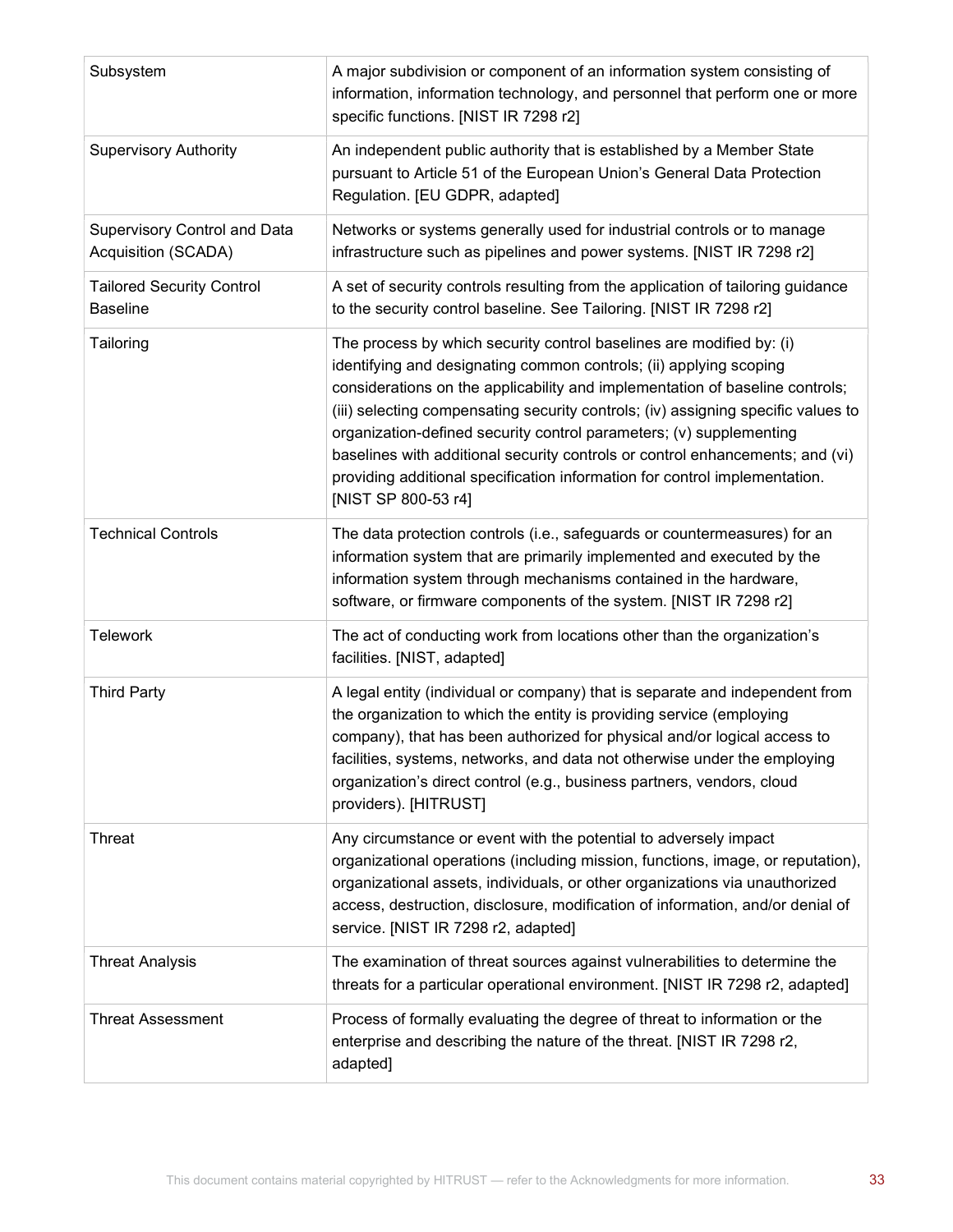| <b>Threat Event</b>                              | An event or situation that has the potential for causing undesirable<br>consequences or impact. [NIST IR 7298 r2]                                                                                                                                                                                                                                                                                                                                                               |
|--------------------------------------------------|---------------------------------------------------------------------------------------------------------------------------------------------------------------------------------------------------------------------------------------------------------------------------------------------------------------------------------------------------------------------------------------------------------------------------------------------------------------------------------|
| <b>Threat Scenario</b>                           | A set of discrete threat events, associated with a specific threat source or<br>multiple threat sources, partially ordered in time. [NIST IR 7298 r2]                                                                                                                                                                                                                                                                                                                           |
| <b>Threat Source</b>                             | The intent and method targeted at the intentional exploitation of a<br>vulnerability or a situation and method that may accidentally exploit a<br>vulnerability. [NIST]                                                                                                                                                                                                                                                                                                         |
| <b>Trading Partner</b>                           | External entity with which business is conducted (e.g., customer). This<br>relationship can be formalized via a trading partner agreement. (Note: a<br>trading partner of an entity for some purposes may be a business associate<br>of that same entity for other purposes.) [HITRUST]                                                                                                                                                                                         |
| Transaction                                      | A discrete event between a user and a system (including, but not limited to,<br>an online or e-commerce exchange) that supports a business or<br>programmatic purpose, and contains various degrees of exposure (i.e.,<br>occurring within a single system, a single network, or externally between two<br>or more separate systems) to which risk is evaluated upon. [NIST, adapted]                                                                                           |
| <b>Trust Anchor</b>                              | A public key and the name of a certification authority that is used to validate<br>the first certificate in a sequence of certificates. The trust anchor's public key<br>is used to verify the signature on a certificate issued by a trust anchor<br>certification authority. The security of the validation process depends upon<br>the authenticity and integrity of the trust anchor. Trust anchors are often<br>distributed as self-signed certificates. [NIST IR 7298 r2] |
| <b>Two-Factor Authentication</b>                 | A type of multi-factor authentication in which only two factors are used.<br>[HITRUST]                                                                                                                                                                                                                                                                                                                                                                                          |
| Undocumented                                     | A well-understood and consistently observed policy, procedure, or process<br>that is not supported by written documentation or proof. [HITRUST]                                                                                                                                                                                                                                                                                                                                 |
| <b>Unsecured Protected Health</b><br>Information | Protected health information that is not rendered unusable, unreadable, or<br>indecipherable to unauthorized persons through the use of a technology or<br>methodology. [HHS HAS]                                                                                                                                                                                                                                                                                               |
| Urgency                                          | A measure of how long it will be until an incident, problem, or change has a<br>significant impact on the business. For example, a high-impact incident may<br>have low urgency if the impact will not affect the business until the end of the<br>financial year. Impact and urgency are used to assign priority. [ITIL]                                                                                                                                                       |
| User                                             | Individual or (system) process authorized to access an information system.<br>[NIST IR 7298 r2]                                                                                                                                                                                                                                                                                                                                                                                 |
| <b>Validated Assessment</b>                      | An evaluation conducted against the HITRUST CSF under the HITRUST<br>Assurance Program, in which the results are (i) checked for accuracy and<br>completeness by a HITRUST Approved Assessor organization; and (ii)<br>undergo a quality assurance review by HITRUST. [HITRUST]                                                                                                                                                                                                 |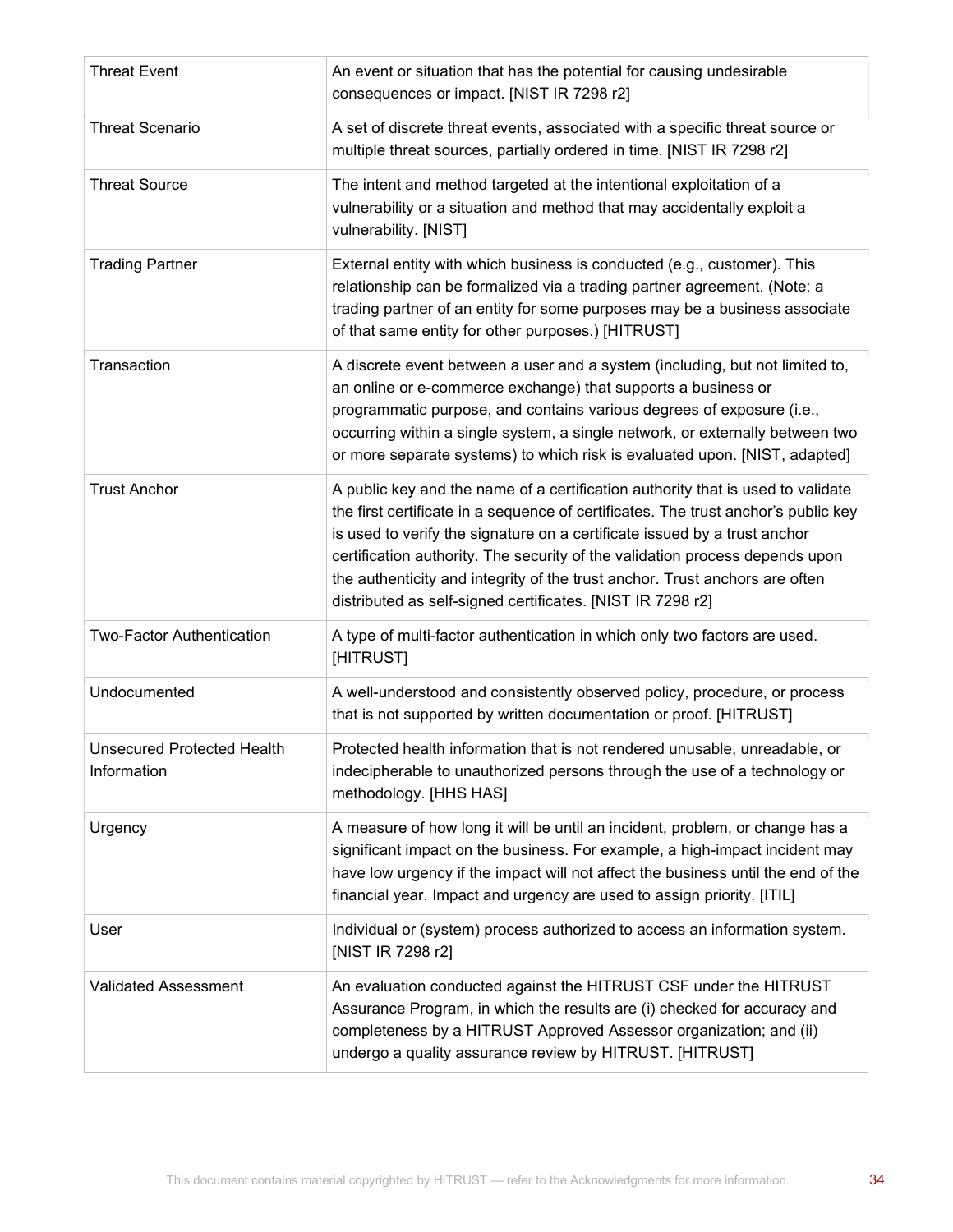| Version                         | A version is used to identify a specific baseline of a configuration item.<br>Versions typically use a naming convention that enables the sequence or<br>date of each baseline to be identified. For example, payroll application<br>version 3 contains updated functionality from version 2. [ITIL]                                                                                                                                |
|---------------------------------|-------------------------------------------------------------------------------------------------------------------------------------------------------------------------------------------------------------------------------------------------------------------------------------------------------------------------------------------------------------------------------------------------------------------------------------|
| Vulnerability                   | Weakness in an information system, system privacy or security procedures,<br>internal controls, or implementation that could be exploited by a threat<br>source. [NIST IR 7298 r2]                                                                                                                                                                                                                                                  |
| <b>Vulnerability Analysis</b>   | See Vulnerability Assessment. [NIST IR 7298 r2]                                                                                                                                                                                                                                                                                                                                                                                     |
| <b>Vulnerability Assessment</b> | Systematic examination of an information system or product (including its<br>hardware, software, and firmware) to determine the adequacy of privacy and<br>security measures, identify privacy risks and security deficiencies, provide<br>data from which to predict the effectiveness of proposed privacy and security<br>measures, and confirm the adequacy of such measures after<br>implementation. [NIST IR 7298 r2, adapted] |
| <b>Whole Disk Encryption</b>    | See Full Disk Encryption. [HITRUST]                                                                                                                                                                                                                                                                                                                                                                                                 |
| Workforce                       | Employees, volunteers, trainees, and other persons whose conduct, in the<br>performance of work for an organization, is under the direct control of such<br>organization, whether or not they are paid by the organization. [HHS HAS,<br>adapted]                                                                                                                                                                                   |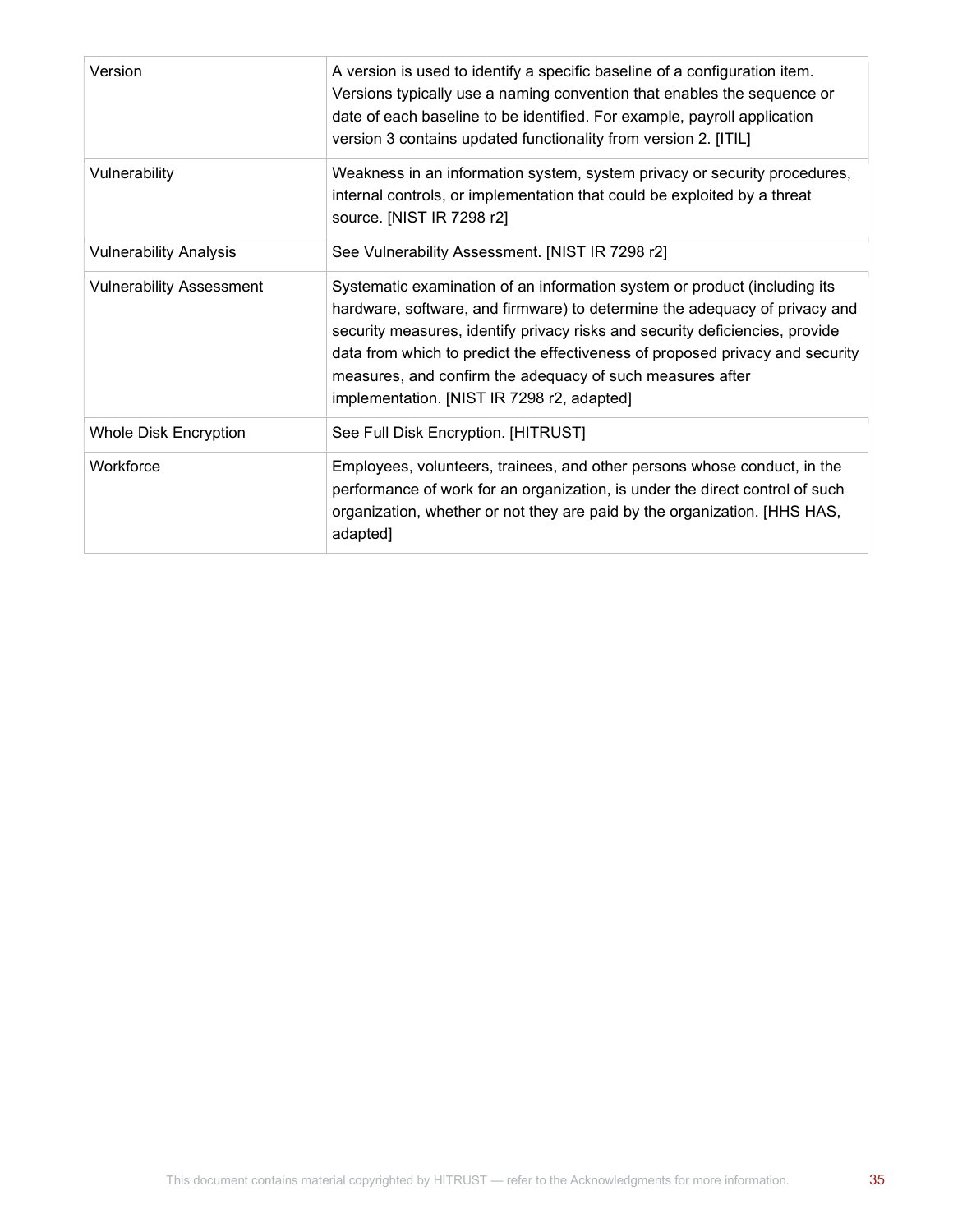# List of Acronyms

| <b>ACL</b>        | <b>Access Control List</b>                                 |
|-------------------|------------------------------------------------------------|
| <b>AES</b>        | <b>Advanced Encryption Standard</b>                        |
| <b>AICPA</b>      | American Institute of Certified Public Accountants         |
| <b>APT</b>        | <b>Advanced Persistent Threat</b>                          |
| BA                | <b>Business Associate</b>                                  |
| <b>BCP</b>        | <b>Business Continuity Plan</b>                            |
| <b>BIA</b>        | <b>Business Impact Analysis</b>                            |
| <b>BYOD</b>       | <b>Bring Your Own Device</b>                               |
| CAP               | <b>Corrective Action Plan</b>                              |
| <b>CCM</b>        | <b>Cloud Control Matrix</b>                                |
| CЕ                | <b>Covered Entity</b>                                      |
| <b>CERT</b>       | Computer Emergency Response Team                           |
| <b>CFR</b>        | <b>Code of Federal Regulations</b>                         |
| <b>CIO</b>        | <b>Chief Information Officer</b>                           |
| <b>CIPAC</b>      | <b>Critical Infrastructure Protection Advisory Council</b> |
| <b>CIRT</b>       | <b>Computer Incident Response Team</b>                     |
| <b>CIS</b>        | Center for Internet Security                               |
| <b>CISO</b>       | <b>Chief Information Security Officer</b>                  |
| <b>CMS</b>        | <b>Centers for Medicaid and Medicare Services</b>          |
| <b>CMS IS ARS</b> | <b>CMS Information Security Acceptable Risk Safeguards</b> |
| <b>CNSS</b>       | <b>Committee for National Security Systems</b>             |
| <b>CNSSI</b>      | <b>CNSS Instruction</b>                                    |
| CPO               | <b>Chief Privacy Officer</b>                               |
| <b>CRR</b>        | <b>Critical Resilience Review</b>                          |
| <b>CSA</b>        | <b>Cloud Security Alliance</b>                             |
| <b>CVSS</b>       | <b>Common Vulnerability Scoring System</b>                 |
| <b>DCS</b>        | Distributed Control System                                 |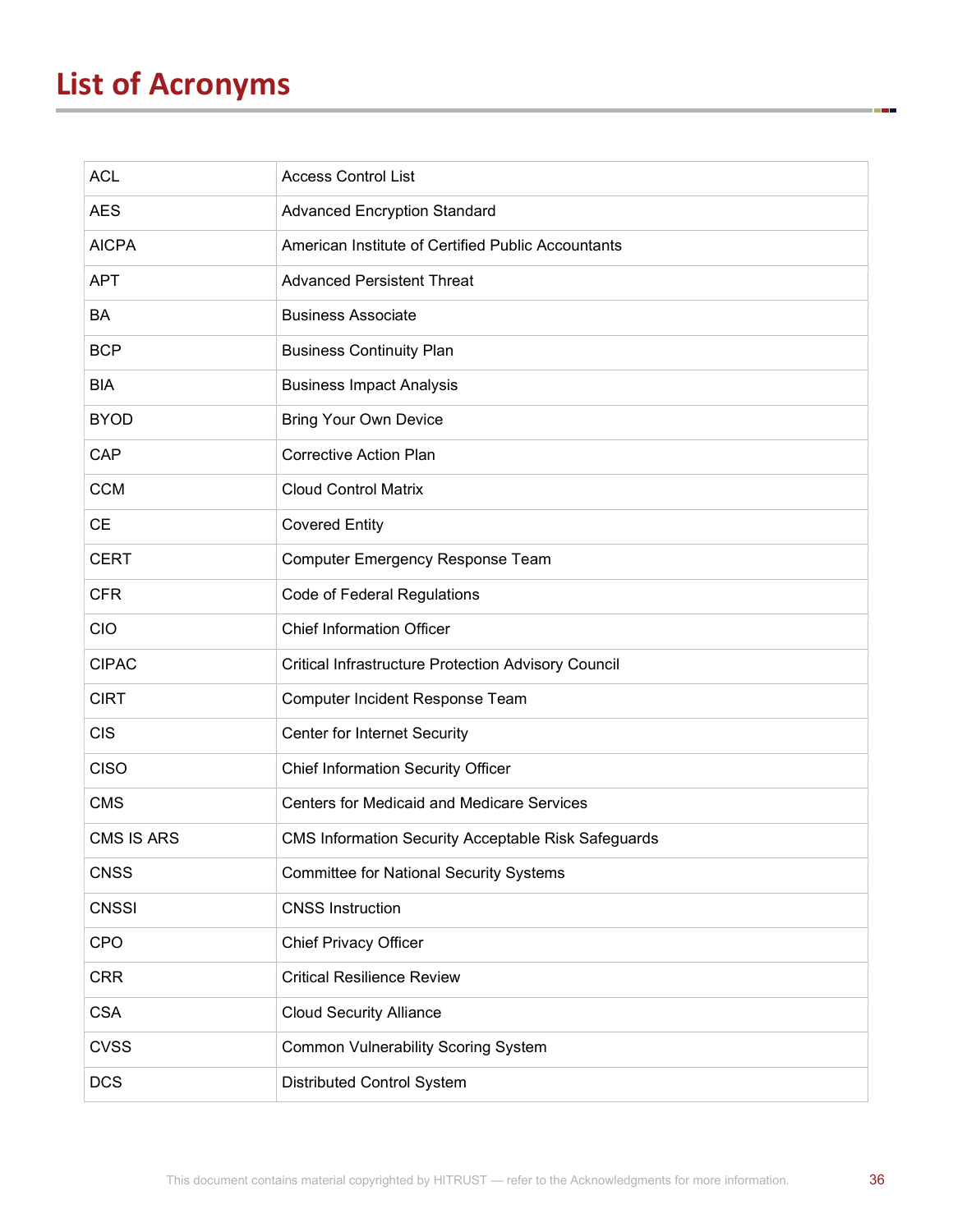| <b>DHS</b>    | U.S. Department of Homeland Security                               |
|---------------|--------------------------------------------------------------------|
| <b>DLP</b>    | Data Loss Prevention                                               |
| <b>DMZ</b>    | <b>Demilitarized Zone</b>                                          |
| <b>DNS</b>    | Domain Name System                                                 |
| <b>DNSSEC</b> | <b>DNS Security</b>                                                |
| DoS/DDoS      | Denial-of-Service/Distributed Denial-of-Service                    |
| <b>DRP</b>    | Disaster Recovery Plan                                             |
| EA            | <b>External Assessor</b>                                           |
| <b>EHNAC</b>  | Electronic Healthcare Network Accreditation Commission             |
| <b>EHR</b>    | <b>Electronic Health Record</b>                                    |
| ePHI          | Electronic Protected Health Information                            |
| <b>ETAP</b>   | Education, Training and Awareness Program                          |
| EU            | European Union                                                     |
| <b>FC</b>     | <b>Fully Compliant</b>                                             |
| <b>FDA</b>    | Food and Drug Administration                                       |
| <b>FDE</b>    | <b>Full Disk Encryption</b>                                        |
| FedRAMP       | Federal Risk and Authorization Management Program                  |
| <b>FFIEC</b>  | <b>Federal Financial Institutions Examination Council</b>          |
| <b>FIPS</b>   | <b>Federal Information Processing Standards</b>                    |
| <b>FISMA</b>  | Federal Information Security Management Act                        |
| FTI           | <b>Federal Tax Information</b>                                     |
| <b>GDPR</b>   | <b>General Data Protection Act</b>                                 |
| <b>HHS</b>    | U.S. Department of Health and Human Services                       |
| <b>HIE</b>    | <b>Health Information Exchange</b>                                 |
| <b>HIPAA</b>  | Health Insurance Portability and Accountability Act                |
| <b>HITECH</b> | Health Information Technology for Economic and Clinical Health Act |
| <b>HIX</b>    | Health Insurance Exchange                                          |
| IA            | <b>Internal Assessor</b>                                           |
| <b>ICS</b>    | Industrial Control System                                          |
| <b>IEC</b>    | International Electrotechnical Commission                          |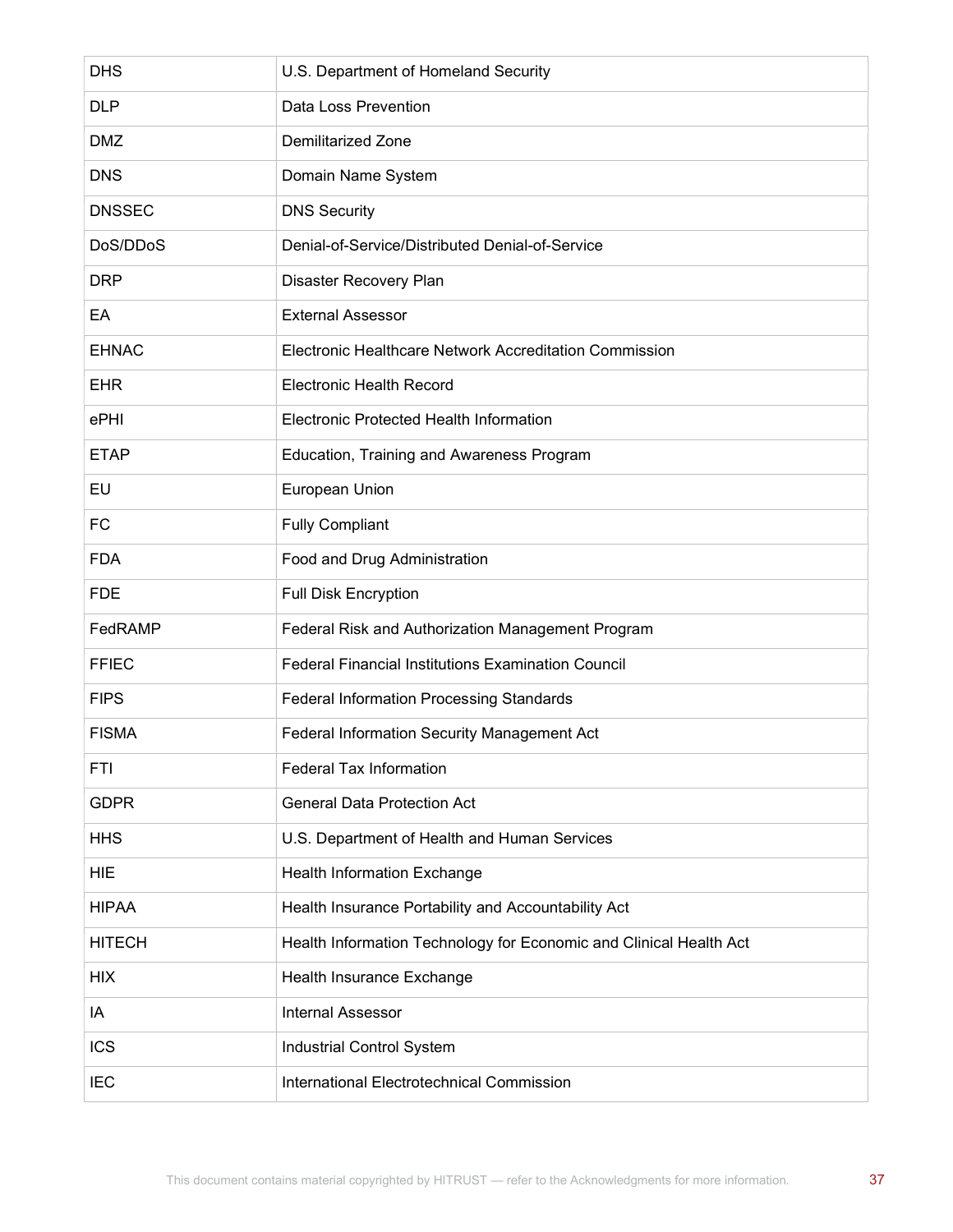| InfoSec             | <b>Information Security</b>                       |
|---------------------|---------------------------------------------------|
| IP                  | <b>Internet Protocol</b>                          |
| IP                  | Intellectual Property                             |
| <b>IPSEC</b>        | IP Security                                       |
| <b>IRS</b>          | <b>Internal Revenue Service</b>                   |
| <b>IRT</b>          | Incident Response Team                            |
| IS                  | Information System                                |
| <b>ISCM</b>         | Information Security Continuous Monitoring        |
| <b>ISMP</b>         | Information Security Management Program           |
| <b>ISO</b>          | International Organization for Standardization    |
| ΙT                  | Information Technology                            |
| <b>KPI</b>          | Key Performance Indicator                         |
| MARS-E              | Minimum Acceptable Risk Standards for Exchanges   |
| MC                  | <b>Mostly Compliant</b>                           |
| <b>NC</b>           | Non-Compliant                                     |
| <b>NIST</b>         | National Institute of Standards and Technology    |
| <b>NIST SP</b>      | <b>NIST Special Publication</b>                   |
| NISTIR (or NIST IR) | <b>NIST Interagency Report</b>                    |
| <b>OCR</b>          | Office of Civil Rights                            |
| OS                  | <b>Operating System</b>                           |
| PCI                 | <b>Payment Card Industry</b>                      |
| PCI DSS             | Payment Card Industry Data Security Standard      |
| <b>PDCA</b>         | Plan, Do, Check, Act Cycle                        |
| PHI                 | Protected Health Information                      |
| <b>PHR</b>          | Personal Health Record                            |
| <b>PIA</b>          | <b>Privacy Impact Assessments</b>                 |
| PII                 | Personal (or Personally) Identifiable Information |
| <b>PIN</b>          | <b>Personal Identification Number</b>             |
| <b>PIV</b>          | Personal Identity Verification                    |
| PKI                 | Public Key Infrastructure                         |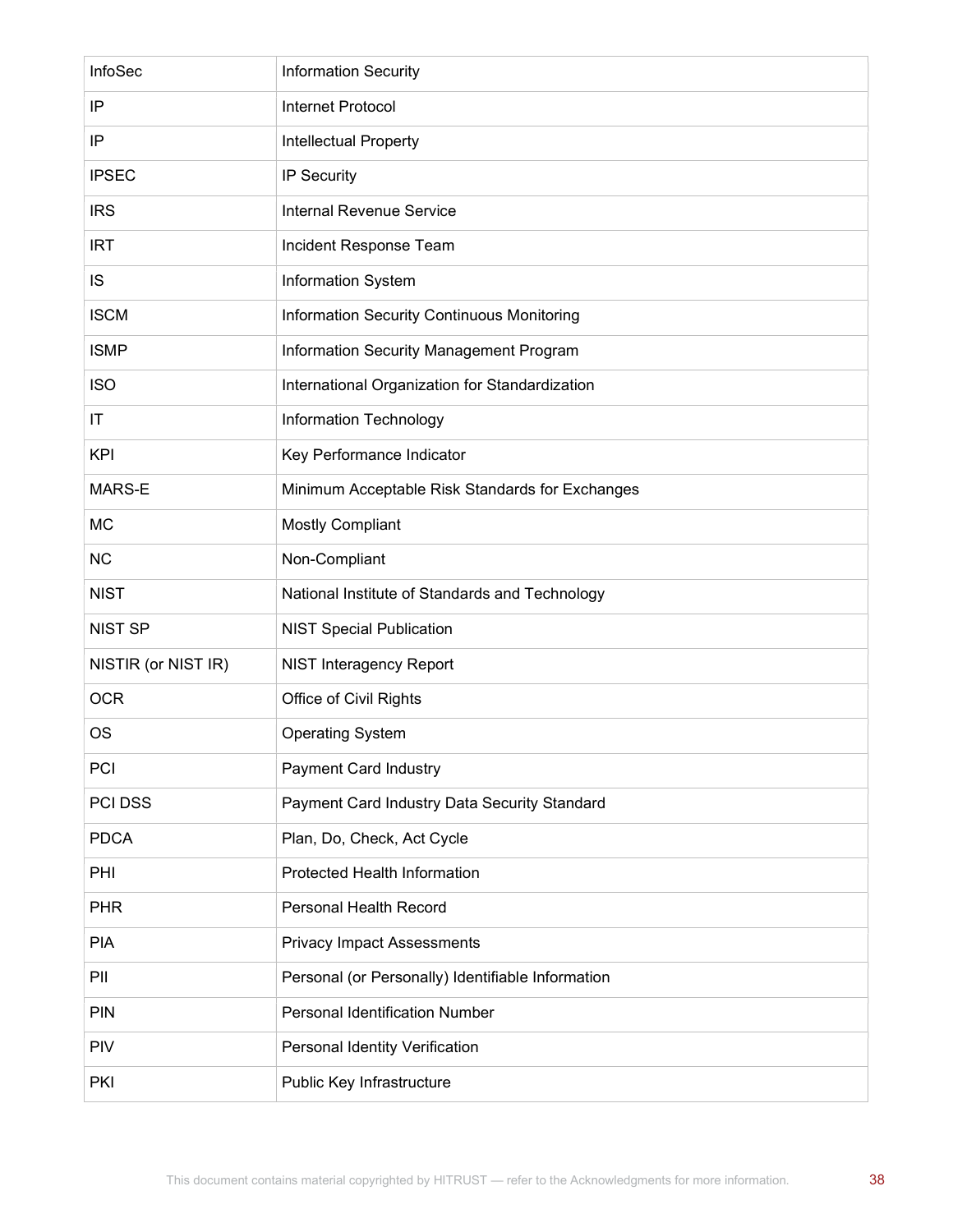| POA&M         | Plan of Action and Milestones                                 |
|---------------|---------------------------------------------------------------|
| <b>PRISMA</b> | Program Review for Information Security Management Assistance |
| <b>RBAC</b>   | Role-based Access Control                                     |
| <b>RMF</b>    | <b>Risk Management Framework</b>                              |
| <b>RPO</b>    | <b>Recovery Point Objective</b>                               |
| <b>RTO</b>    | Recovery Time Objective                                       |
| <b>SAN</b>    | Storage Area Network                                          |
| <b>SANS</b>   | SysAdmin, Audit, Network and Security (ref: SANS Institute)   |
| <b>SC</b>     | Somewhat Compliant                                            |
| <b>SCADA</b>  | Supervisory Control and Data Acquisition System               |
| <b>SDLC</b>   | System Development Life Cycle                                 |
| <b>SLA</b>    | Service Level Agreement                                       |
| <b>SMART</b>  | Specific, Measurable, Achievable, Relevant and Time-bound     |
| SOD           | Segregation (Separation) of Duties                            |
| SOW           | <b>Statement of Work</b>                                      |
| <b>SPF</b>    | <b>Sender Policy Framework</b>                                |
| TCP/IP        | Transmission Control Protocol/Internet Protocol               |
| <b>TLS</b>    | <b>Transport Layer Security</b>                               |
| <b>TPO</b>    | Treatment, Payment, and Operations                            |
| <b>VPN</b>    | <b>Virtual Private Network</b>                                |
| <b>XSS</b>    | <b>Cross-Site Scripting</b>                                   |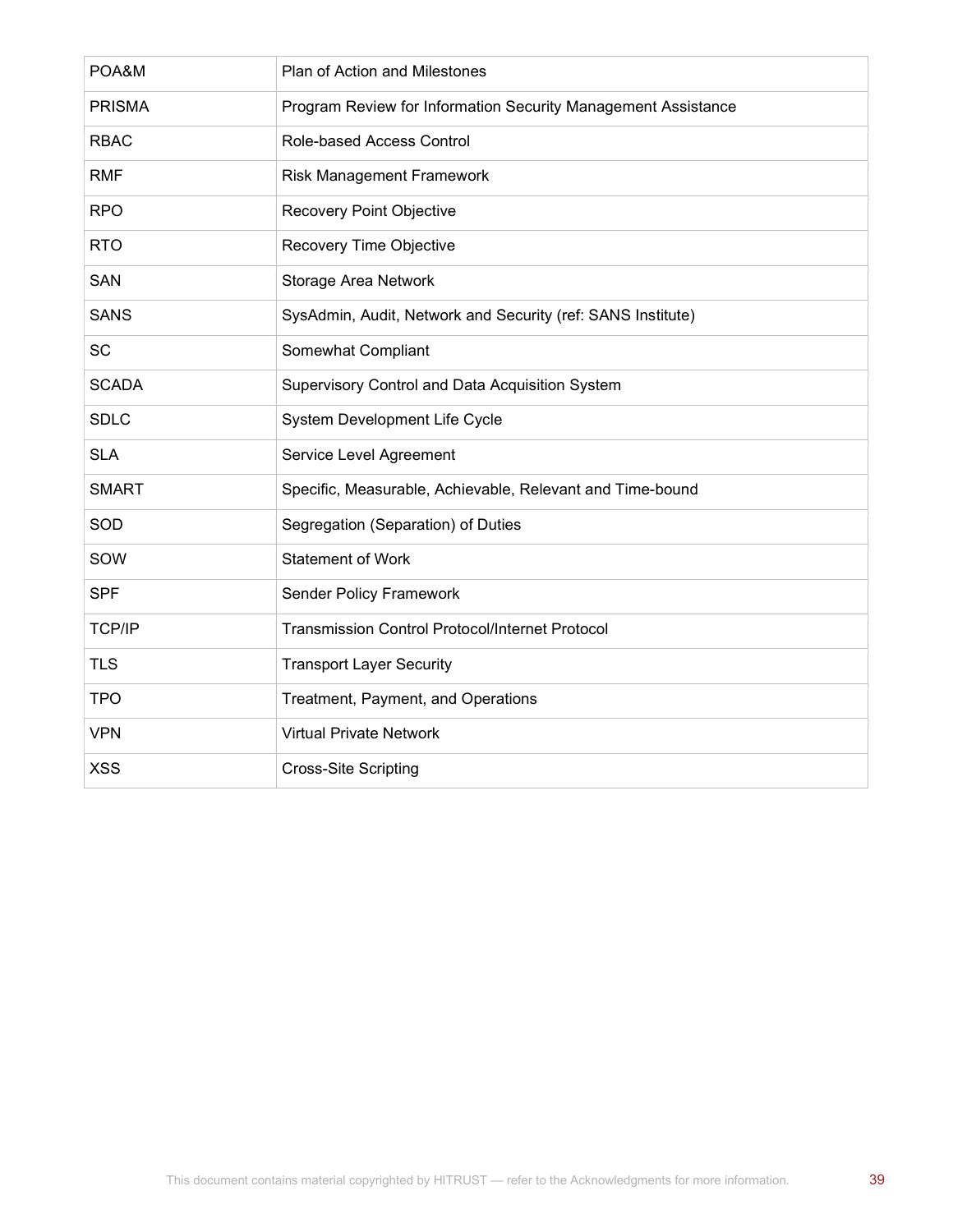- AXELOS Limited. (2011). ITIL® Glossary and Abbreviations (ITIL). Retrieved from https://www.axelos.com/Corporate/media/Files/Glossaries/ITIL\_2011\_Glossary\_GB-v1-0.pdf.
- Department of Health and Human Services. (n.d.). Personal Health Records and the HIPAA Privacy Rule (HHS PHR). Retrieved from https://www.hhs.gov/sites/default/files/ocr/privacy/hipaa/understanding/special/healthit/phrs.pdf.
- Department of Health and Human Services. (2003). Summary of the HIPAA Privacy Rule (HHS PR). Retrieved from https://www.hhs.gov/sites/default/files/privacysummary.pdf.
- Department of Health and Human Services. (2017). The Security Rule (HHS SR). Retrieved from https://www.hhs.gov/hipaa/for-professionals/security/index.html.
- Department of Health and Human Services, Centers for Medicare & Medicaid Services. (2016). Framework for the Independent Assessment of Security and Privacy Controls (CMS Assessment). Retrieved from http://mn.gov/buyit/14atm/rfo/RFO0131A1.pdf.
- Department of Health and Human Services, Office for Civil Rights. (2013). HIPAA Administrative Simplification (HHS HAS). Retrieved from https://www.hhs.gov/sites/default/files/hipaa-simplification-201303.pdf.
- Department of Homeland Security. (2010). DHS Risk Lexicon, 2010 Edition (DHS RL). Retrieved from https://www.dhs.gov/xlibrary/assets/dhs-risk-lexicon-2010.pdf
- Department of Labor. (n.d.). Health Plans and Benefits (DOL). Retrieved from https://www.dol.gov/general/topic/health-plans
- European Parliament and the Council of the European Union. (2016). Official Journal of the European Union: Regulation (EU) 2016/679 of the European Parliament and of the Council of 27 April 2016 on the Protection of Natural Persons with Regard to the Processing of Personal Data and on the Free Movement of Such Data, and Repealing Directive 95/46/EC (General Data Protection Regulation) (EU GDPR). Retrieved from https://eur-lex.europa.eu/legal-content/EN/TXT/PDF/?uri=CELEX:32016R0679&from=EN.
- Food and Drug Administration. (2018). Is the Product a Medical Device? (FDA). Retrieved from https://www.fda.gov/medical-devices/classify-your-medical-device/product-medical-device.
- HealthIT.gov. (n.d.) Health IT and Health Information Exchanges. Retrieved from https://www.healthit.gov/topic/health-it-and-health-information-exchange-basics/what-hie
- International Association of Privacy Professionals. (2012). Glossary of Privacy Terms (IAPP). Retrieved from https://iapp.org/media/pdf/resource\_center/IAPP\_Privacy\_Certification\_Glossary\_v2.0.0.2.pdf.
- International Information System Security Certification Consortium (ISC)2. (n.d.). CISSP Glossary Student Guide (ISC)2. Retrieved from https://www.isc2.org/Certifications/CISSP/CISSP-Student-Glossary.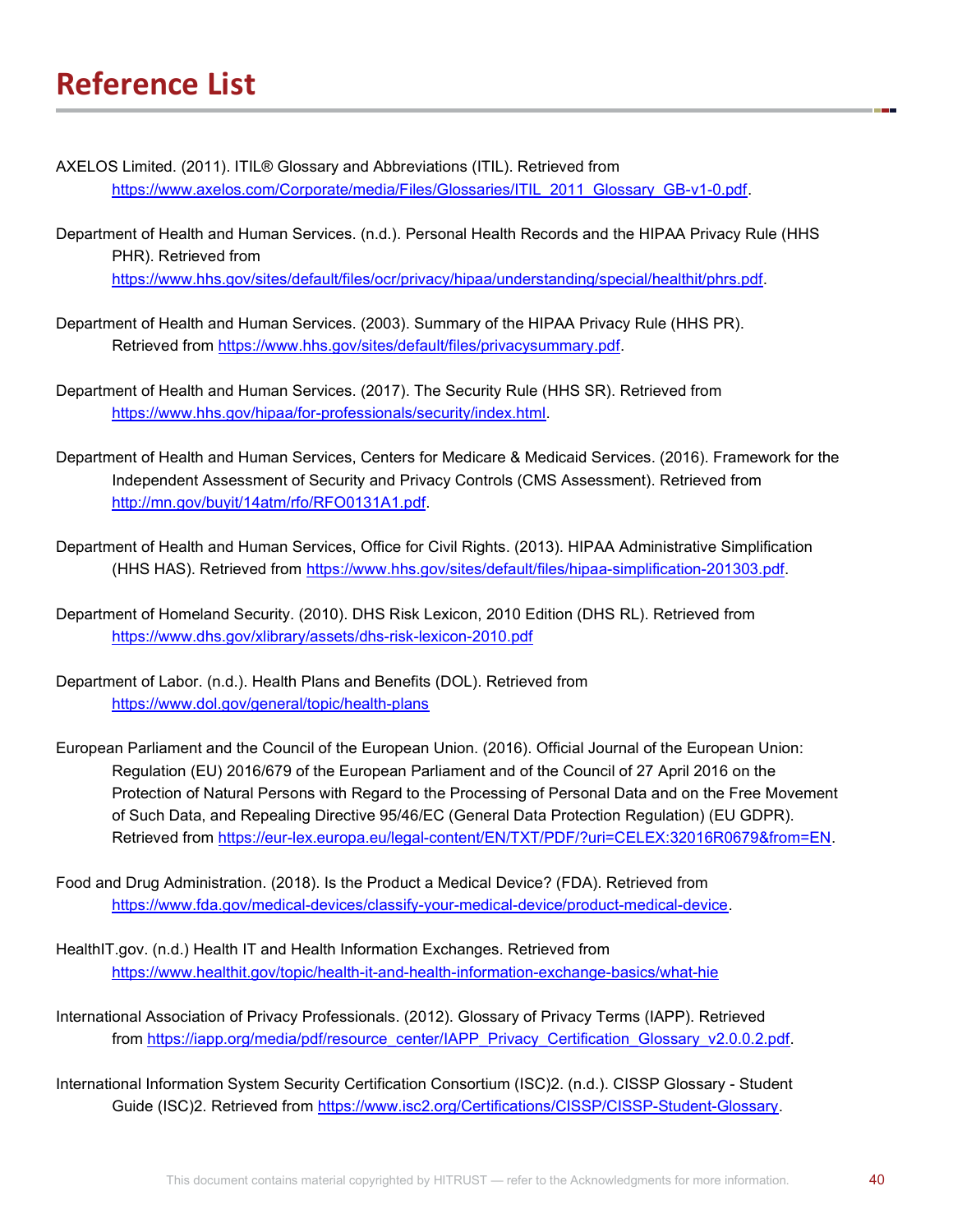- ISACA. (n.d.). Glossary (ISACA). Retrieved from https://www.isaca.org/Knowledge-Center/Documents/Glossary/glossary.pdf.
- Merriam-Webster. (n.d.). Dictionary (Merriam-Webster). Retrieved from https://www.merriam-webster.com/.
- National Institute of Standards and Technology. (n.d.). Glossary (NIST). Retrieved from https://csrc.nist.gov/Glossary.
- National Institute of Standards and Technology. (2013). Glossary of Key Information Security Terms (NIST IR 7298 r2). Retrieved from https://nvlpubs.nist.gov/nistpubs/ir/2013/NIST.IR.7298r2.pdf.
- National Institute of Standards and Technology. (2015). Guide to Industrial Control Systems (ICS) Security (NIST SP 800-82 r2). Retrieved from https://nvlpubs.nist.gov/nistpubs/SpecialPublications/NIST.SP.800-82r2.pdf.
- National Institute of Standards and Technology. (2013). Security and Privacy Controls for Federal Information Systems and Organizations (NIST SP 800-53 r4). Retrieved from https://nvlpubs.nist.gov/nistpubs/SpecialPublications/NIST.SP.800-53r4.pdf.
- National Institute of Standards and Technology. (2016). User's Guide to Telework and Bring Your Own Device (BYOD) Security (NIST SP 800-114 r1). Retrieved from https://nvlpubs.nist.gov/nistpubs/SpecialPublications/NIST.SP.800-114r1.pdf.
- New York State Department of Financial Services. (2017). Cybersecurity Requirements for Financial Services Companies (NYSDFS CS). Retrieved from https://www.dfs.ny.gov/docs/legal/regulations/adoptions/dfsrf500txt.pdf.
- Palo Alto Networks. (n.d.). What is a denial of service attack (DoS)? (Palo Alto Networks). Retrieved from https://www.paloaltonetworks.com/cyberpedia/what-is-a-denial-of-service-attack-dos.
- Public Company Accounting Oversight Board. (2016). Auditing Standard No. 13: The Auditor's Responses to the Risks of Material Misstatement (PCAOB). Retrieved from https://pcaobus.org/Standards/Archived/PreReorgStandards/Pages/Auditing\_Standard\_13.aspx.
- Security Standards Council. (2016). Payment Card Industry (PCI) Data Security Standard (DSS) and Payment Application Data Security Standard (PA-DSS): Glossary of Terms, Abbreviations, and Acronyms, Version 3.2 (PCI DSS). Retrieved from https://www.pcisecuritystandards.org/documents/PCI\_DSS\_Glossary\_v3-2.pdf.
- The Sender Policy Framework Project. (2010). Sender Policy Framework Introduction (SPF). Retrieved from https://web.archive.org/web/20190222070146/http://www.openspf.org/Introduction (Archive of http://www.openspf.org/Introduction–no longer active).